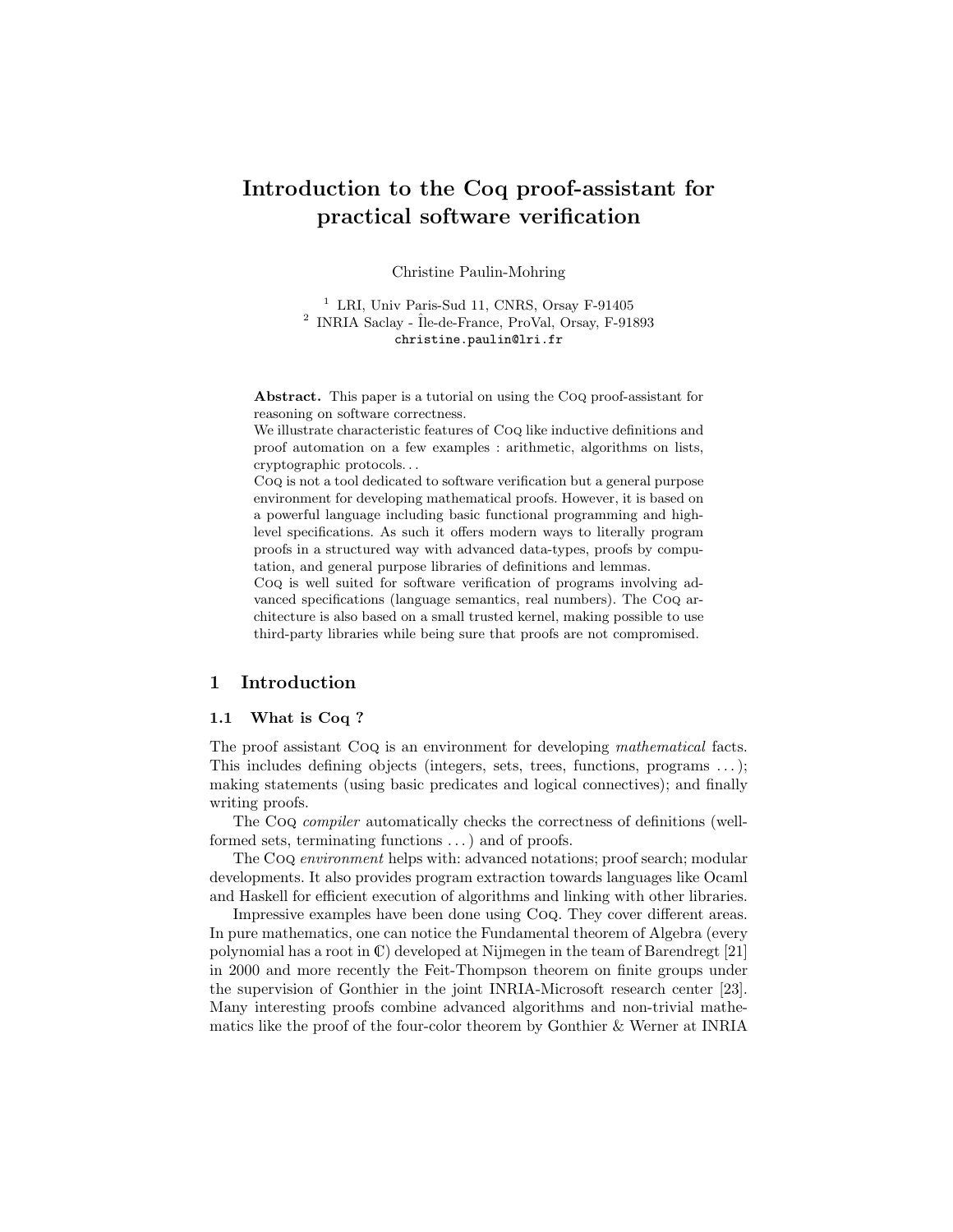and Microsoft-Research [22], a primality checker using Pocklington and Elliptic Curve Certificates developed by Théry et al. at INRIA [37] and more recently the proof of a Wave Equation Resolution Scheme by Boldo et al. [9]. Coq can also be used to certify the output of external theorem provers like in the work on termination tools by Contejean and others [15], or the certification of traces issued from SAT  $&$  SMT solvers done by Grégoire and others [1]. Coq is also a good framework for formalizing programming environments: the Gemalto and Trusted Logic companies obtained the highest level of certification (common criteria EAL 7) for their formalization of the security properties of the JavaCard platform [12]; Leroy and others developed in Coq a certified optimizing compiler for C (Leroy et al.) [27]. Barthe and others used Coq to develop Certicrypt, an environment of formal proofs for computational cryptography [5]. G. Morrisett and others also developed on top of CoQ the YNOT library for proving imperative programs using separation logic. These represent typical examples of what can be achieved using Coq. Coq might not be the best tool for proving your everyday routine code but is definitely useful when sophisticated data-structures, algorithms and specifications are involved and also as a general framework to design special platforms for software verification.

Related Systems. Coq is a proof assistant similar to HOL systems, a family of interactive theorem provers based on Church's higher-order logic including Isabelle/HOL [33], HOL4 [30], HOL-light [25]), PVS [32], . . .

Unlike these systems, CoQ is based on an *intuitionistic* type theory and is consequently closer to Epigram [29], Matita [2] and also Agda [16] and NuPrl [14]. All these systems have in common that functions are programs that can be computed and not just binary relations like in mathematics.

More Informations on Coq. The Coq web site is located at coq.inria.fr. It contains official distributions (multi-platforms), the reference manual and also libraries and user's contributions.

The so-called  $Cog'art$  book by Yves Bertot and Pierre Castéran [7] provides a full presentation of the Calculus of Inductive Constructions from the point of view of Interactive Theorem Proving and Program Development. The course by B. Pierce on software foundations [34] using Coq is available on-line. The book by A. Chlipala [13] concentrates on programming with Coq and make intensive use of dependent types. We also recommend the course notes  $Cog$  in a Hurry by Y. Bertot [6] as an alternative quick introduction to the Coq system.

History. Information on the history of Coq can be found in the preface of the reference manual. The origin of the language , the pure Calculus of Constructions and its first implementations go back to 1984 and are due to Coquand & Huet [17].

The language and the environment were constantly extended afterward: universes and tactics (Coquand, 1985), program extraction (Paulin& Werner, 1989 – Letouzey 2002), inductive definitions (Coquand & Paulin, 1989), co-inductive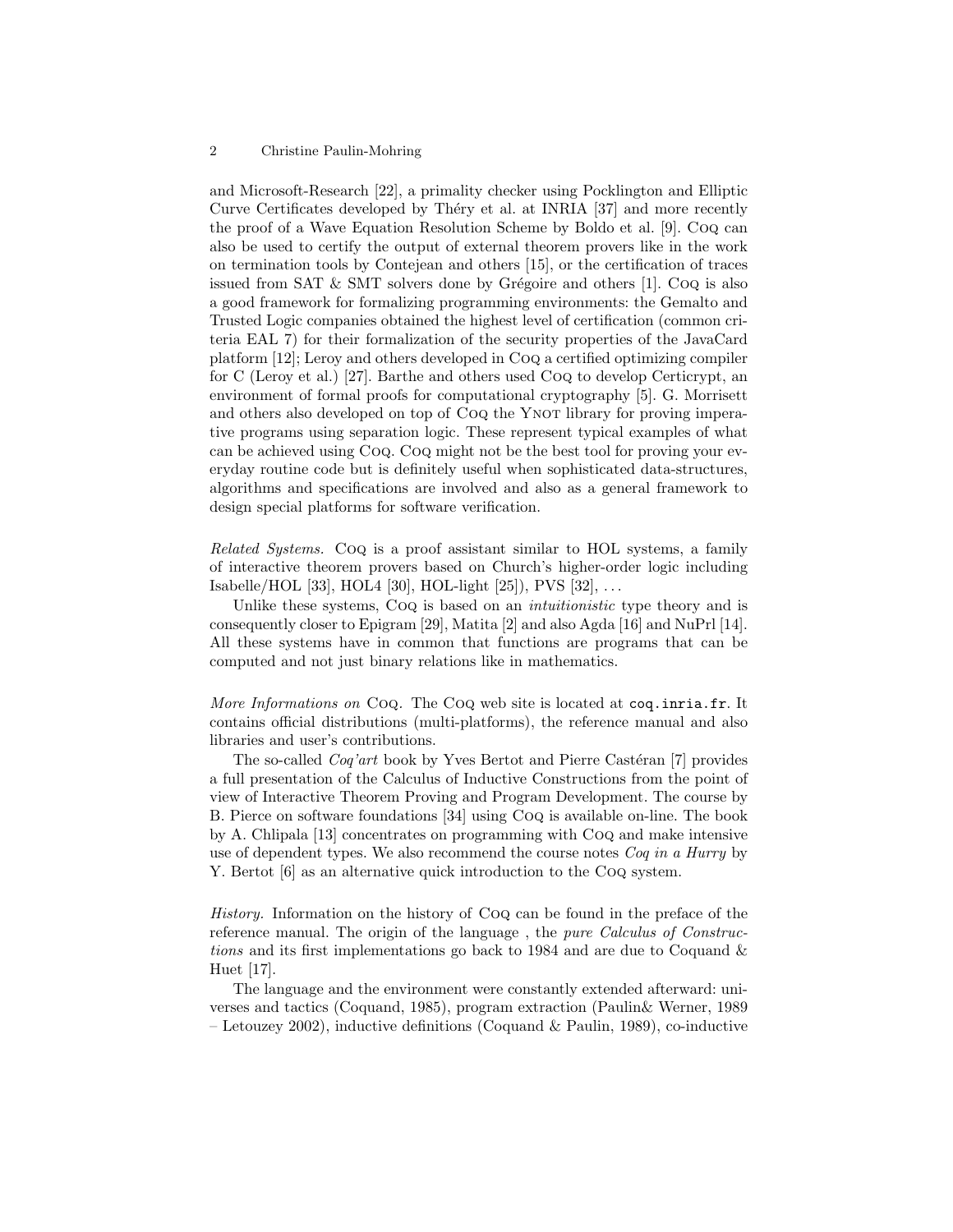definitions (Giménez, 1995), advanced pattern-matching (Cornes, 1995 – Herbelin, 2002), coercions (Saibi, 1997), efficient computations (Barras, 2001 – Grégoire, 2002), Modules (Courant, 1998 – Chrzaszcz, 2004 – Soubiran, 2010), tactic language (Delahaye, 2000), automated tactics (Crégut, Boutin, Pottier, Besson, Sozeau, ...), type classes (Sozeau, 2009)...

#### 1.2 Coq architecture

It is important to understand that Coq is based on a two levels architecture. There is a relatively small kernel based on a language with few primitive constructions (functions, (co)-inductive definitions, product types, sorts) and a limited number of rules for type-checking and computation. The same language is used to represent objects, functions, propositions and proofs.

On top of this kernel, Coq provides a rich environment to help designing theories and proofs offering mechanisms like user extensible notations, tactics for proof automation, libraries . . . This environment can be used and extended safely because ultimately any definition and proof is checked by a safe kernel.

As a Coq user, one might be interested by finding quickly the high-level constructions that will be helpful to solve a problem, but it might also be important to understand the underlying low-level language in order to be able to develop new functionalities and to better control how certain constructions work in certain circumstances.

The following example illustrates the two levels structure. When dealing with integers, the user will enter the notation 5=2+3 but internally the Coq kernel will be given the term:

@eq Z (Zpos (xI (xO xH))) (Zplus (Zpos (xO xH)) (Zpos (xI xH))) which explicits the type Z of the components and also the binary encoding of the integers.

## 1.3 Program verification in Coq

Coq can be used for program verification in different ways :

- One can express the property "the program p is correct" as a mathematical statement in Coq and prove it is correct. It can can be hard but the proof is guaranteed.
- One can develop a specific program analyzer (model-checking, abstract interpretation,...) in CoQ, prove it correct and use it. It is a huge investment, but one get an automatic guaranteed result for each program instance.
- One can represent the program p by a CoQ term t and the specification by a type T such that  $t : T$  (which is automatically checked) implies p is correct. It works well for functional (possibly monadic) programs.
- One can also use an external tool to generate proof obligations and then use Coq to solve obligations. It is a less safe approach (unless your generator of proof obligations is certified) but it can deal with specifications in undecidable fragments where full automation will not work.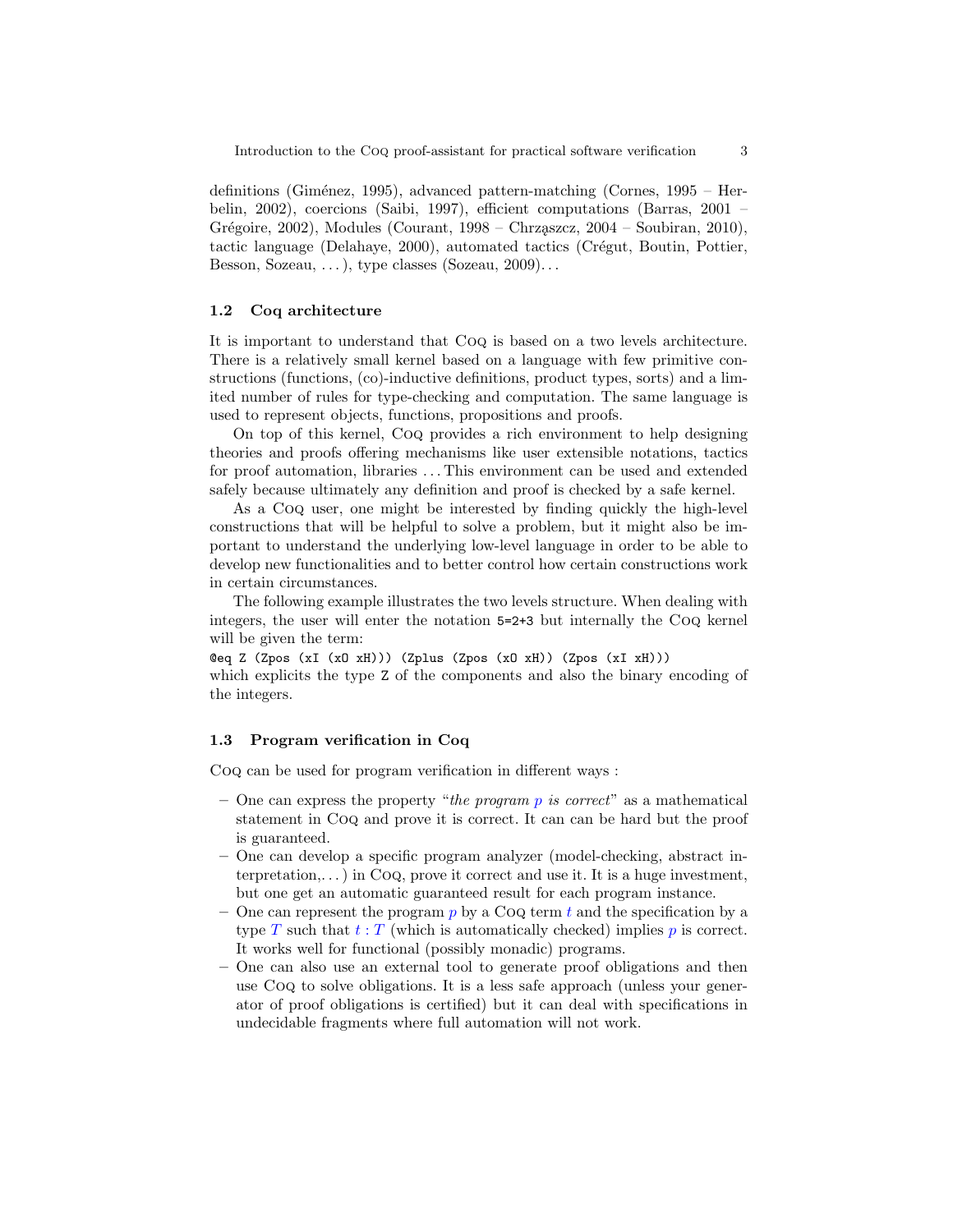### 1.4 Outline

In section 2, we introduce quickly the basics Coq commands and tactics for logical reasoning. In section 3, we develop the notion of inductive definitions (both types and relations) and illustrate them on a board example, simple search algorithms and proof of cryptographic protocols. In section 4, we show examples of advanced programming using Coq. In section 5, we discuss proof automation and in particular proofs by reflection. We conclude by a discussion on the merits of Coq with respect to other approaches.

## 2 Basics of Coq system

## 2.1 First steps in Coq

Coq is an interactive system intended to build libraries of definitions and facts. As a logical system it implements higher-order logic including arithmetic. It also includes a basic functional programming language. The environment provides additional tools such as libraries that can be quickly loaded, tools to query the environment in order to find the appropriate definitions and lemmas, and various mechanisms to simplify notations.

We recommend following the examples in this paper while experimenting with the system. A widely used interface is coqide which is part of the Coq standard distribution. An alternative is to use emacs with the proof-general [3] library. Both environments offer similar functionalities. A main window contains Coq commands and is sequentially interpreted. When entering proof mode, another window displays the current status of the proof (unsolved goals). Finally, a window displays Coq output messages (including errors). coqide has also a special *Queries* window to display result of various printing commands.



Fig. 1. Graphical interfaces for Coq: coqide (left), Proof General (right)

All Coq commands end with a dot. Comments are written between (\* .. \*). This document has been prepared using Coq V8.3pl3. The lines corresponding to Coq inputs are starting with Coq <. The Coq code corresponding to the examples presented in this paper are available from the author web page.

<sup>4</sup> Christine Paulin-Mohring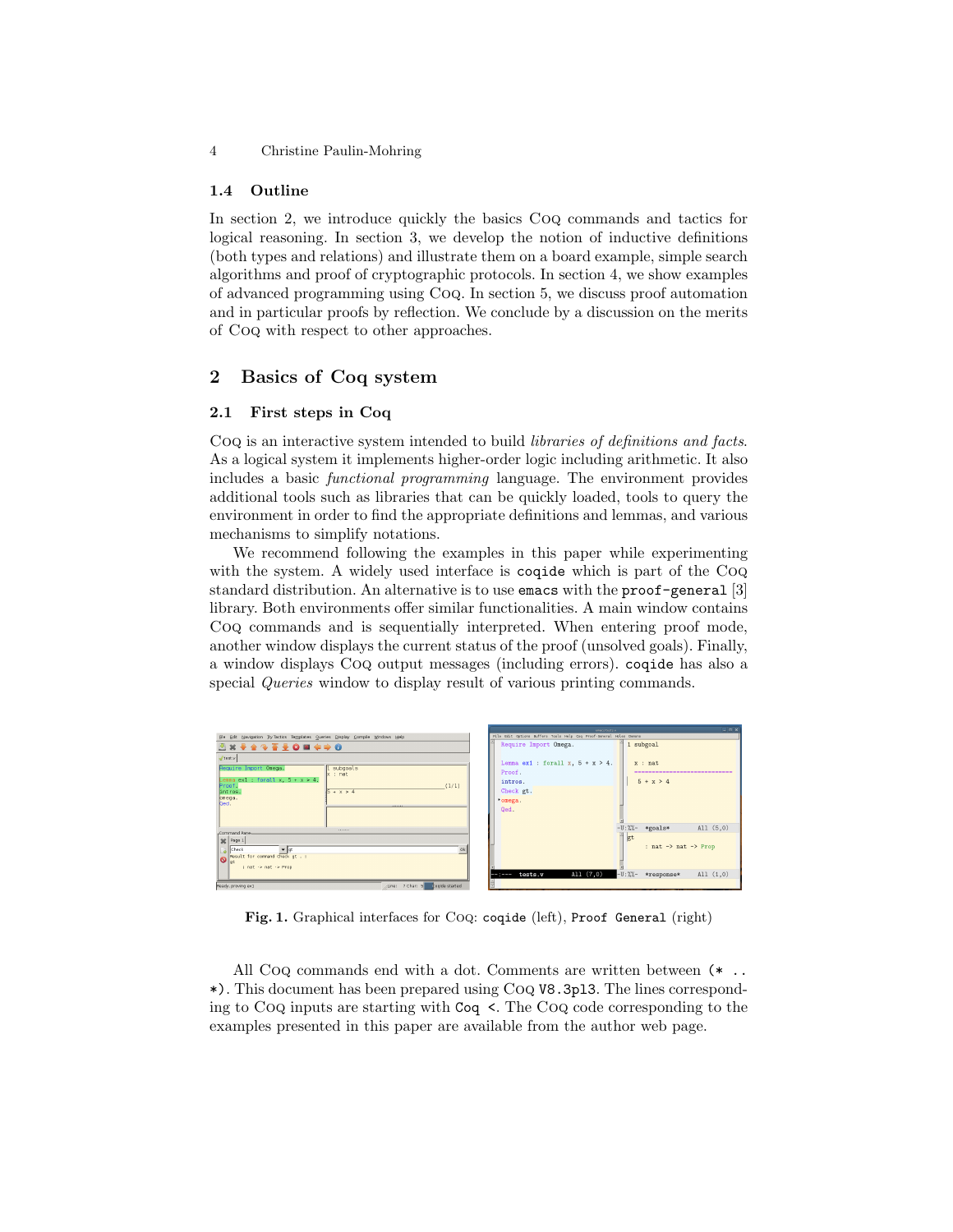Introduction to the Coq proof-assistant for practical software verification  $5$ 

### 2.2 Basic terms

A Coq object in the environment has a name and a type. The Check term command takes a name (or more generally a term) as an argument; it checks it is well-formed and displays its type.

Coq < Check nat. nat : Set  $Coq < Check 0$ . 0 : nat

The object nat is a predefined type for natural numbers, its type is a special constant Set called a sort. The constant 0 has type nat. The object S is the successor function, it has type  $nat \rightarrow nat$ . The binary function plus has type  $nat \rightarrow nat \rightarrow nat$  which should be read as  $nat \rightarrow (nat \rightarrow nat)$ .

The term fun  $x \to t$  (or fun  $(x : T) \to t$  to indicate the type T of variable x) represents a function f such that  $f(a) \equiv t[x \leftarrow a]$ .

A function f can be applied to a term t using the notation f t. The term  $f t_1 t_2$  stands for  $(f t_1) t_2$ . The natural number 10 is just a notation for the successor function applied 10 times to 0 and the usual infix notation  $t_1 + t_2$  can be used instead of plus  $t_1 t_2$ .

 $Coq \leftarrow Check \left(3+2\right)$ . 3 + 2 : nat

The standard library defines the type of booleans bool with two inhabitants true and false. A choice on a boolean term b is written if b then  $t_1$  else  $t_2$ .

Propositions. In Coq, logical propositions are also seen as terms. The type of propositions is the sort Prop will be the type of propositions. We present a summary of Coq syntax for logical propositions (first line presents paper notation and second line the corresponding Coq input).

|  | $\top  t = u t \neq u   \neg P   P \wedge Q   P \vee Q   P \rightarrow Q   P \Leftrightarrow Q$ |  |  |  |  |  |  |  |
|--|-------------------------------------------------------------------------------------------------|--|--|--|--|--|--|--|
|  |                                                                                                 |  |  |  |  |  |  |  |

The arrow represents implication, it associates to the right and T1->T2->T3 is interpreted as T1->(T2->T3)

Quantifiers. Syntax for universal and existential quantifiers is given below with possible variants:

|  |  |  |  |  |                                                                | $\forall x, P$ forall x, P forall x:T, P forall T (x y:T) (z:nat), P |
|--|--|--|--|--|----------------------------------------------------------------|----------------------------------------------------------------------|
|  |  |  |  |  | $\exists x, P$ exists x, P exists x: T, P no multiple bindings |                                                                      |

The command Check verifies a proposition is well-formed but does not say if it is true or not.

```
Coq \leftarrow Check \left(1+2=3\right).
1 + 2 = 3 : Prop
Coq < Check (forall x:nat, exists y, x=y+y).
forall x : nat, exists y : nat, x = y + y : Prop
```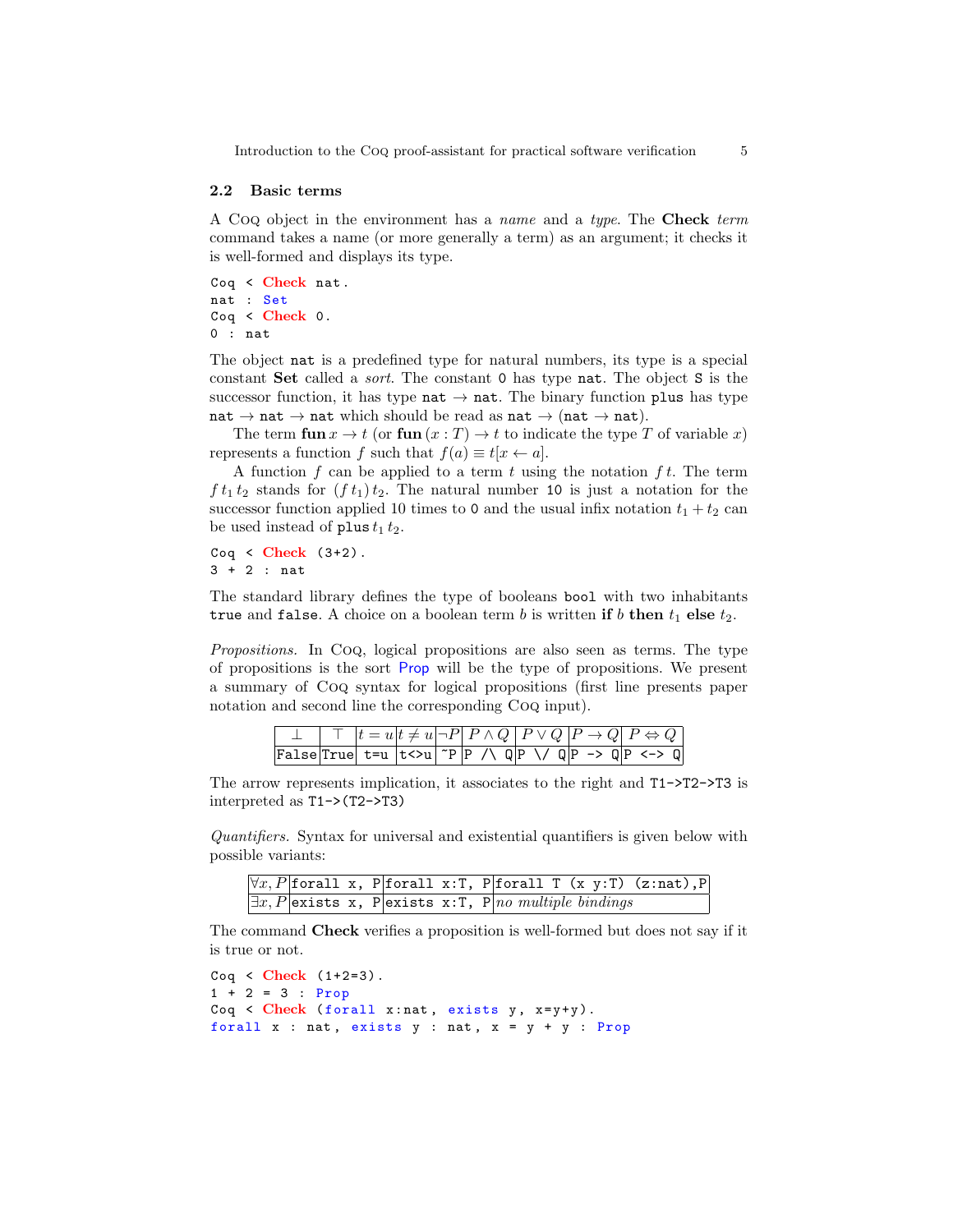In the following, *term* will denote any Coq term, *name* or *id* represents an identifier, type represents a so-called "type" which is a term with type Type, Set or Prop. We use *prop* instead of *type* when we expect a term of type Prop, however the same commands will usually also work with a more general type.

## 2.3 Logical rules and tactics

In order to establish a proposition is true, we need to produce a proof. Following the approach introduced by R. Milner for the LCF system, we use backward reasoning with *tactics*. A *tactic* transforms a goal into a set of *subgoals* such that solving these subgoals is *sufficient* to solve the original goal. The proof succeeds when *no subgoals* are left.

In practice, we introduce a new goal in Coq using one of the following commands with prop representing a logical proposition (a well-formed term of type Prop).

Lemma id: prop. Theorem id: prop. Goal prop.

Coq implements a natural deduction logical system. Following Curry-Howard isomorphism, a proof of a proposition  $A$  is represented by a term of type  $A$ . So there is only one form of judgment  $\Gamma \vdash p : A$ . The environment  $\Gamma$  is a list of names associated with types  $x : T$ . When  $A$  is a type of objects, it is interpreted as "the term  $p$  is well-formed in the environment  $\Gamma$  and has type  $A$ ". For instance  $x : \text{nat} \vdash x + 1 : \text{nat}$ . When A is a proposition, it is interpreted as "A is provable under the assumption of  $\Gamma$  and  $p$  is a witness of that proof". For instance  $x : \texttt{nat}, h : x = 1 \vdash \ldots : x \neq 0$ 

Axiom. The basic rule of natural deduction is the axiom rule when the goal to be proven is directly an hypothesis. The logical rule and corresponding tactics are:

| $h: A \in \Gamma$                                 |  | $\frac{1}{1}$ exact h or assumption |
|---------------------------------------------------|--|-------------------------------------|
| $\left  \overline{ \Gamma \vdash h : A } \right $ |  |                                     |

Connectives. The rules for a connective are separated between introduction  $rule(s)$  giving a mean to prove a proposition formed with that connective if we can prove simpler propositions, and a rule of *elimination* which explains how we can use a proof of a proposition with that connective. In the figure 2, we give the logical rule and the corresponding tactics. A tactic will work with a still unresolved goal, that we indicate using ? in place of the proof-term.

It would be painful to apply only atomic rules as given in the figure. Tactics usually combine in one step several introductions or elimination rules. The tactic intros does multiple introductions and infer names when none are given. The tactic apply takes as an argument a proof  $h$  of a proposition

$$
\forall x_1 \dots x_n, A_1 \to \cdots A_p \to B.
$$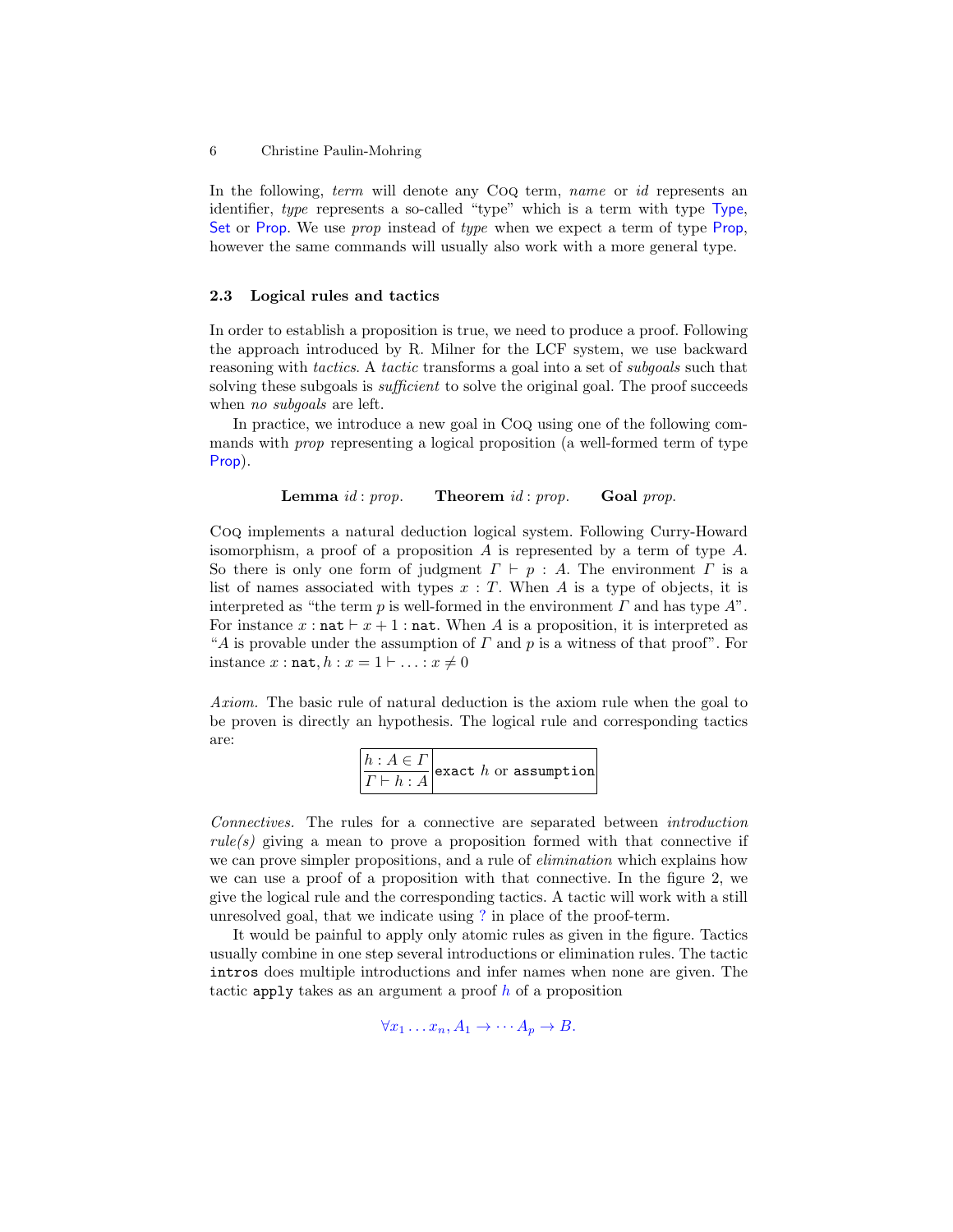|           | introduction                                                                                        |             | elimination                                                                                            |                        |  |  |  |
|-----------|-----------------------------------------------------------------------------------------------------|-------------|--------------------------------------------------------------------------------------------------------|------------------------|--|--|--|
|           |                                                                                                     |             | $\Gamma \vdash ?$ :False<br>$\Gamma \vdash ? : C$                                                      | exfalso                |  |  |  |
| ┑         | $\Gamma, h:A \vdash \texttt{False}$<br>$\Gamma \vdash ? : \neg A$                                   | intro $h$   | $\Gamma \vdash ?: A$<br>$\Gamma \vdash h : \neg A$<br>$\Gamma \vdash ? : C$                            | $destruct$ h           |  |  |  |
|           | $\Gamma, h: A \vdash ? : B$<br>$\Gamma \vdash ? : A \rightarrow B$                                  | intro $h$   | $\Gamma \vdash h:A \rightarrow B$<br>$\Gamma \vdash ?: A$<br>$\Gamma \vdash ? : B$                     | apply $h$              |  |  |  |
| $\forall$ | $\Gamma, y: A \vdash ? : B[x \leftarrow y]$<br>$\Gamma \vdash ? : \forall x:A,B$                    | intro $y$   | $\Gamma \vdash h:\forall x:A,B$<br>$\Gamma \vdash t:A$<br>$\Gamma \vdash ? : B[x \leftarrow t]$        | apply y with $(x:=t)$  |  |  |  |
| $\wedge$  | $\Gamma \vdash ? : A \quad \Gamma \vdash ? : B$<br>$\Gamma \vdash ?: A \land B$                     | split       | $\Gamma \vdash h:A \wedge B \quad \Gamma, l:A,m:B\vdash ?:C$<br>$\Gamma \vdash ? : C$                  | destruct h as $(l,m)$  |  |  |  |
| $\vee$    | $\Gamma \vdash ? : A$<br>$\Gamma \vdash ?: A \vee B$                                                | left        | $\Gamma \vdash h:A\vee B \quad \Gamma, l:A\vdash ?:C \quad \Gamma, l:B\vdash ?:C$                      | destruct h as $ l l $  |  |  |  |
|           | $\Gamma \vdash ? : B$<br>$\Gamma \vdash ?: A \vee B$                                                | right       | $\Gamma \vdash ? : C$                                                                                  |                        |  |  |  |
| $\exists$ | $\Gamma \vdash t:A \quad \Gamma \vdash ? : B[x \leftarrow t]$<br>$\Gamma \vdash$ ?: $\exists x:A,B$ | exists $t$  | $\Gamma \vdash h:\exists x:A,B \quad \Gamma,x:A,l:B\vdash ?:C$<br>$\Gamma \vdash ? : C$                | destruct h as $(x, l)$ |  |  |  |
|           | $t \equiv u$<br>$\Gamma \vdash ? : t = u$                                                           | reflexivity | $\Gamma \vdash ? : C[x \leftarrow u]$<br>$\Gamma\vdash h:t=u$<br>$\Gamma \vdash ? : C[x \leftarrow t]$ | rewrite $h$            |  |  |  |

Fig. 2. Logical rules and corresponding tactics

It tries to find terms  $t_i$  such that the current goal is equivalent to  $B[x_i \leftarrow t_i]_{i=1...n}$ and generates subgoals corresponding to  $A_j[x_i \leftarrow t_i]_{i=1...n}$ . If some of the  $x_i$  are not infered by the system, it is always possible to use the variant with  $(x_i := t_i)$ .

Tactics associated with logical rules implement backward reasoning, but it is often useful to do forward reasoning, adding new facts in the goal to be proven. This is done using the assert tactic:

| $L \vdash ? : B \_ I, h : B \vdash ? : A \big  \text{assert } (h : B)$ |  |
|------------------------------------------------------------------------|--|
| $\Gamma \vdash ?$ A                                                    |  |

As an exercise, you may try to prove the following simple logical properties.

```
Coq < Lemma ex1: forall A B C: Prop,
                           (A \rightarrow B \rightarrow C) \rightarrow (A \rightarrow B) \rightarrow A \rightarrow C.
Coq < Lemma ex2: forall A, \sim \sim A -> \sim A.
Coq < Lemma ex3: forall A B, A \/ B -> ~ (~ A /\ ~ B).
Coq < Lemma ex4: forall T (P:T \rightarrow Prop),
                           ( \sim exists x, P x) -> forall x, \sim P x.
```
Tactics can be combined using what is called a tactical:

|                     | $ t_1 $ ; $t_2$ applies tactic $t_1$ then tactic $t_2$ on generated subgoals |
|---------------------|------------------------------------------------------------------------------|
|                     | $[t_1 \mid t_2]$ applies tactic $t_1$ , when it fails, applies $t_2$         |
| $ \texttt{try } t $ | applies tactic $t$ , does nothing when $t$ fails                             |
|                     | <b>repeat</b> t repeats tactic t until it fails                              |

Some tactics are doing proof search to help solve a goal: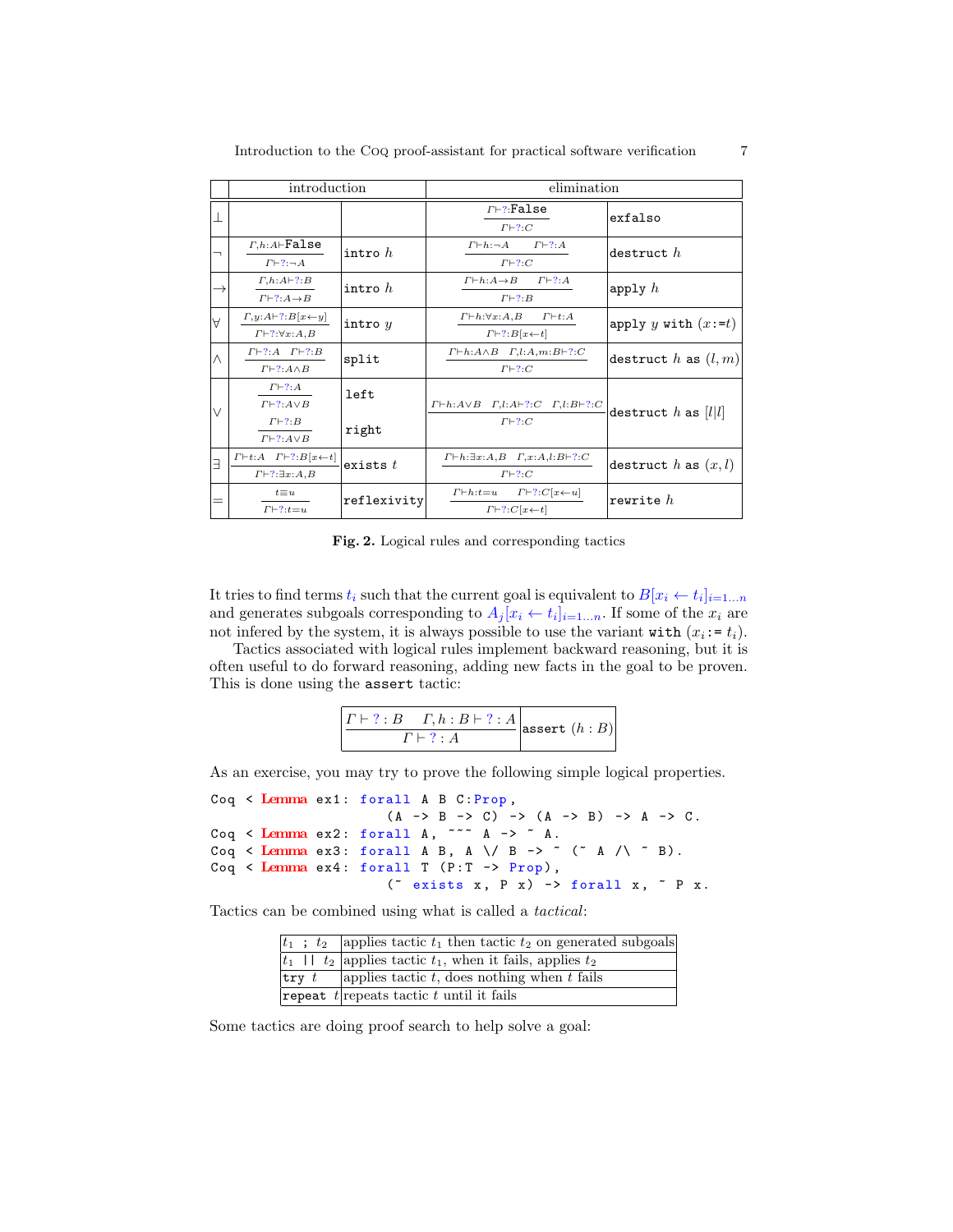|           | contradiction solves the goal when False, or A and $\neg A$ appear in the hypotheses |
|-----------|--------------------------------------------------------------------------------------|
| tauto     | solves propositional tautologies                                                     |
| trivial   | tries very simple lemmas to solve the goal                                           |
| lauto     | searches in a database of lemmas to solve the goal                                   |
| intuition | removes the propositional structure of the goal then auto                            |
| omega     | solves goals in linear arithmetic                                                    |

Proving Equalities. The introduction rule of equality is reflexivity. In Coq, two terms t and u are *convertible* (written  $t \equiv u$ ) when they represent the same value after computation. The elimination rule allows to replace a term by an equal in any context. As a consequence, we have the following derived rules and corresponding tactics:

| $\Gamma\vdash ?:u=t$<br>$\Gamma\vdash ?: t=u$                                                                                               | symmetry         |
|---------------------------------------------------------------------------------------------------------------------------------------------|------------------|
| $\Gamma \vdash ? : t = v$ $\Gamma \vdash ? : v = u$<br>$\Gamma\vdash$ ? $t=u$                                                               | transitivity $v$ |
| $\Gamma \vdash ? : f = q$<br>$\Gamma \vdash ? : t_1 = u_1 \dots \Gamma \vdash ? : t_n = u_n$<br>$\Gamma \vdash ? : f t_1  t_n = q u_1  u_n$ | f_equal          |

Variants of the rewrite rule includes rewrite  $\leq$ - H when H is a proof of  $t = u$ (or a generalization of it) which replaces u by t and the tactic replace u with t which does the replacement but also generates the goal  $t = u$ .

The rewrite tactics by default replace all the occurrences of u in  $P(u)$ . To rewrite selected occurrences, there is a variant: rewrite  $H$  at occs.

Another useful tactic for dealing with equalities is subst. When  $x$  is a variable and the context contains an hypothesis  $x = t$  (or  $t = x$ ) with x not occurring in t, then the tactic subst x will substitute t for x and remove both x and the hypothesis from the context. The tactic subst without argument do the substitution on all possible variables in the context.

Finishing Proofs. The commands **Theorem** and Lemma, given a name name and a property  $A$ , enter the interactive proof mode in which tactics are used to transform the goal. Hopefully, after some effort there will be no remaining subgoals : the proof of  $\vec{A}$  is finished. Actually, Coq is doing one more check before accepting the proof. From the tactics used, the system extracts a term  $p$  and the trusted kernel has to check that  $\Gamma \vdash p : A$  is a valid judgment, which is done by elementary rules for type-checking  $p$ . This step is done with the commands Qed or Save. The proof is recorded in the environment and given the name *name* with type  $\vec{A}$ . It can be used in other proofs like any hypothesis in the environment. It might seem useless to check again the proof, however, this choice of architecture allows to freely extend the set of tactics without compromising the safety of the proofs. Actually, some correctness checking (universes, wellformed definition of recursive functions) are not done during interactive proof mode and consequently, it might be the case (in rare occasions) that a "finished proof" is actually not a correct proof.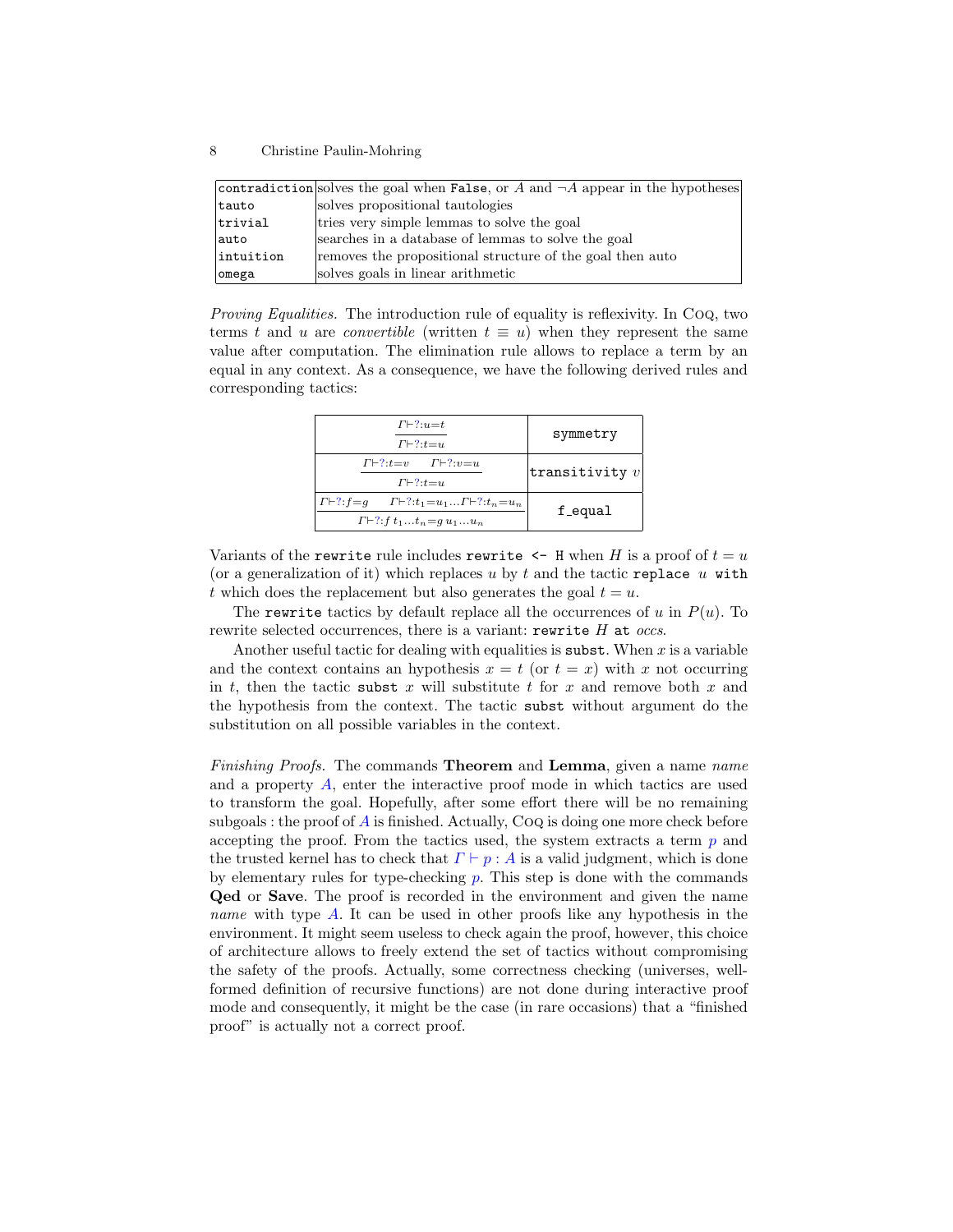If a proof is not finished, it is possible to admit an intermediate goal using the tactic admit. It will introduce an axiom corresponding to the current goal, it uses this axiom to solve the goal and continue with the next unproven goal. Using the command Admitted instead of Qed gives the possibility to finish the proof, introducing the original goal A as an axiom. It is convenient to postpone a proof but it is also potentially dangerous. Assuming a false property might result in being able to prove  $\perp$  and, consequently, everything becomes provable.

Safety in Coq is only guaranteed if there are no axioms left in the proof. The command Print Assumptions name can be used to display all axioms used in the theorem name.

Definitions. A new definition is introduced by:

**Definition** name  $args: type := term$ .

The identifier *name* is then an abbreviation for the term *term*. The type type is optional as well as the arguments which are a list of identifiers possibly associated with types. For instance, the square function can be defined as follows:

```
Coq < Definition square (x : nat) : nat := x * x.
square is defined
```
A Coq definition name can be unfolded in a goal by using the tactic unfold *name* (in the conclusion) or unfold *name* in  $H$  (in hypothesis  $H$ ).

Variables and axioms. It is often convenient to introduce a local context of variables and properties, which are shared between several definitions. It is done with a section mechanism. A section name is opened using the command Section name. Then objects can be introduced using the syntax:

Variable name : type or Hypothesis name : prop

Several variables with the same type can be introduced with a single command, using the variant Variables and a blank-separated list of names. The following definitions can refer to the objects in the context of the section. The section is ended by the command End *name*; then all definitions are automatically abstracted with respect to the variables they depend on.

For instance, we can introduce a type A and two variables of this type using the commands:

```
Coq < Section test .
Coq < Variable A : Type .
Coq < Variables x y : A.
Coq < Definition double : A * A := (x, x).
Coq < Definition triple : A * A * A := (x,y,x).
Coq < End test.
```
After ending the section, the objects  $A$ ,  $x$  and  $y$  are not accessible anymore and one can observe the new types of double and triple.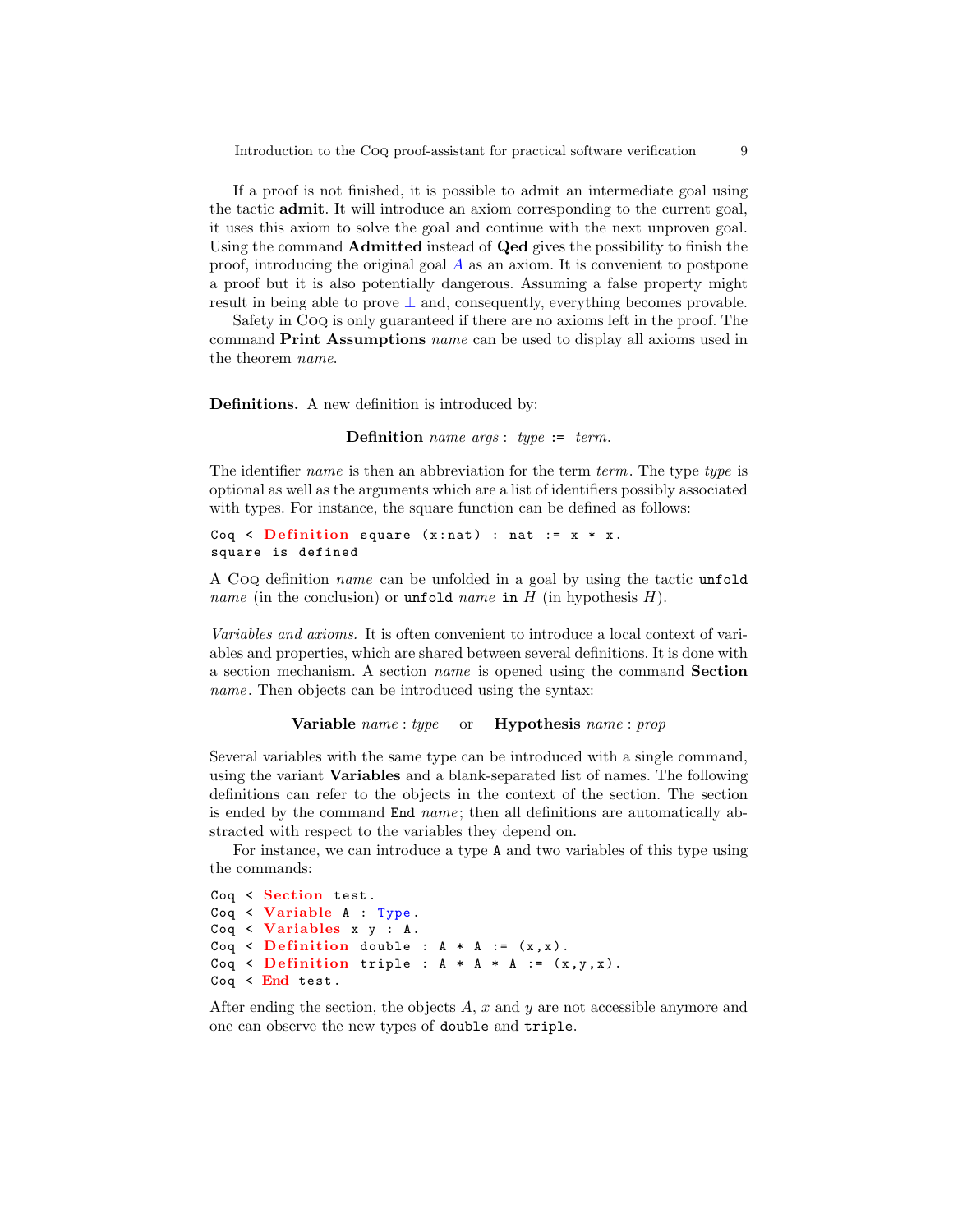```
Coq < Print double .
double = fun (A : Type) (x : A) => (x, x): forall A : Type , A -> A * A
Coq < Print triple .
triple = fun (A : Type) (x y : A) => (x, y, x): forall A : Type , A -> A -> A * A * A
```
### 2.4 Libraries in Coq

The Coq environment is organized in a modular way. Some libraries are already loaded when starting the system. They can be displayed using the command:

Coq < Print Libraries.

Searching the environment The following interactive commands are useful to find information in libraries when doing proofs. They can be executed from the coqide Queries menu.

– SearchAbout name: displays all declarations  $id$ : type in the environment such that *name* appears in *type*.

```
Coq < SearchAbout plus .
plus_n_0: forall n : nat, n = n + 0plus_0_n: forall n : nat, 0 + n = nplus_n_Sm: forall n m : nat, S(n + m) = n + S m
plus_Sn_m: forall n m : nat, S n + m = S (n + m)mult_n_Sm: forall n m : nat, n * m + n = n * S mnat_iter_plus :
 forall (n m : nat) (A : Type) (f : A \rightarrow A) (x : A),
  nat_iter (n + m) f x = nat_iter n f (nat_iter m f x)
```
Useful variants are SearchAbout  $[name_1 \cdots name_n]$  to find objects with types mentioning all the names  $name_i$  and also SearchAbout pattern to find objects with types mentioning an instance of the pattern which is a term possibly using the special symbol " $\cdot$ " to represent an arbitrary term.

```
Coq < SearchAbout [plus 0].
plus_n_0: forall n : nat, n = n + 0plus_0_n: forall n: nat, 0 + n = nCoq < SearchAbout ( \sim _ <-> _ ).
neg_false: forall A : <mark>Prop, ~ A <-> (A <-> False)</mark>
```
- Check term: checks if term can be typed and displays its type.
- $-$  Print *name*: prints the definition of *name* together with its type.
- $-$  About *id*: displays the type of the object *id* (plus other informations like qualified name or implicit arguments).

```
Coq < About pair .
pair : forall A B : Type, A \rightarrow B \rightarrow A * BArguments A, B are implicit and maximally inserted
\langle \ldots \rangleExpands to: Constructor Coq. Init. Datatypes. pair
```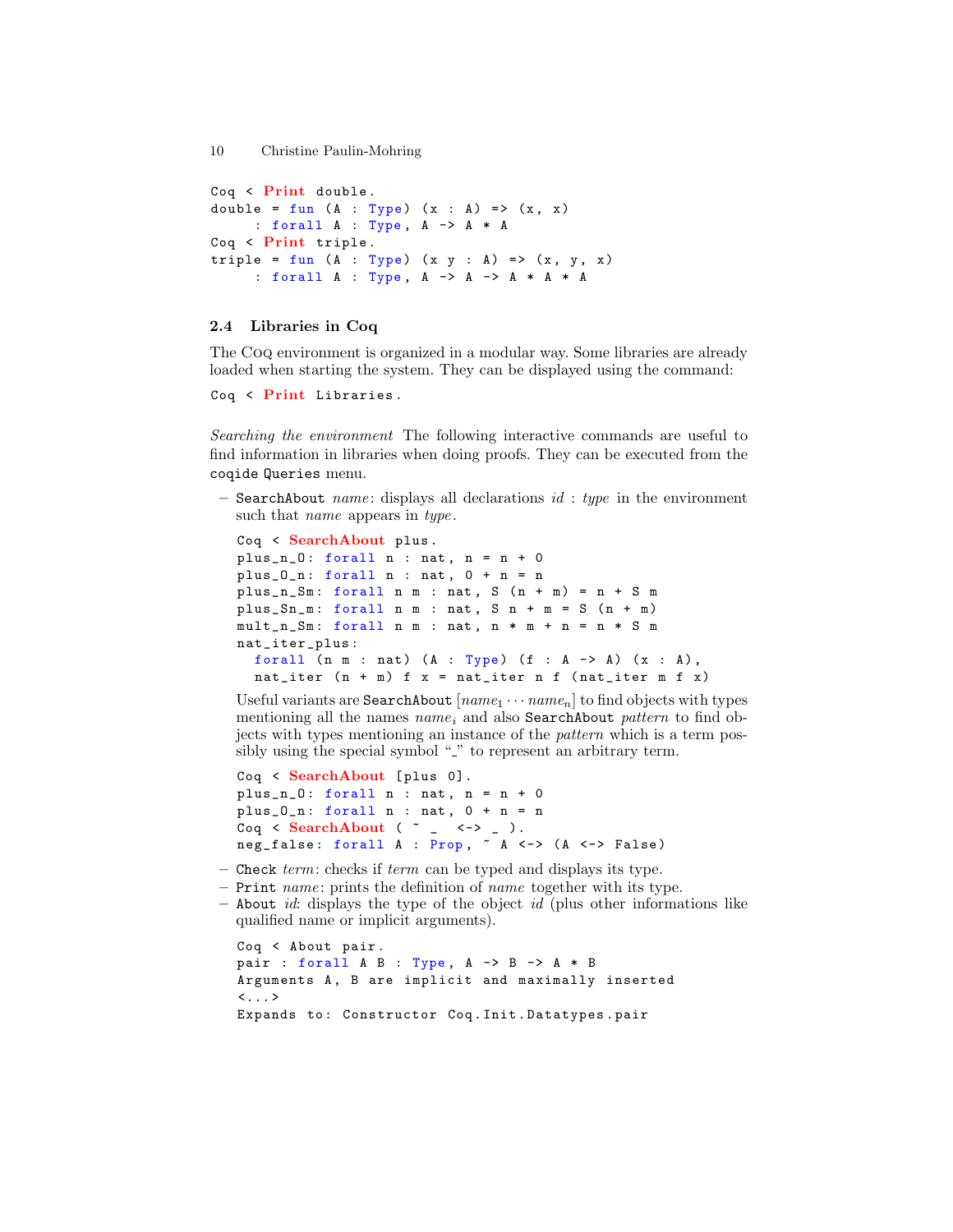Loading New Libraries. The command **Require Import** name checks if module name is already present in the environment. If not, and if a file name.vo occurs in the load-path, then it is loaded and opened (its contents is revealed).

The set of loaded modules and the load-path can be displayed with commands Print Libraries and Print LoadPath. The default load-path is the set of all sub-directories of the Coq standard library.

The libraries related to natural numbers arithmetic are gathered in a single module Arith in such a way that the command **Require Import Arith** loads and opens all these modules.

As usual in programming languages, the module names are used to organize the name space. The same "short name" can be used to represent different objects in different modules.

The command **Require** name (without **Import**) only loads the library, the objects inside are refered to by a qualified name: dir.name .id. This long name is also useful when the same identifier exists in different libraries. The command Locate  $id$  helps find all occurrence of  $id$  in loaded libraries.

#### 2.5 Examples

After all these generalities, we can try to do our first program verifications.

One of the challenges proposed by the LASER summer school was to define an absolute value function on machine integers and prove the result is positive.

We first prove a much simpler result on mathematical integers. Mathematical integers in Coq are defined as a type Z. Their representation is based on a binary representation of positive numbers (type positive).

Definition and properties of integers are defined in the library ZArith that needs to be loaded first. In order to use the standard arithmetical notations for Z, we have to tell Coq to use them (otherwise Coq will interpret  $0$  or  $+$  as objects in nat).

Coq < Require Import ZArith . Coq < Open Scope Z\_scope .

The absolute value function is part of Coq standard arithmetic library (function Zabs), and the expected result is a theorem named Zabs\_pos).

However, we may want to do it naively. We need to test the sign of an integer so we need a boolean function for that. The command SearchAbout (Z->bool) shows their is a function Zle<sub>-</sub>bool:  $Z \rightarrow Z \rightarrow$  bool, then the command **Search-**About Zle bool gives us several properties of this function , including:

Zle\_cases: forall  $n$  m, if Zle\_bool  $n$  m then  $n$  <= m else  $n$  > m

which links the boolean result of the Zle bool function with the mathematical property. The proof goes as follows:

Coq < Definition abs  $(n:Z)$  : Z := if Zle\_bool 0 n then n else -n. abs is defined

Coq < Lemma abs\_pos : forall  $n, 0$  <= abs  $n$ .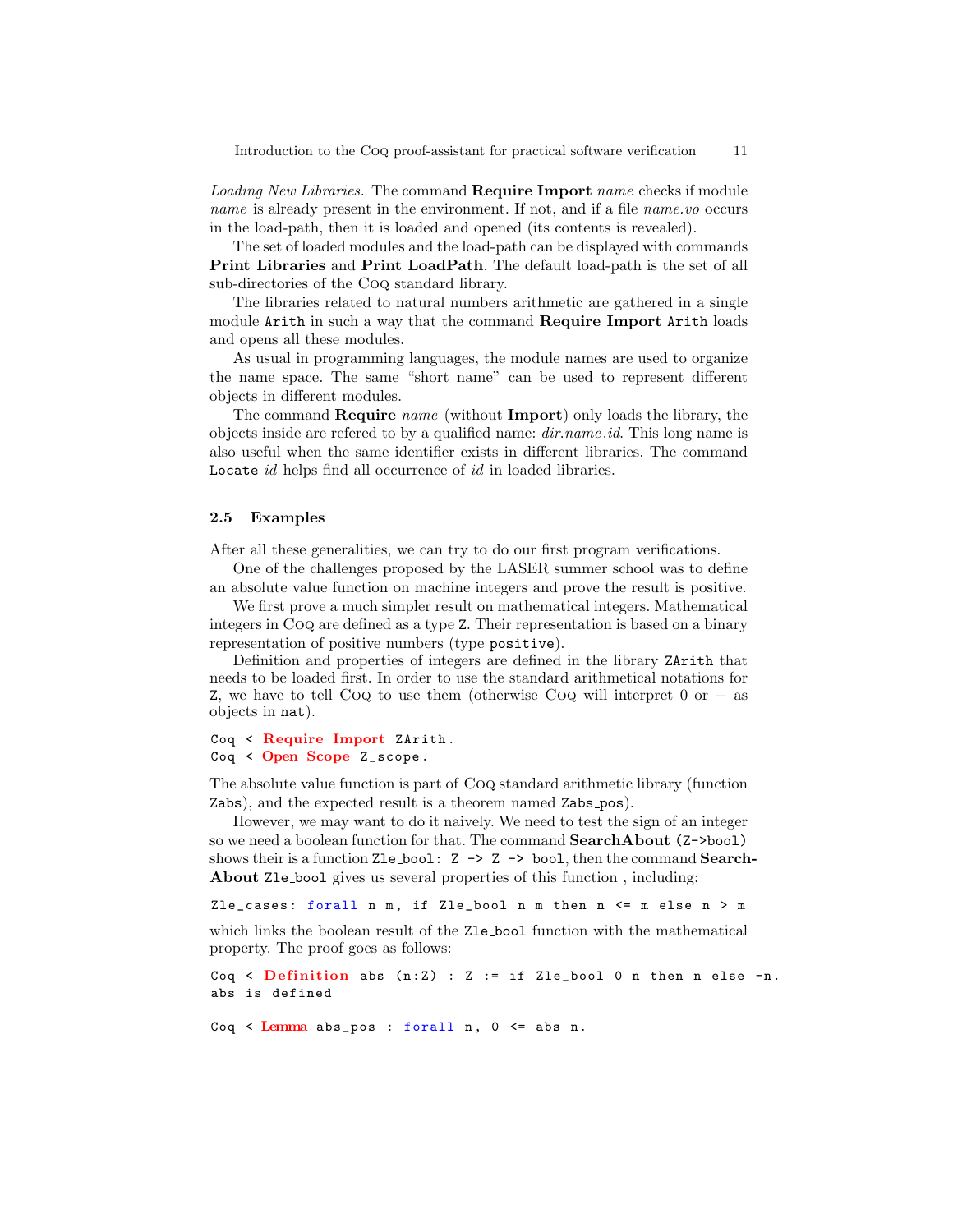```
Coq < intro n; unfold abs.
1 subgoal
  n : Z
  ============================
   0 \leq (if \text{Zle\_bool} 0 n then n else - n)Coq \leq assert (if Zle_bool 0 n then 0 \leq n else 0 > n).
2 subgoals
  n : Z
  ============================
   if Zle_bool 0 n then 0 \le n else 0 > nsubgoal 2 is :
 0 \leq (if 2le_{bool} 0 n then n else - n)Coq < apply Zle_cases .
1 subgoal
  n : Z
  H : if Zle_bool 0 n then 0 \le n else 0 > n============================
   0 \leq (if \text{Zle\_bool} 0 n then n else - n)Coq < destruct (Zle_bool 0 n); auto with zarith.
Proof completed .
Coq < Qed.
abs_pos is defined
```
If we want to reason on machine integers, one can use the Int31 library in Coq which represents 31-bit cyclic arithmetic, but because it is interpreted as positive integers between 0 and  $2^{31} - 1$ , some work is needed before solving the problem and we shall not detail the proof here. The Compcert project[27] also provides a library http://compcert.inria.fr/src/lib/Integers.v defining machine integers as mathematical numbers modulo  $2^N$ .

A second challenge was to implement a class for a bank account with a balance represented as an IEEE floating point number and to specify a deposit method. Of course the difficulty comes from the interpretation of the plus operation which will be a floating point number operation with rounding in the program ans possibly a mathematical operation in the specification.

In Coq, it is possible to manipulate real numbers (library Reals, with arithmetic notations) and there are also external libraries dealing with IEEE floating point real numbers, the most recent one being Flocq [10] (we use here version 2.0).

```
Coq < Require Import Reals Fappli_IEEE Fappli_IEEE_bits .
Coq < Open Local Scope R_scope.
```
The type binary32 represents a single precision (normalized) floating point number with its sign (a boolean), its mantissa (a positive binary number between 0 and  $2^{23} - 1$ ) and its exponent (between  $-126$  and 126). Coq is able to compute with these numbers. We can also choose the rounding mode of the addition.

```
Coq < Print binary32 .
binary32 = binary_float 24 128 : Set
```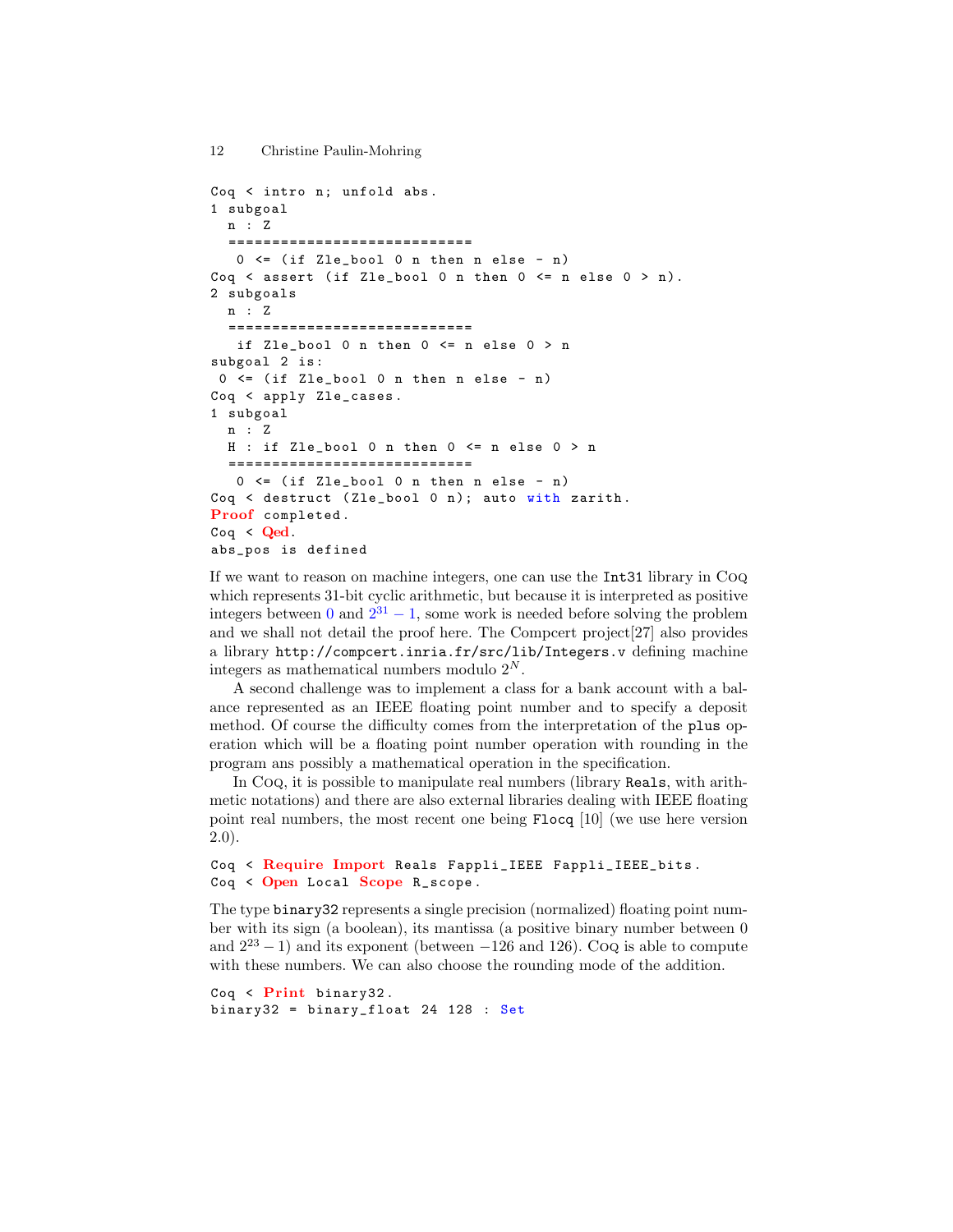Introduction to the Coq proof-assistant for practical software verification 13

```
Coq < Check b32_plus .
b32_plus : mode ->
           binary_float 24 128 ->
           binary_float 24 128 -> binary_float 24 128
Coq < Print mode.
Inductive mode : Type :=
    mode_NE | mode_ZR | mode_DN | mode_UP | mode_NA
```
The function B2R transforms a floating point into the corresponding real number. We introduce convenient notations for the numbers  $1, 2^{-23}$  and  $2^{-24}$ .

```
Coq \leq Notation bin32 b m e :=
Coq < (binary_normalize 24 128 gt0_24 gt_24_128 mode_NE m e b).
Coq \leftarrow Definition b32_one := bin32 false (1) (0).
```

```
Coq < Definition b32_2-minus23 := bin32 false (1) (-23).
Coq \leftarrow Definition b32_2_minus24 := bin32 false (1) (-24).
```
We can now implement the deposit function and introduce the property corresponding to its correctness.

```
Coq < Definition deposit (olda amount: binary32) : binary32
Coq \leq := b32_plus mode_NE olda amount.
```

```
Coq < Definition deposit_correct olda amount : Prop :=
Coq < B2R (deposit olda amount) = (B2R \text{ old } + B2R \text{ amount})\text{%R}.
```
We can now show correct and incorrect behaviors.

```
Coq < Lemma ex1: deposit_correct b32_one b32_2_minus23.
Coq < compute .
1 subgoal
  ============================
   8388609 * / 8388608 =
   8388608 * / 8388608 + 8388608 * / 70368744177664
```
The proof can be finished using the field tactic to reason on real numbers. The following case can be proved to be incorrect:

```
Coq < Lemma ex2: " (deposit_correct b32_one b32_2_minus24).
Coq < compute; intro.
1 subgoal
 H : 8388608 * / 8388608 =
      8388608 * / 8388608 + 8388608 * / 140737488355328
  ============================
   False
```
The proof comes from the fact that we have an hypothesis  $(x = x + y)$  with  $y \neq 0$  but unfortunately it is not fully automated in Coq (automation on real numbers is still rudimentary); we do not give the details here.

These examples show that Coq provides advanced libraries to reason on complex mathematical and algorithmic notions such as real and floating point numbers.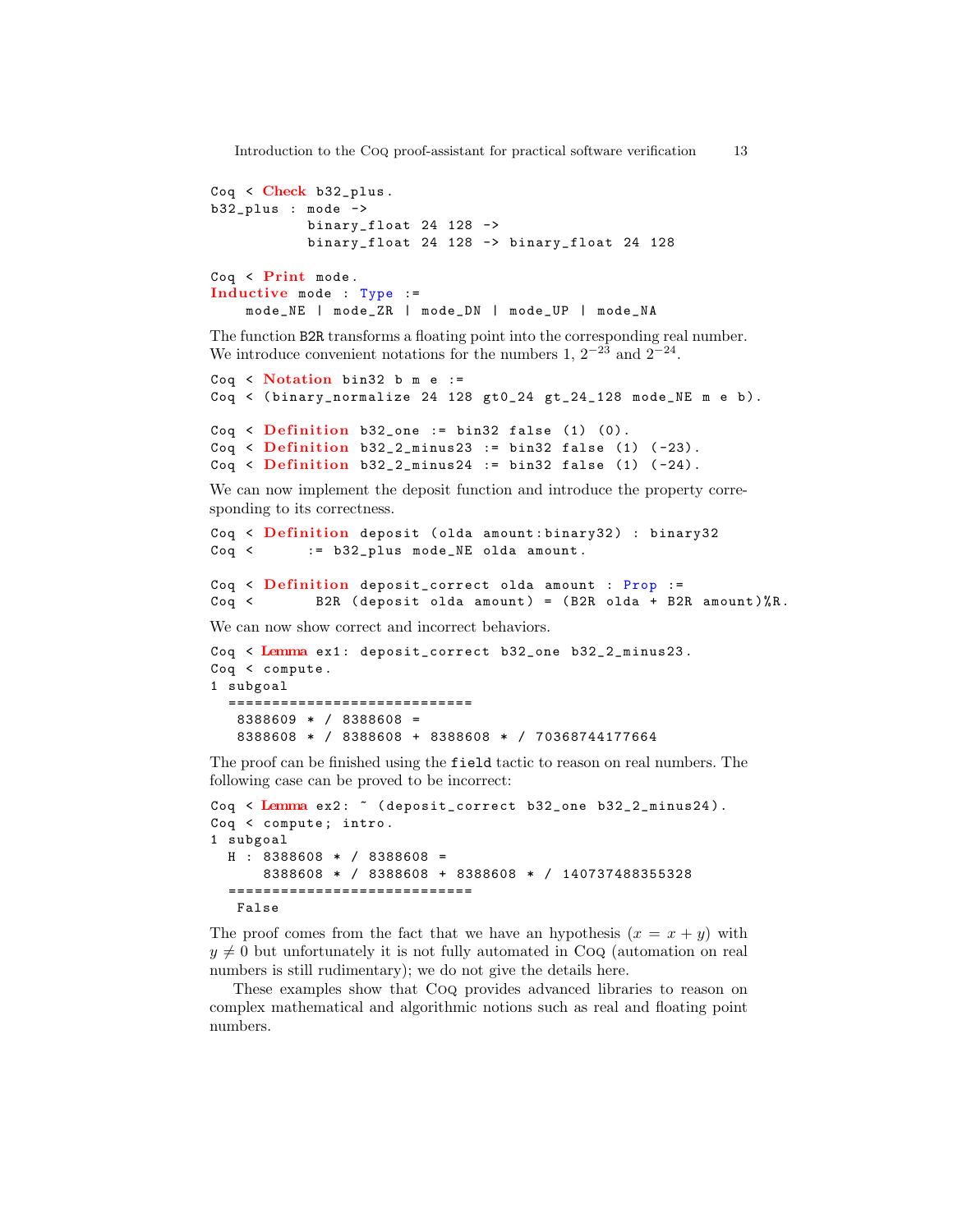#### 2.6 About classical logic

Coq implements an intuitionistic logic. Which means that  $A \vee \neg A$  is not an axiom. Actually, both  $A \vee B$  and  $\exists x : A, B$  have a strong constructive meaning. Indeed, from a proof of  $\vdash \exists x : A, B$ , one can compute t such that  $B[x \leftarrow t]$  is provable and from a proof of  $A \vee B$  one can compute a boolean b and proofs of  $b = \text{true} \rightarrow A$  and  $b = \text{false} \rightarrow A$ .

Classical reasoning is often not needed, manual proofs of  $A \vee \neg A$  can be built for many simple formulas. It is also possible to use *classical versions* of logical connectives (negative formulas are classical). But if we really want to use classical logic, a library Classical introduces the excluded middle as an axiom.

## 3 Inductive Declarations

Inductive definitions are another main ingredient of Coq language. It is a generic mechanism which captures different notions such as data-types, logical connectives, primitive relations. We illustrate the use of inductive definitions on an example, modeling a game on a board containing bi-color tokens. We also study simple algorithms on lists and a cryptographic protocol.

## 3.1 Inductive Data Types

A data-type name can be declared by specifying a set of constructors. Each constructor  $c_i$  is given a type  $C_i$  which declares the type of its expected arguments. A constructor possibly accepts arguments (which can be recursively of type name ), and when applied to all its arguments, a constructor has type the inductive definition name itself. There are some syntactic restrictions over the type of constructors to make sure that the definition is well-founded. The syntax for declaring an inductively defined type is:

```
Inductive name : sort := c_1 : C_1 \mid \ldots \mid c_n : C_n.
```
where *name* is the name of the type to be defined; *sort* is one of Set or Type (or even Prop);  $c_i$  are the names of the constructors and  $C_i$  is the type of the  $\text{constructor } c_i.$ 

The declaration of an inductive definition introduces new primitive objects for the type itself and its constructors; it also generates theorems which are abbreviations for more complex terms expressing that name is the smallest set containing the terms build with constructors. These theorems provide induction principles to reason on objects in inductive types.

Examples. The data types of booleans and natural numbers are defined inductively as follows:

```
Coq < Print bool.
Inductive bool : Set := true : bool | false : bool
```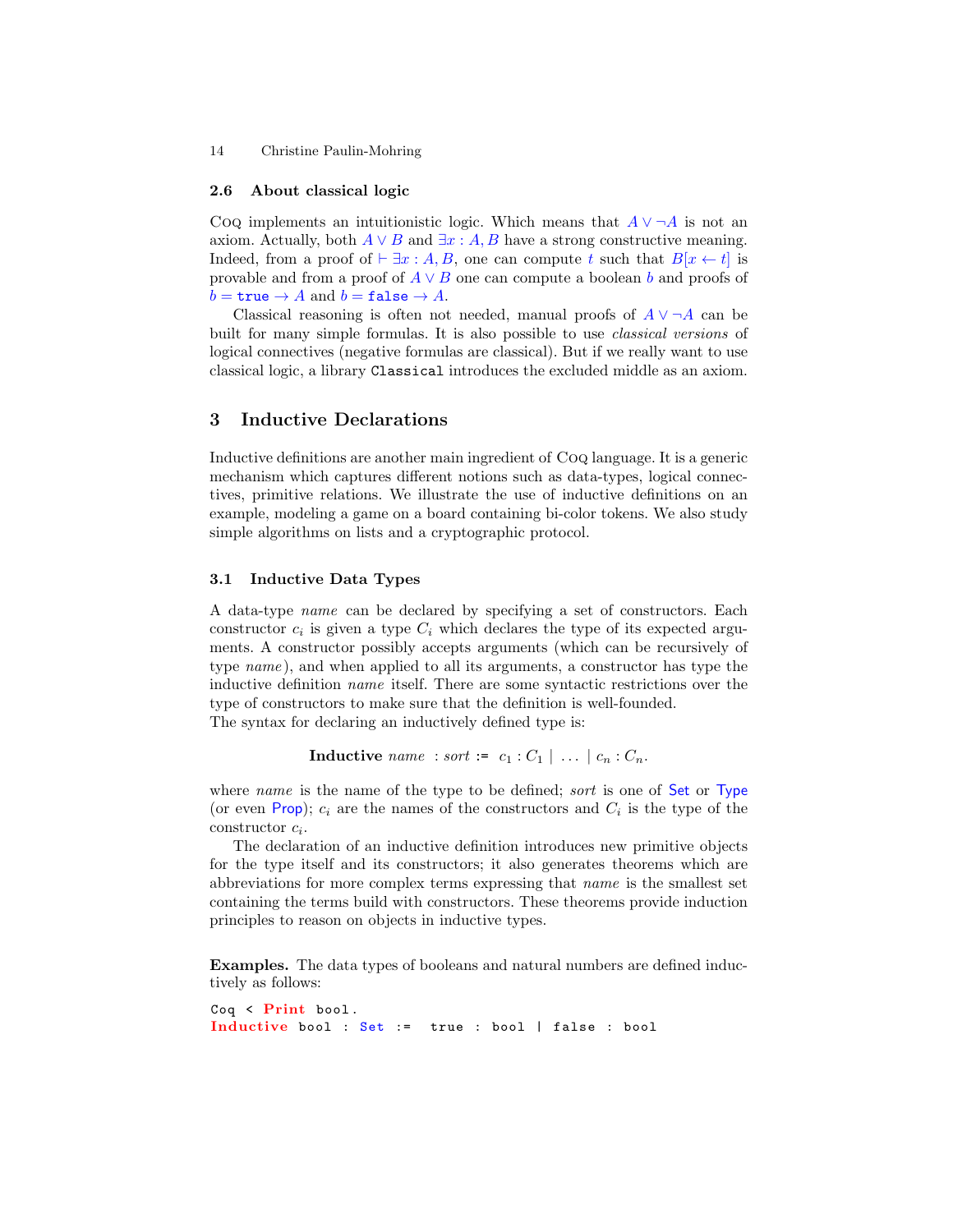```
Coq < Check bool_ind.
bool_ind : forall P : bool -> Prop ,
       P true -> P false -> forall b : bool, P b
Coq \leq Print nat.
Inductive nat : Set := 0 : nat | S : nat \rightarrow nat
Coq < Check nat_ind .
nat_ind : forall P : nat -> Prop ,
       P 0 -> (forall n : nat, P n -> P (S n))
       \rightarrow forall n : nat, P n
```
The type of booleans has only two constant constructors. The type of natural numbers has a constant  $\Omega$  and a unary constructor S for the successor function. The product type is also inductively defined.

```
Coq < Print prod.
Inductive prod (A \ B : Type) : Type := pair : A -> B -> A * B
For pair: Arguments A, B are implicit and maximally inserted
```
We remark two things on this definition. First it is a polymorphic definition, parametrized by two type  $A$  and  $B$ . Second the constructor pair takes two arguments and pairs them in an object of type  $A * B$ , which is what is expected for a product representation.

Inductive Types and Equality. The constructors of an inductive type are injective and distinct. For instance one can prove  $true \neq false$  and for natural numbers,  $S n = S m \rightarrow n = m$  and  $S n \neq 0$ . These lemmas are part of the standard library for natural numbers but have to be proved for new inductive types. There are tactics to automate this process.

- discriminate H will prove any goal if H is a proof of  $t_1 = t_2$  with  $t_1$  and  $t_2$ starting with different constructors. With no argument discriminate will try to find such a contradiction in the context.
- injection H assumes H is a proof of  $t_1 = t_2$  with  $t_1$  and  $t_2$  starting with the same constructor. It will deduce equalities  $u_1 = u_2, v_1 = v_2, \ldots$  between corresponding subterms and add these equalities as new hypotheses.

```
Coq < Goal (for all n, S (S n) = 1 -> 0=1).Coq < intros n H.
1 subgoal
 n : nat
 H : S (S n) = 1============================
  0 = 1Coq < discriminate H.
Proof completed .
Coq < Goal (forall n m, S n = S (S m) -> 0 < n).
Coq < intros n m H.
```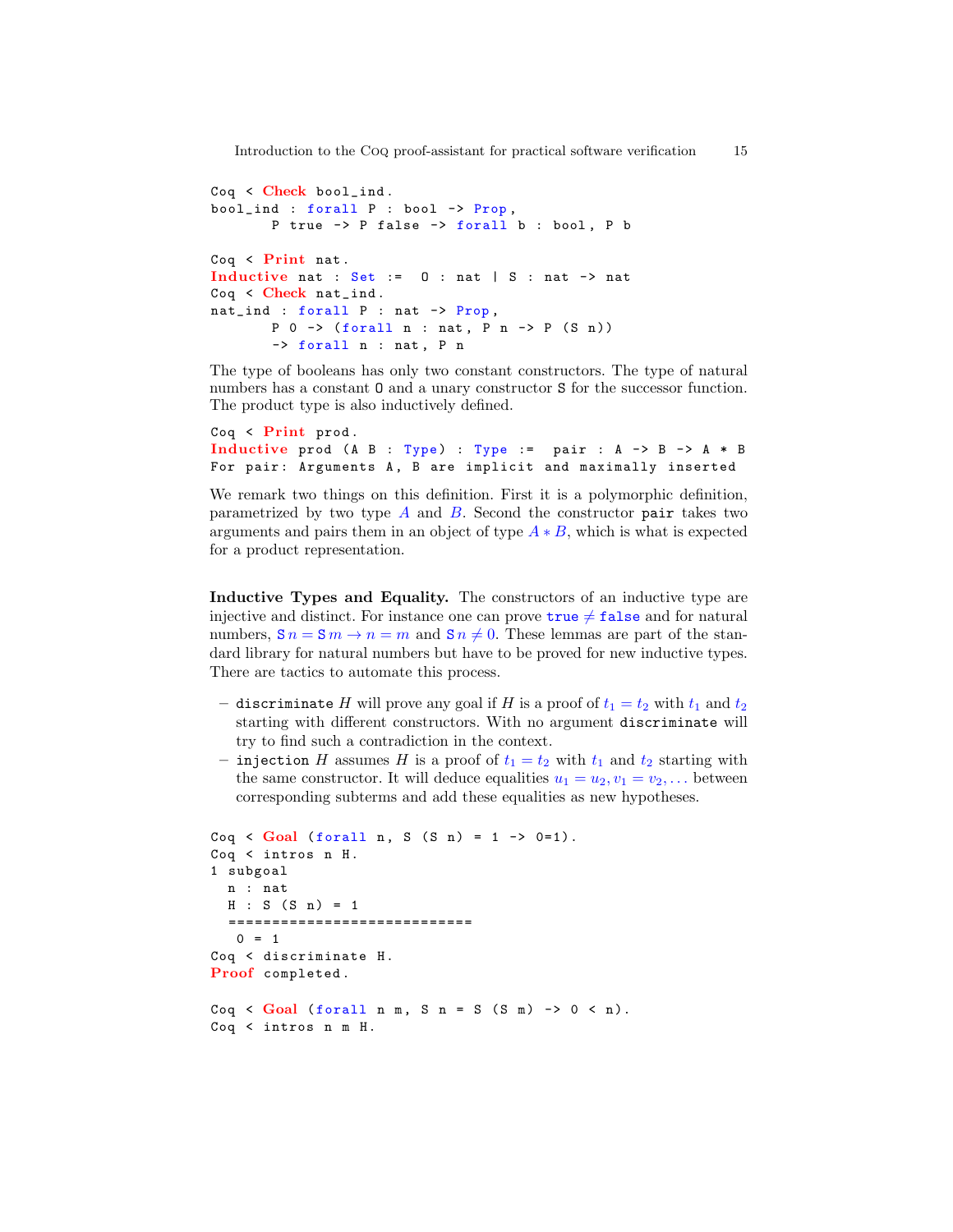```
1 subgoal
 n : nat
 m : nat
  H : S n = S (S m)============================
   0 < nCoq < injection H.
1 subgoal
 n : nat
  m : nat
  H : S n = S (S m)============================
   n = S m -> 0 < n
```
Remark on Inductive Propositions. The sort in an inductive definition can also be Prop allowing the inductive declaration of logical propositions. Following the Curry-Howard correspondence between proposition and types, all propositional connectives except for negation, implication and universal quantifier are declared using inductive definitions. False is a degenerated case where there are no constructors. True is the proposition with only one proof I (corresponding to the unit type with only one constructor). Conjunction of two propositions corresponds to the product type and disjunction to an inductive proposition with two constructors. Existential quantifiers and equality are also inductively defined.

```
Coq < Print False .
Inductive False : Prop :=
Coq < Check False_ind .
False_ind : forall P : Prop, False -> P
Coq < Print or .
Inductive or (A \ B : Prop) : Prop :=
     or_introl : A \rightarrow A \setminus B | or_intror : B \rightarrow A \setminus B
Coq < Check or_ind .
or_ind : forall A B P : Prop ,
            (A \rightarrow P) \rightarrow (B \rightarrow P) \rightarrow A \setminus B \rightarrow P
```
The Board Example. The game we want to study involves nine bicolor tokens (one side black and one side white) which are placed on a  $3 \times 3$  board.



At each step it is possible to choose one line or one column and to inverse the color of each token on that line or column. We want to study when a configuration is reachable from a starting configuration.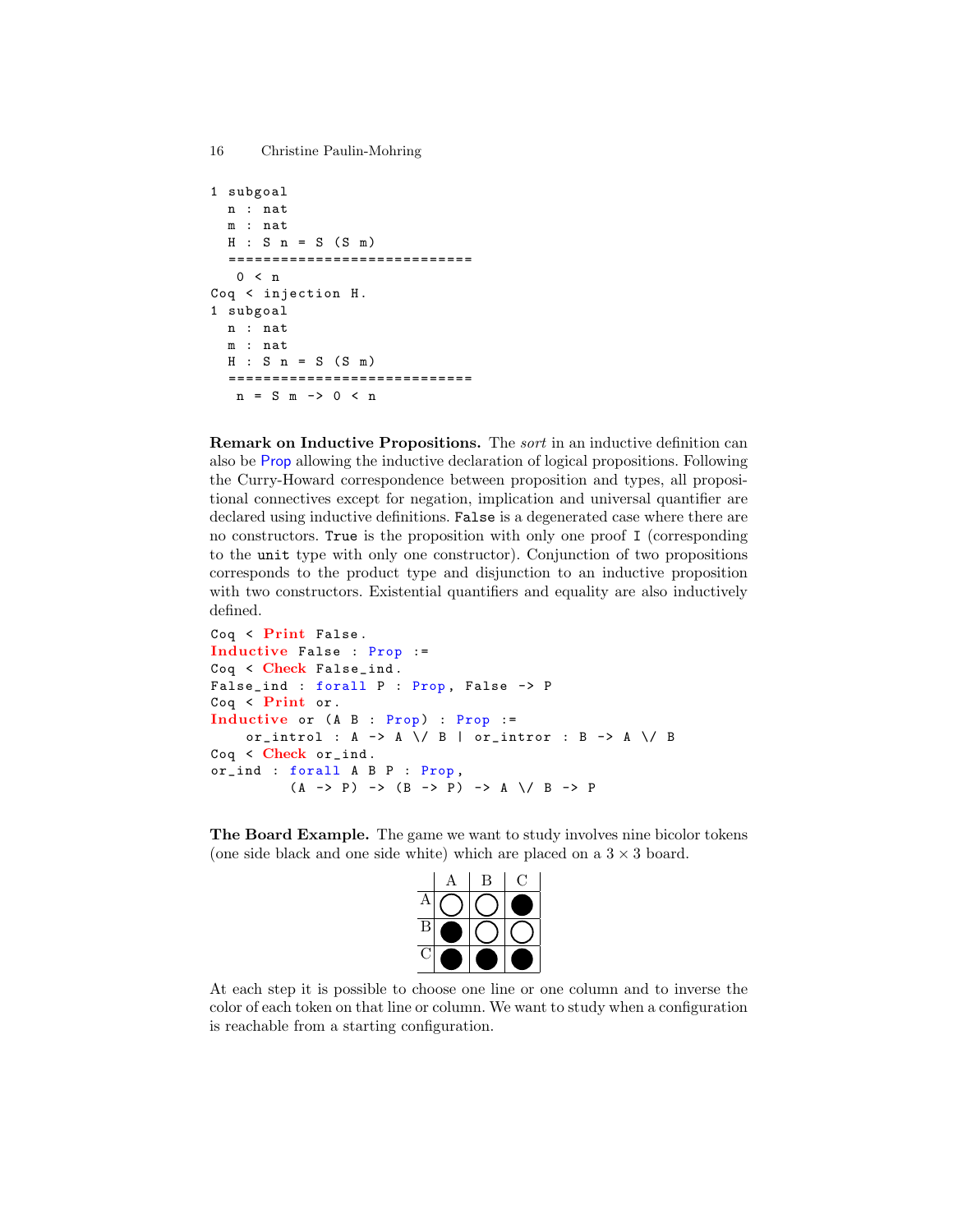The data types involved in that example are the state of each token (black or white) which can be represented by a boolean or a special inductive type with two values. We need to identify a column and a line by a position (three possible values).

```
Coq < Inductive color : Type := White | Black .
Coq \leq Inductive pos : Type := A | B | C.
```
Finally we need to represent the board. It is convenient to represent it as three lines, each line being composed of three colors. In order to reuse functions, one can introduce a polymorphic type of triples of elements in an arbitrary type M (the definition is very similar to the definition of the product type).

Coq < Inductive triple M := Triple : M -> M -> M -> triple M.

A line White/Black/White will be represented by the term Triple White Black White. The CoQ kernel requires the type argument  $M$  to be explicitly given, so the Coq internal term is Triple color White Black White. However, the type color can be easily deduced from the type of White and can be systematically omitted in the input, thanks to the Coq declaration:

```
Coq < Set Implicit Arguments .
```
which tells Coq to infer type arguments whenever possible. Alternatively, the command Implicit Arguments name [args] can be used to force the implicit arguments of a given object name. On can also introduce a special notation for triples:

Coq < Notation "[  $x$  |  $y$  |  $z$  ]" := (Triple  $x$   $y$   $z$ ).

and define a function which given an element  $m$  in  $M$  builds a triple with the value  $m$  in the three positions.

Coq < Definition triple\_x  $M$  (m:M) : triple  $M$  := [m | m | m ].

## 3.2 Definitions by pattern-matching

The Pattern-Matching Operator. When a term t belongs to some inductive type, it is possible to build a new term by case analysis over the various constructors which may occur as the head of t when it is evaluated. Such definitions are known in functional programming languages as pattern-matching. The Coq syntax is the following:

match term with  $c_1$  args<sub>1</sub>  $\Rightarrow$  term<sub>1</sub> ...  $c_n$  args<sub>n</sub>  $\Rightarrow$  term<sub>n</sub> end

In this construction, the expression  $term$  has an inductive type with n constructors  $c_1, \ldots, c_n$ . The term  $term_i$  is the term to build when the evaluation of t produces the constructor  $c_i$ .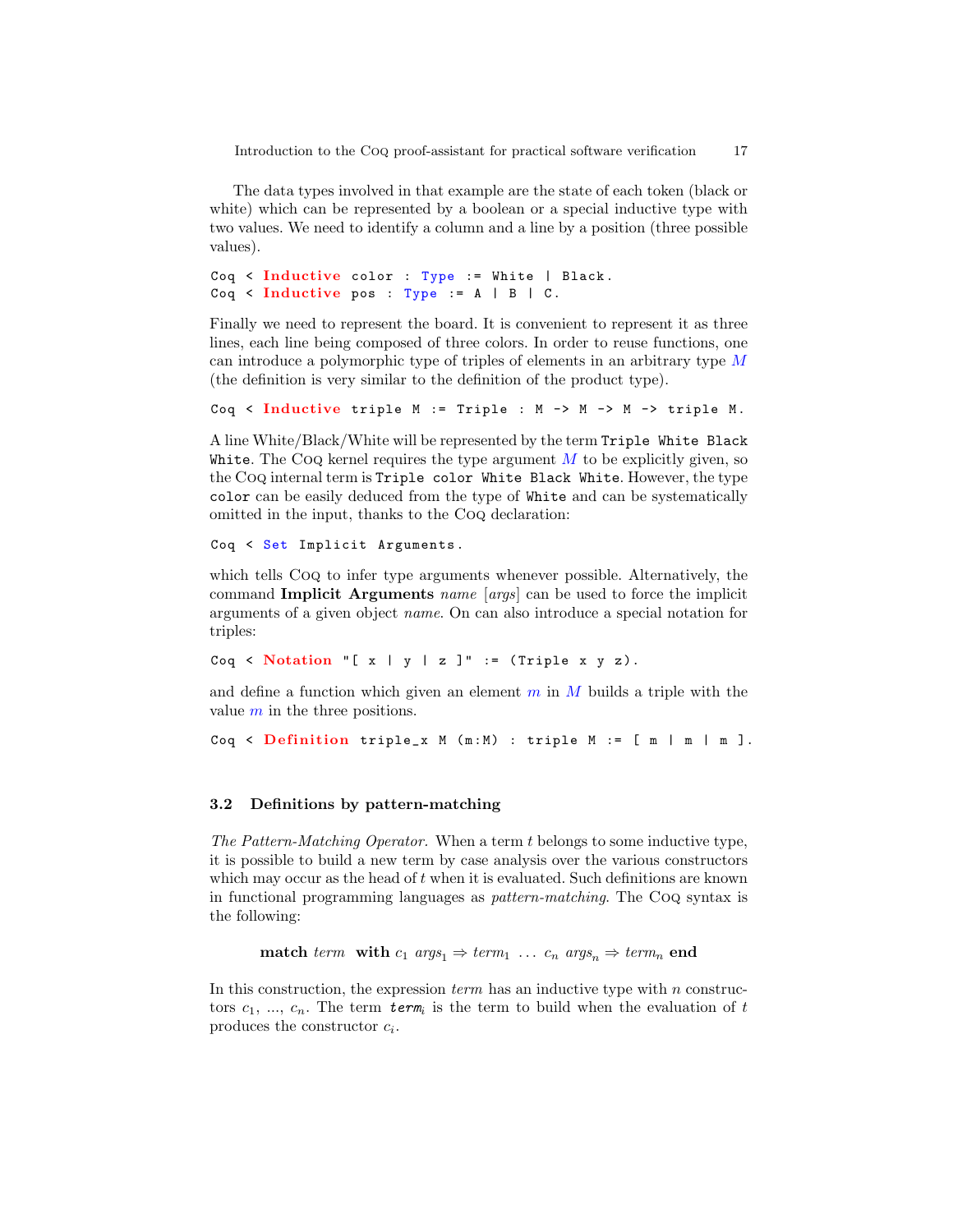*Example.* If **n** has type **nat**, the function checking whether **n** is 0 can be defined as follows:

 $Coq$  < Definition iszero n := match n with  $| 0 \Rightarrow$  true  $| S x \Rightarrow$  false end.

The board example. On can simply define a function which inverses a color:

Coq < Definition turn\_color (c: color) : color := match c with | White => Black | Black => White end.

On our board example, given a function f of type  $M \to M$ , one can define a function triple map which given a triple  $(a, b, c)$ , applies f to all components, and a function triple map select which also expects a position and applies the function  $f$  at that position.

```
Coq < Definition triple_map M f (t: triple M) : triple M:=
        match t with (Triple a b c) => [(f a)|(f b)|(f c)] end.
Coq < Definition triple_map_select M f p t : triple M :=
          match t with (Triple a b c) =>
             match p with | A = > [ (f a) | b | c ]| B = > [ a | (f b) | c ]| C \Rightarrow [ a | b | (f c) ]end
          end .
```
Generalized Pattern-Matching Definitions. More generally, patterns can match several terms at the same time, they may be nested and they may contain the universal pattern \_ which filters any expression. Patterns are examined in a sequential way (as in functional programming languages) and they must cover the whole domain of the inductive type. Thus one may write for instance

```
Coq < Definition nozero n m :=match n, m with
          | 0, _ => false | _, 0 => false | _, _ => true
          end .
```
However, the generalized pattern-matching is not considered as a primitive construct and is actually compiled into a sequence of primitive patterns.

Some Equivalent Notations. In the case of an inductive type with a single constructor C:

let  $(x_1, ..., x_n) := t$  in u

can be used as an equivalent to **match** t with  $Cx_1...x_n \Rightarrow u$  end.

In the case of an inductive type with two constructors (like booleans)  $c_1$  and  $c_2$  (such as the type of booleans for instance) the construct

if t then  $u_1$  else  $u_2$ 

can be used as an equivalent to **match** t with  $c_1 \Rightarrow u_1|c_2 \Rightarrow u_2$  end.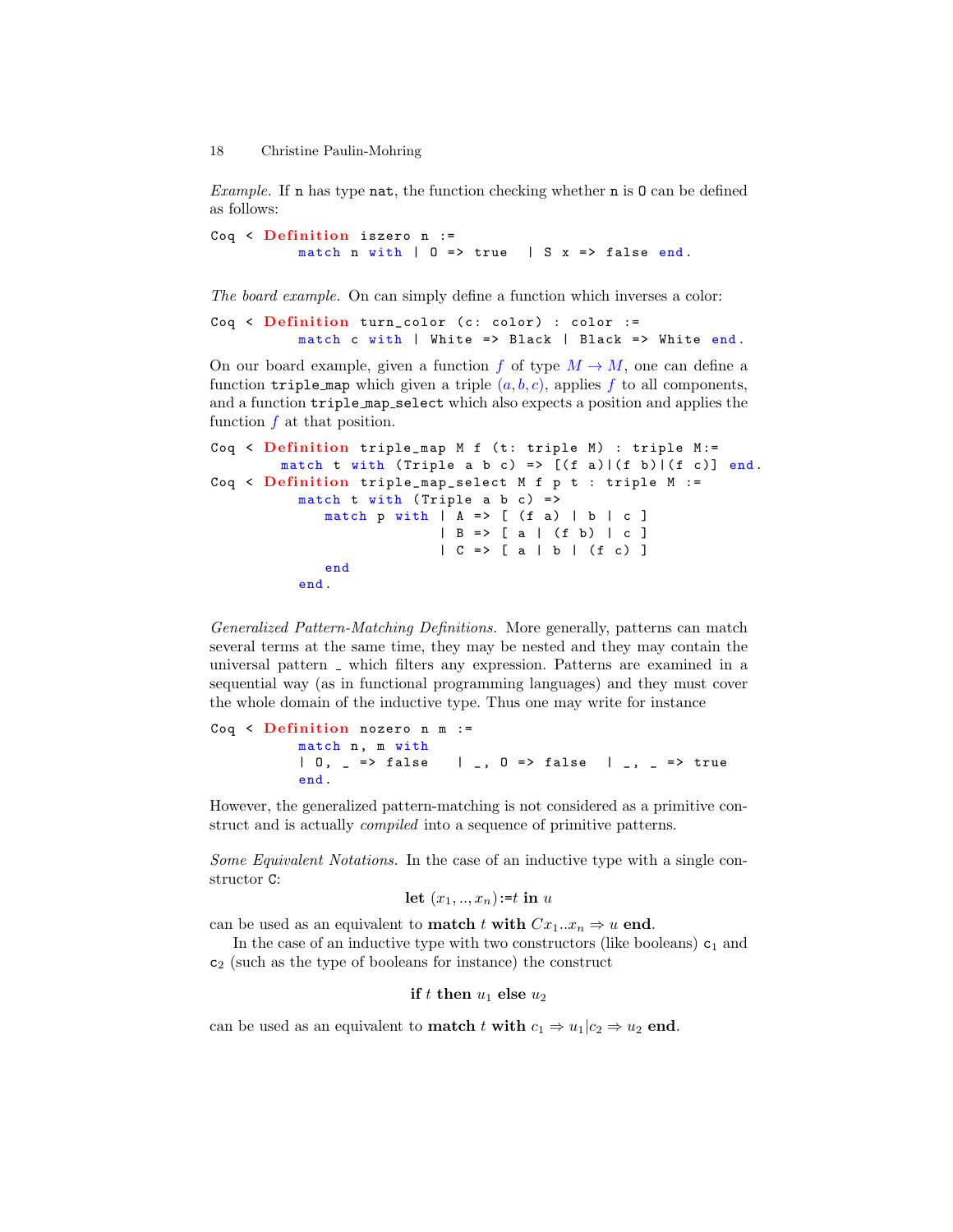Introduction to the Coq proof-assistant for practical software verification 19

#### 3.3 Fixpoint Definitions

To define interesting functions over recursive data types, we use recursive functions. General fixpoints are not allowed since they lead to an unsound logic.

Only structural recursion is allowed. It means that a function can be defined by fixpoint if one of its formal arguments, say  $x$ , has an inductive type and if each recursive call is performed on a term which can be checked to be structurally smaller than  $x$ . The basic idea is that  $x$  will usually be the main argument of a match and then recursive calls can be performed in each branch on some variables of the corresponding pattern.

The **Fixpoint** Construct. The syntax for a fixpoint definition is the following:

**Fixpoint** name  $(x_1 : type_1) \ldots (x_p : type_p) \{ \text{struct } x_i \} : type := term$ 

The variable  $x_i$  following the struct keyword is the recursive argument. Its type type<sub>i</sub> must be an instance of an inductive type. If the clause {struct  $x_i$ } is omitted, the system will try to infer an appropriate argument.

The type of  $\emph{name}$  is  $\emph{\texttt{forall}}~~(x_1: \emph{type}_1) \ldots (x_p: \emph{type}_p), ~\emph{type}.$  Occurrences of name in term must be applied to at least  $i$  arguments and the *i*th must be structurally smaller than  $x_i$ .

Examples. The following two definitions of plus by recursion over the first and the second argument respectively are correct:

```
Coq < Fixpoint plus1 (n m:nat) : nat :=
Coq < match n with | 0 \Rightarrow m | S p \Rightarrow S (plus1 p m) end.
plus1 is recursively defined (decreasing on 1st argument)
Coq \leq Fixpoint plus2 (n m:nat) : nat :=
Coq < match m with | 0 \implies n | S p \implies S (plus2 n p) end.
plus2 is recursively defined (decreasing on 2nd argument)
```
Restrictions on Fixpoint Declarations. There are strong syntactic restrictions on the kind of definitions that are accepted, there should be one decreasing argument for each fixpoint, the following definition will not be accepted:

```
Coq \leq Fixpoint test (b:bool) (n m:nat) : bool
Coq \leq ::match (n,m) withCog \leftarrow | (0, -) => true | (-, 0) => false
Coq < | (S p, S q) => if b then test b p m else test b n q
Coq < end.
Error: Cannot guess decreasing argument of fix.
```
However, it is possible to define functions with more elaborated recursive schemes using higher order functions like the Ackermann function:

```
Coq \langle Fixpoint ack (n m:nat) {struct n} : nat
Coq \leq :: = match \; n \; with
```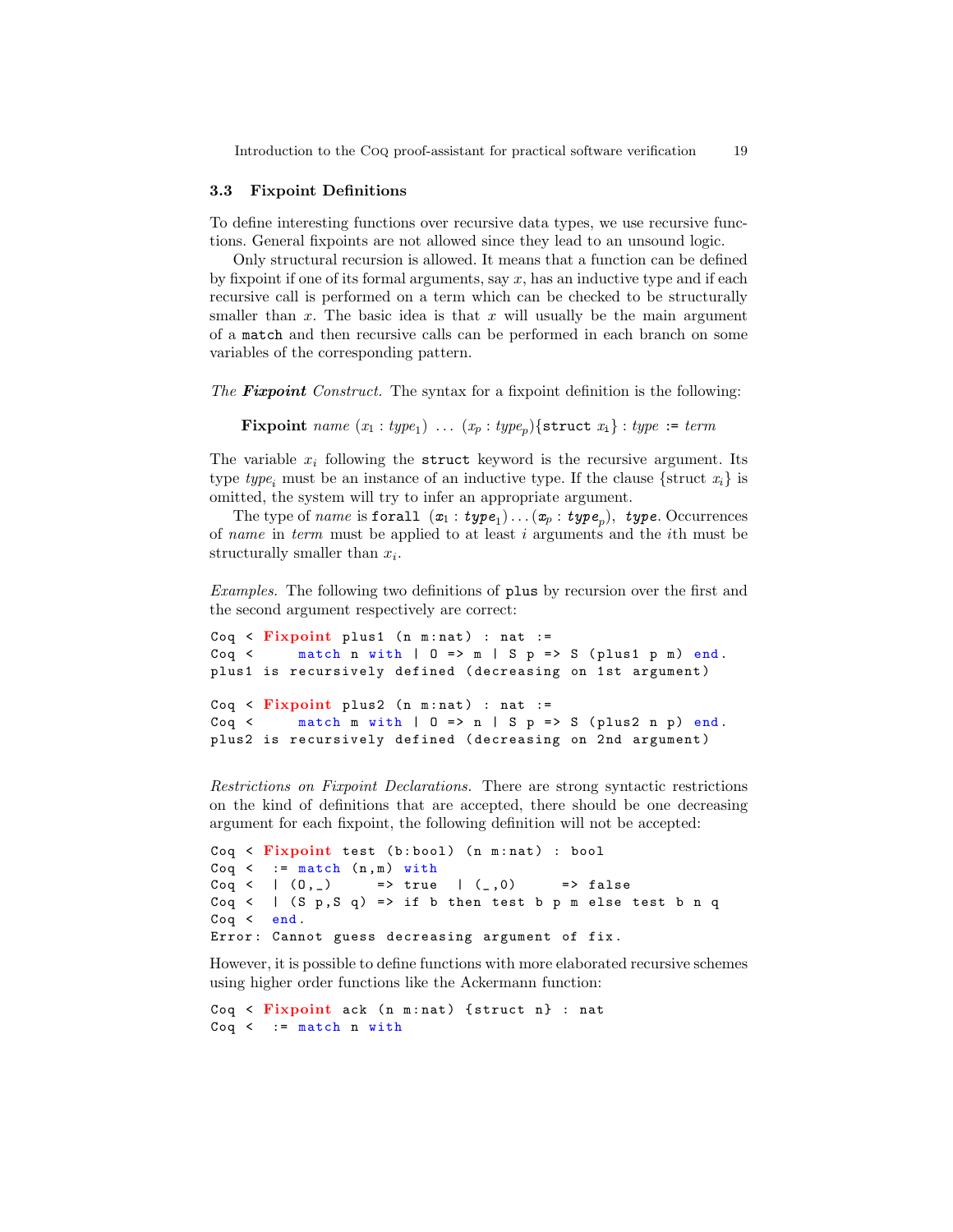```
Coq \leftarrow | 0 \implies S mCoq < | S p => let fix ackn (m:nat) {struct m} :=
Cog < match m with 0 \Rightarrow ack p 1
                            | S q \Rightarrow ack p (ackn q)end
Coq < in ackn m
Coq < end .
ack is recursively defined (decreasing on 1st argument)
```
We may remark the internal definition of fixpoint using the **let fix** construction which defines the value of  $ack n$  as a new function  $ack n$  with one argument and a structurally smaller recursive call. As an exercise, you may prove that the following equations are solved using reflexivity.

```
Coq < Goal forall n, ack (S \nI) 0 = ack n 1.
Coq \le Goal forall n m, ack (S \n n) (S \n m) = \text{ack} \n n (ack (S \n n) m).
```
Computation. A fixpoint can be computed when the recursive argument starts with a constructor. So plus1 0 n and n are convertible but plus1 n 0 is in normal form when  $n$  is a variable. The equation corresponding to the fixpoint definition is not just proven by reflexivity but requires a simple case analysis over the recursive argument.

```
Coq < Lemma plus1_eq : forall n m,
Coq < plus1 n m = match n with 0 \Rightarrow m | S p => S (plus1 p m) end.
Coq < destruct n; trivial.
Proof completed.
```
The tactic simpl name when name is a fixpoint definition will simplify the expression whenever it is applied to a constructor. The tactic simpl simplifies all fixpoint definitions in the goal (which is sometimes too much, in which case it is recommended to prove the relevant equations as theorems and use them in a controled way with the rewrite tactic).

Remark. Coq does not prevent to define empty inductive data-types such as:

```
Coq \le Inductive E : Set := Ei : E \rightarrow E.E is defined
```
But of course, there are no way to build a value (term without variable) of type E and furthermore, one can build a function which given an argument in E build an element in any type A:

```
Coq \leq Fixpoint Eany A x : A :=
      match x with (Ei \, y) => Eany A y end.
Eany is recursively defined (decreasing on 2nd argument)
```
In particular one can prove False from an hypothesis  $x : E$ .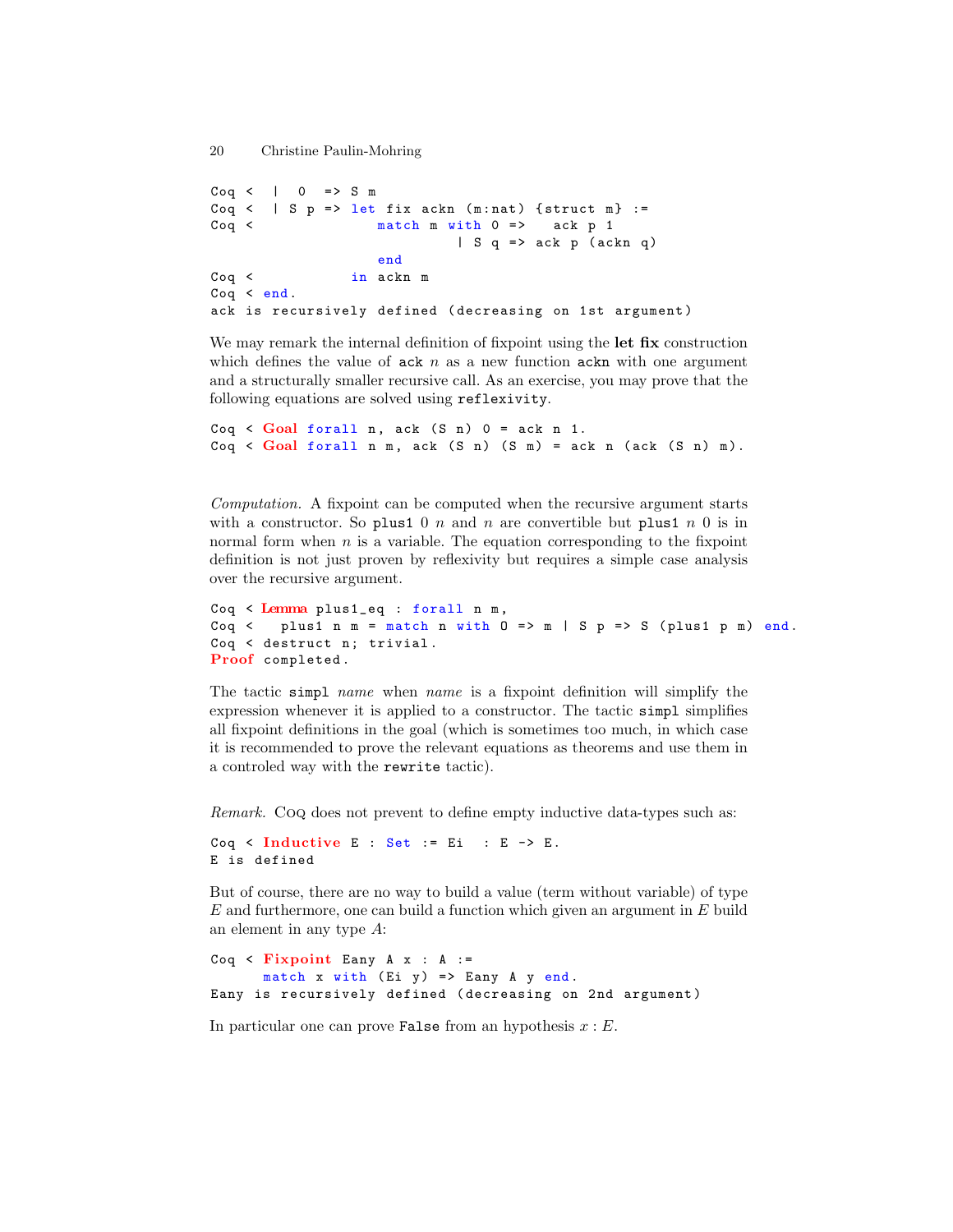Introduction to the Coq proof-assistant for practical software verification 21

Computing. One can reduce a term and prints its normal form with **Eval compute in** term. For instance:

```
Coq \le Eval compute in (2 + 3)% nat.
     = 5%nat : nat
Coq < Eval compute in (turn_color White).
     = Black : color
Coq < Eval compute in (triple_map turn_color [Black | White | White]).
     = [ White | Black | Black ] : triple color
```
## 3.4 Algorithms on lists

Another LASER challenge was proving algorithms on arrays. We choose to represent arrays by functional lists. We import the List and ZArith libraries and use the predefined notations. Notations for lists include  $a::l$  for the operator cons and  $l_1+1_2$  for the concatenation of two lists.

```
Coq < Require Import List ZArith.
Coq < Open Scope Z_scope .
Coq < Open Scope list_scope .
Coq < Print list .
Inductive list (A : Type) : Type :=
    nil : list A | cons : A -> list A -> list A
```
Sum and maximum Computing the sum and the maximum value of a list is done by a simple fixpoint definition.

```
Coq < Fixpoint sum (1 : list Z) : Z :=Coq < match 1 with nil => 0 | a:: m => a + sum m end.
Coq < Fixpoint max (1 : list Z) : Z :=Coq < match 1 with ni1 => 0
Coq < | a :: nil => a
Coq < | a :: m => let b := max m in
Coq < if Zle_bool a b then b else a
Coq < end.
```
Because the pattern-matching for defining max is not elementary, it is useful to prove the corresponding equation to be used for rewriting.

```
Lemma max_cons : forall a m, m <> nil
   \Rightarrow max (a::m) = let b := max m in if a <=? b then b else a.intro a; destruct m; trivial; intro H.
destruct H; trivial.
Qed.
```
We can after that enunciate the correctness property we want to prove:

Lemma sum\_max\_prop : forall 1, sum  $l \leq Z_{of\_nat}$  (length 1) \* max 1.

It is proved by induction on  $l$  (see section 3.6), then using the tactic simpl to do some of the simplifications on sum and length and then arithmetical reasoning.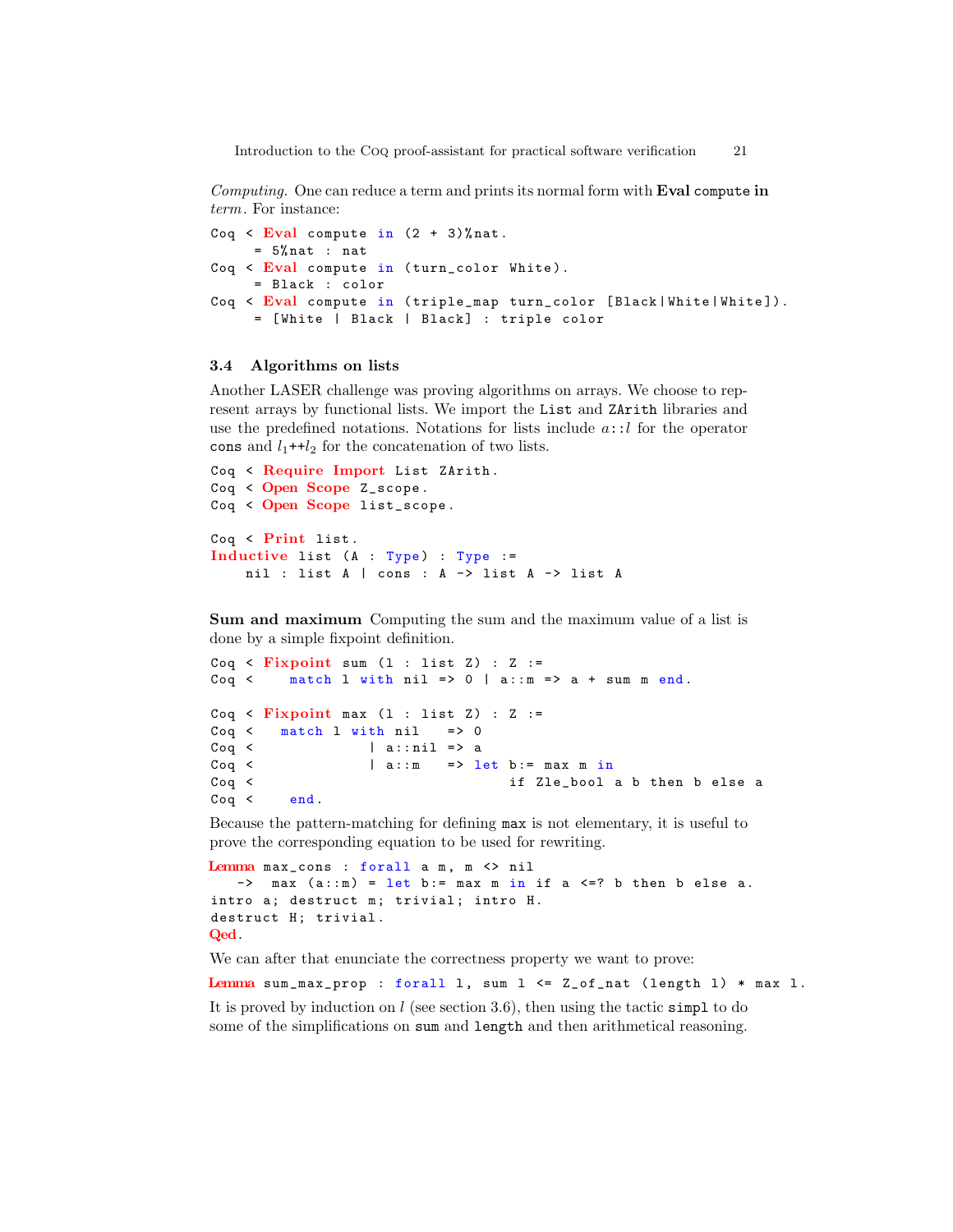Correctness of max and sum. To specify the behavior of max, we could use the predicate In of the List library and say that whenever  $l$  is non empty then max l is in  $l$  and it is not less than all elements in  $l$ . Our function sum satisfies the two following equations which can be considered as a valid functional specification.

sum nil = 0  $\text{sum}(a::l) = a + \text{sum} l$ 

Termination. All functions in Coq terminate.

#### 3.5 Inductive Relations

Inductive definitions can also be used to introduce relations specified by a set of closure properties (like inference rules or Prolog clauses). Each clause is given a name, seen as a constructor of the relation. The type of this constructor is the logical formula associated to the clause. The syntax of such a definition is:

```
Inductive name: arity := c_1 : C_1 | ... | c_n : C_n
```
where *name* is the name of the relation to be defined, *arity* its type (for instance nat->nat->Prop for a binary relation over natural numbers) and, as for data types,  $c_i$  and  $C_i$  are the names and types of constructors respectively.

Example. The definition of the order relation over natural numbers can be defined as the smallest relation verifying:

 $\forall n : \texttt{nat}, 0 \leq n$   $\forall nm : \texttt{nat}, n \leq m \Rightarrow (\texttt{S } n) \leq (\texttt{S } m)$ 

which is sometimes presented as a set of inference rules

$$
\frac{n \le m}{0 \le n} \qquad \frac{n \le m}{(\mathbf{S} n) \le (\mathbf{S} m)}
$$

In Coq, such a relation is defined as follows:

```
Coq < Inductive LE : nat \rightarrow nat \rightarrow Prop :=
Coq < | LE_0 : forall n:nat, LE_0 n
Coq < | LE_S : forall n m:nat, LE n m -> LE (S n) (S m).
LE is defined
LE_ind is defined
```
This declaration introduces identifiers LE, LE O and LE S, each having the type specified in the declaration. The LE ind theorem is introduced which captures the minimality of the relation.

```
Coq < Check LE_ind .
LE_ind
      : forall P : nat -> nat -> Prop ,
        (for all n : nat, P 0 n) ->
        (forall n \text{ m} : nat, LE n \text{ m} -> P n \text{ m} -> P (S \text{ m}) (S m)) ->
        forall n n0: nat, LE n n0 -> P n n0
```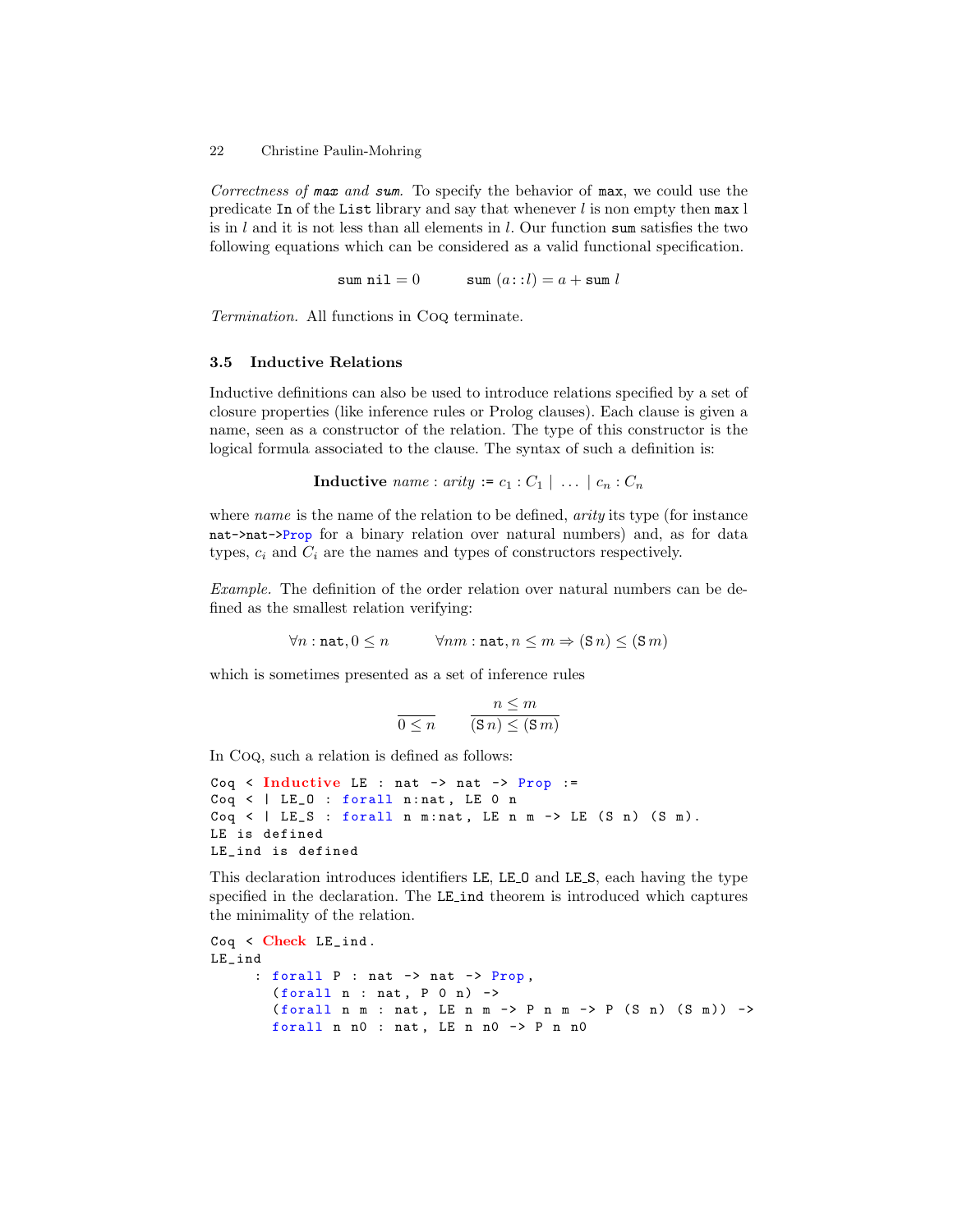Actually, the definition of the order relation on natural numbers in Coq standard library is slightly different:

```
Coq < Print le.
Inductive le (n : nat) : nat \rightarrow Prop :=
    le\_n : (n \le n)| le_S : forall m : nat, (n \le m) -> (n \le S \ m)
```
The parameter  $(n:\texttt{nat})$  after le is used to factor out n in the whole inductive definition. As a counterpart, the first argument of le must be n in the conclusion of each type of constructor. In particular, n could not have been a parameter in the definition of LE since LE must be applied to (S n) in the conclusion of the second clause. Both definitions of the order can be proved equivalent. For technical reasons, having more arguments as parameters in an inductive definition makes usually proofs easier. In general there are multiple ways to define the same relation by inductive declarations (or possibly recursive functions). One has to keep in mind that they are different *implementations* of the same notion and that like in programming, some of the choices will have consequences on the easiness of doing subsequent proofs with these notions.

#### Examples

The Board Example. We have defined functions on triples and colors. We can now introduce the type of boards that will be a triple of lines, a line being a triple of colors. We also define two specific boards start and target. And we can define the functions turn\_col and turn\_row which inverse the colors.

```
Coq < Definition board := triple (triple color).
```

```
Coq \leftarrow Definition start : board
Coq \leq := [ [White | White | Black] |
Coq < [Black | White | White] |
Coq < [Black | Black | Black] ].
Coq \leftarrow Definition target : board
Coq \leq := [ [Black | Black | White] |
Coq < [White | Black | Black] |
Coq < [Black | Black | Black] ].
Coq \leq Definition turn_row (p: pos) : board \Rightarrow board :=
Coq < triple_map_select (triple_map turn_color) p.
Coq \leq Definition turn_col (p: pos) : board -> board :=
Coq < triple_map (triple_map_select turn_color p).
```
Now if we want to define the relation between two boards corresponding to one step (inversing one line or one column), we can use predefined logical connectives:

```
Coq \leq Definition move1 (b1 b2: board) : Prop :=
Coq < (exists p : pos, b2=turn_row p b1)
Coq < \setminus (exists p : pos, b2=turn_col p b1).
```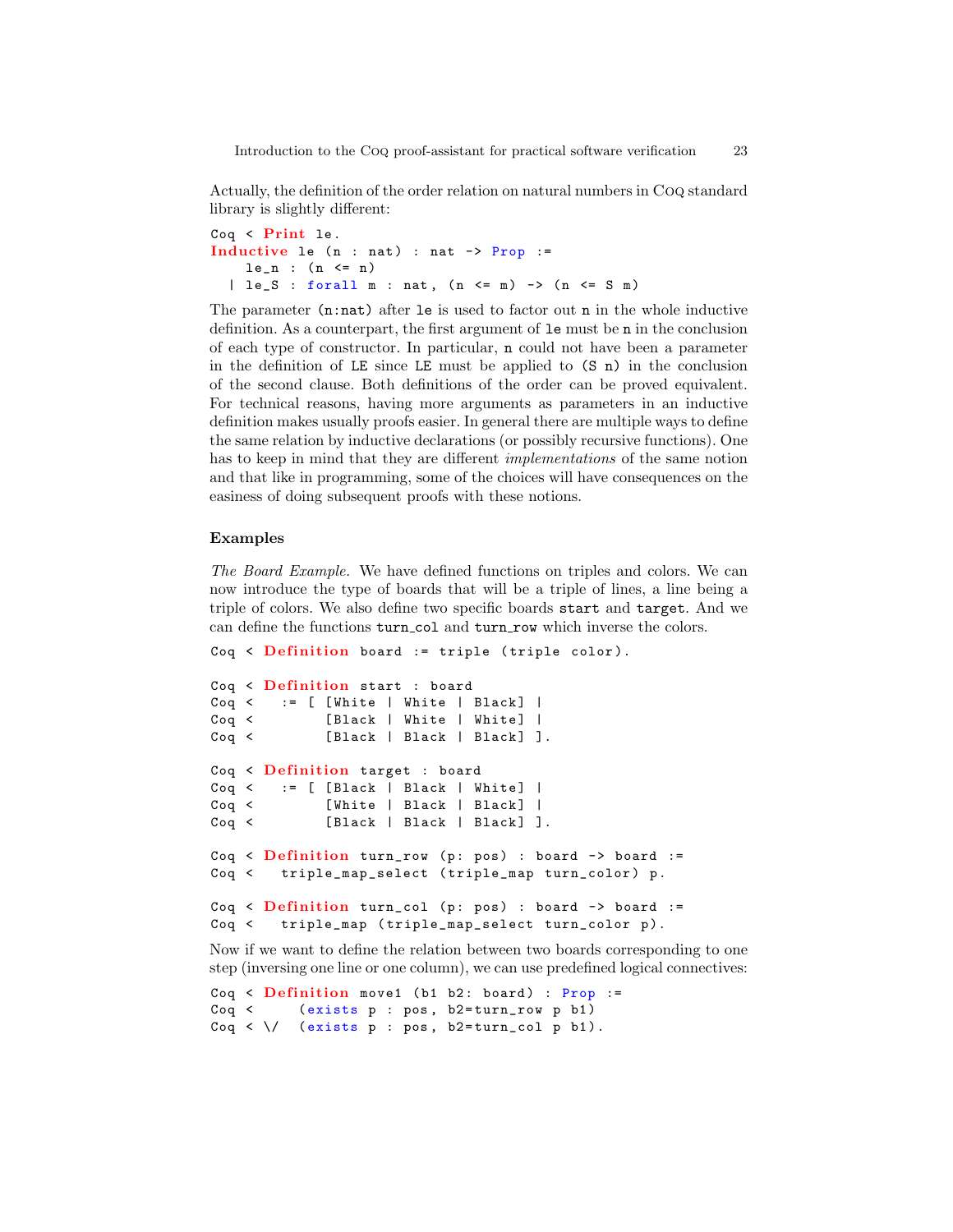or alternatively a direct inductive definition:

```
Coq \leq Inductive move (b1:board) : board \Rightarrow Prop :=
Coq < move_row : forall (p:pos), move b1 (turn_row p b1)
Coq < | move_col : forall (p:pos), move b1 (turn_col p b1).
```
If we want to define reachability, we need to consider the reflexive-transitive closure of the move relation. This is done easily with an inductive definition:

```
Coq < Inductive moves (b1:board): board \rightarrow Prop :=
Coq < moves_init : moves b1 b1
Coq < | moves_step : forall b2 b3,
Coq < moves b1 b2 \rightarrow move b2 b3 \rightarrow moves b1 b3.
```
One can prove simple properties like:

```
Coq < Lemma move_moves : forall b1 b2 , move b1 b2 -> moves b1 b2 .
Coq < intros; apply moves_step with b1; trivial.
1 subgoal
 b1 : board
 b2 : board
 H : move b1 b2
  ============================
  moves b1 b1
Coq < apply moves_init .
Proof completed.
```
We can prove that the board target is accessible from the board start.

```
Lemma reachable : moves start target .
apply moves_step with (turn_row A start); auto.
replace target with (turn_row B (turn_row A start)); auto.
Qed.
```
Linear Search. With linear search of a zero in an array of non-negative integers, we go back to natural numbers.

Open Scope nat\_scope .

In order to capture the special case where there is no 0 in the list, we prefer to use an option type with none or one value.

```
Coq < Print option.
Inductive option (A : Type) : Type :=
    Some : A -> option A | None : option A
```
We use a terminal recursive definition:

```
Coq < Fixpoint linear (n:nat) (l:list nat) : option nat :=
Coq < match 1 with nil => None<br>
Coq < | a::m => if z
                    | a:: m => if zerop a then Some n
                               else linear (S n) m
Coq < end.
Coq < Definition linear_search := linear 0.
```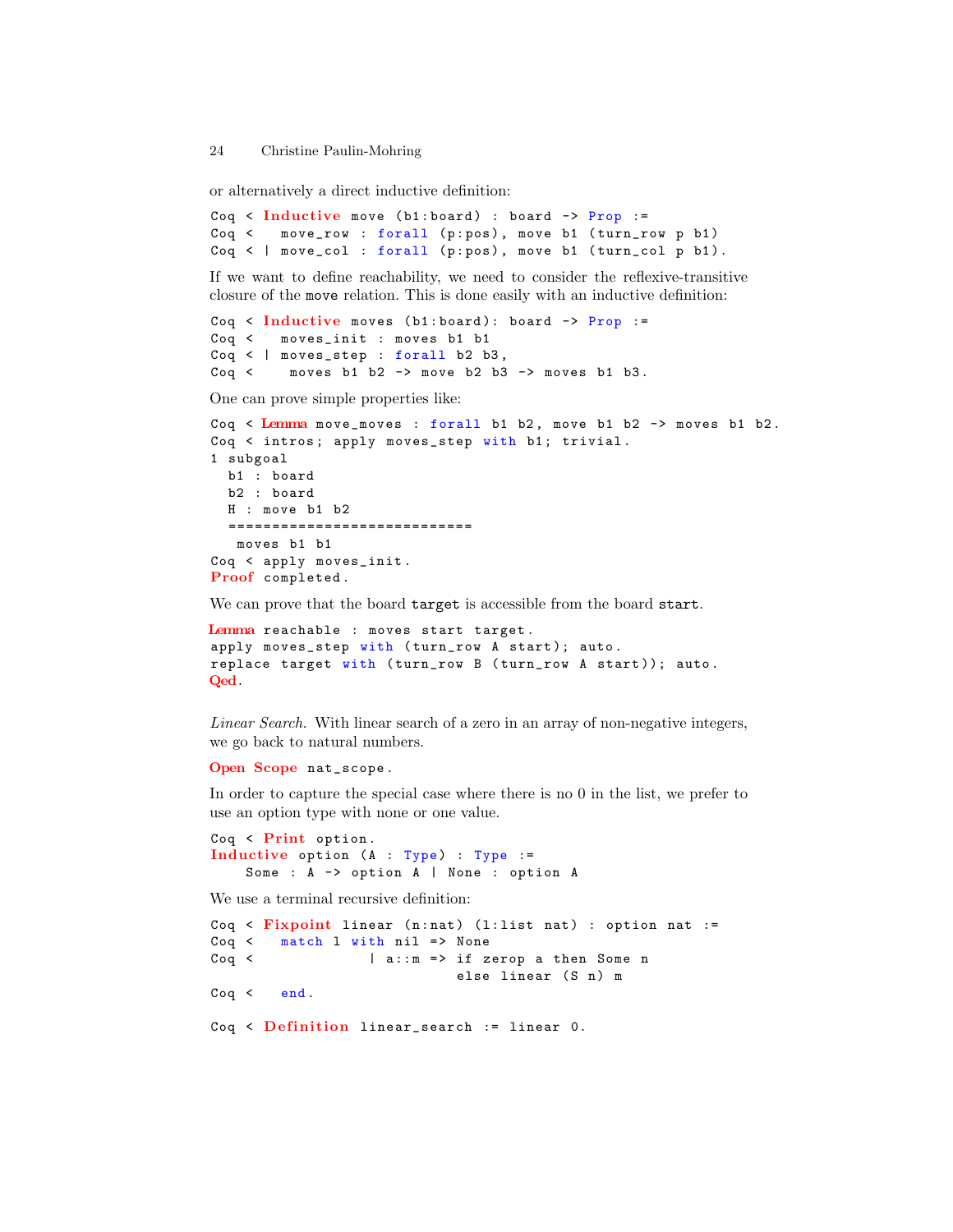In order to specify this function, it is convenient to introduce an inductive predicate correct such that correct  $k \, l$  is true when l starts with k non-zero elements and then contains a zero.

```
Coq < Inductive correct : nat -> list nat -> Prop :=
Coq < correct_hd : forall a 1, a=0 -> correct 0 (a::1)
Coq < | correct_tl : forall a l n,
Coq < a < > correct n 1 -> correct (S n) (a::1).
```
Coq < Hint Constructors correct .

The Hint Constructors command adds the constructors of the inductive definition in the hints database to be used by the auto tactic.

## 3.6 Elimination of Inductive Definitions

Proof by Case Analysis: the destruct tactic. An object in an inductive definition I, when fully instantiated and evaluated will be formed after one of the constructors of  $I$ . When we have an arbitrary term  $t$  in  $I$ , we can reason by case on the constructors the term  $t$  can be evaluated to. The destruct  $t$ tactic generates a new subgoal for each constructor and introduces new variables and hypothesis corresponding to the arguments of the constructor. Coq generates automatically names for these variables. It is recommended to use destruct  $t$  as pat; with pat a pattern for naming variables. pat will be written  $[p_1 | \dots | p_n]$  with n the number of constructors of I. The pattern  $p_i$  will be written  $(x_1, \ldots, x_k)$  if the constructor  $c_i$  expects k arguments.

If the goal has the form  $\forall x : I, P$ , then the tactic intros pat, will do the introduction of  $x$  and will immediately after destruct this variable using the pattern as in the following example:

```
Coq < Goal forall A B : Prop, (A / \neg B) \lor B -> \neg A -> B.
Coq < intros A B [ (Ha, Hnb) | Hb ] Hna.
2 subgoals
  A : Prop
  B : Prop
  Ha : A
  Hnb : ~ B
  Hna : ~ A
  ============================
   B
subgoal 2 is :
 B
Coq < contradiction .
1 subgoal
  A : Prop
  B : Prop
  Hb : B
  Hna : ~ A
  ============================
```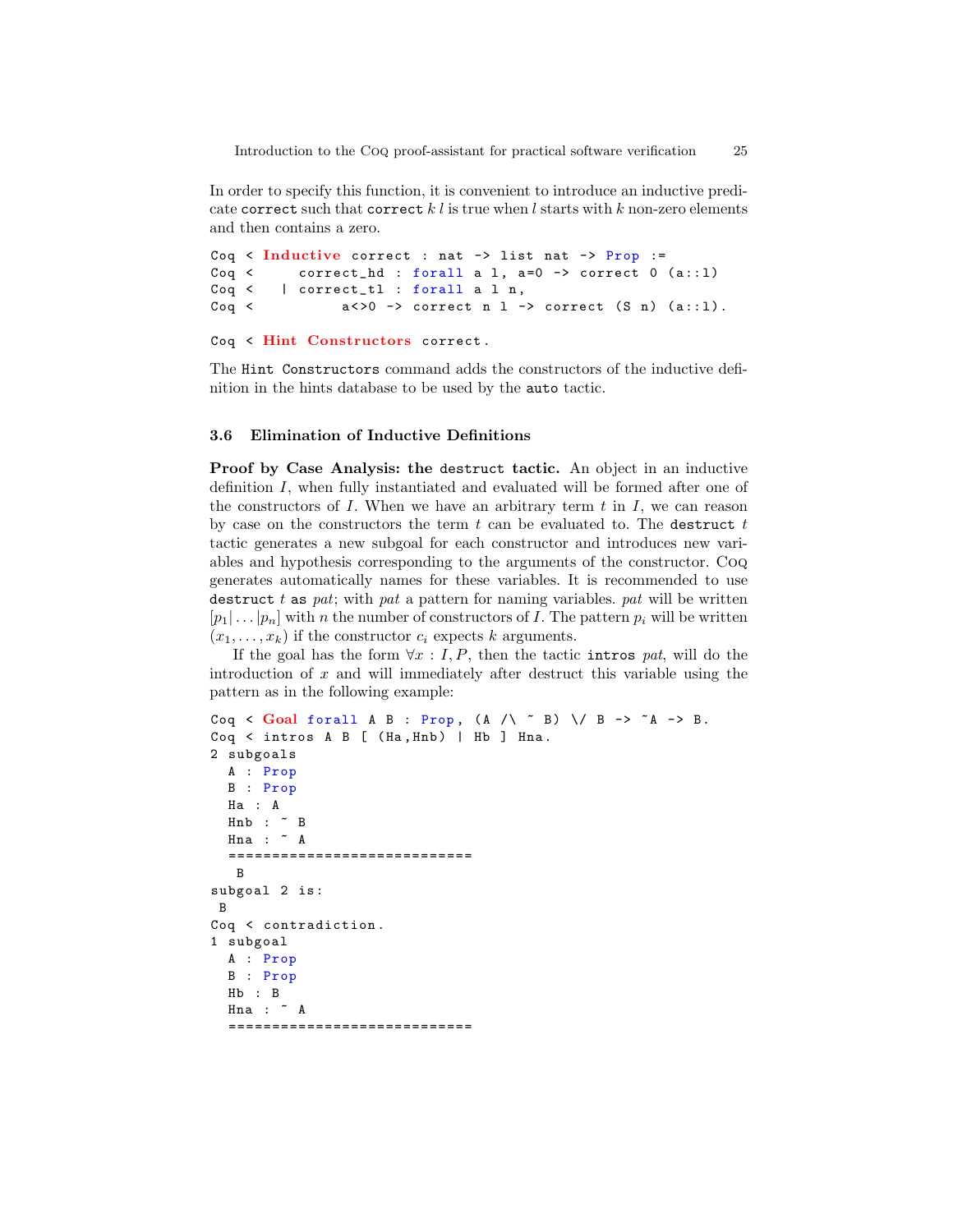B Coq < auto . Proof completed .

For instance, the equivalence between the two definitions of one-step move in the board example can be easily done using the destruct tactic.

Coq < Lemma exboard : forall b1 b2 , move1 b1 b2 <-> move b1 b2 .

The destruct tactic, when applied to an hypothesis will clear this hypothesis from the goal. The case tactic is a more elementary tactic corresponding to the logical elimination rule when more control is needed.

**Proof by induction.** The tactic to perform proofs by induction is induction term where *term* is an expression in an inductive type. It can be an induction over a natural number or a list but also an elimination rule for a logical connective or a minimality principle for an inductive relation. More precisely, an induction is the application of one of the principles which are automatically generated when the inductive definition is declared.

The induction tactic can also be applied to variables or hypotheses bound in the goal. To refer to some unnamed hypothesis from the conclusion  $(i.e.$  the left hand-side of an implication), one has to use induction num where num is the num-th unnamed hypothesis in the conclusion.

The induction tactic generalizes the dependent hypotheses of the expression on which the induction applies.

Induction over Data Types. For an inductive type  $I$ , the induction scheme is given by the theorem  $I$ -ind; it generalizes the standard induction over natural numbers. The main difficulty is to tell the system what is the property to be proved by induction. The default (inferred) property for the tactic induction term is the abstraction of the goal w.r.t. all occurrences of term. If only some occurrences must be abstracted (but not all) then the tactic "pattern term at occs" can be applied first.

It is sometimes necessary to generalize the goal before performing induction. This can be done using the cut  $prop$  tactic, which changes the goal  $G$  into  $prop \rightarrow G$  and generates a new subgoal prop. If the generalization involves some hypotheses, one may use the generalise tactic first (if x is a variable of type A, then generalise x changes the goal G into the new goal forall  $x : A, G$ .

The correctness of the linear function introduced earlier can be expressed by the following lemma:

```
Coq < Lemma linear_correct : forall 1 n k,
Coq < linear n 1 = Some k <-> (n <= k /\ correct (k-n) 1).
which is proved by induction on l. The special case is a simple consequence when
n=0:
```

```
Coq < Lemma linear_search_correct :
Coq \lt forall 1 k, linear_search 1 = Some k \lt-> correct k 1.
```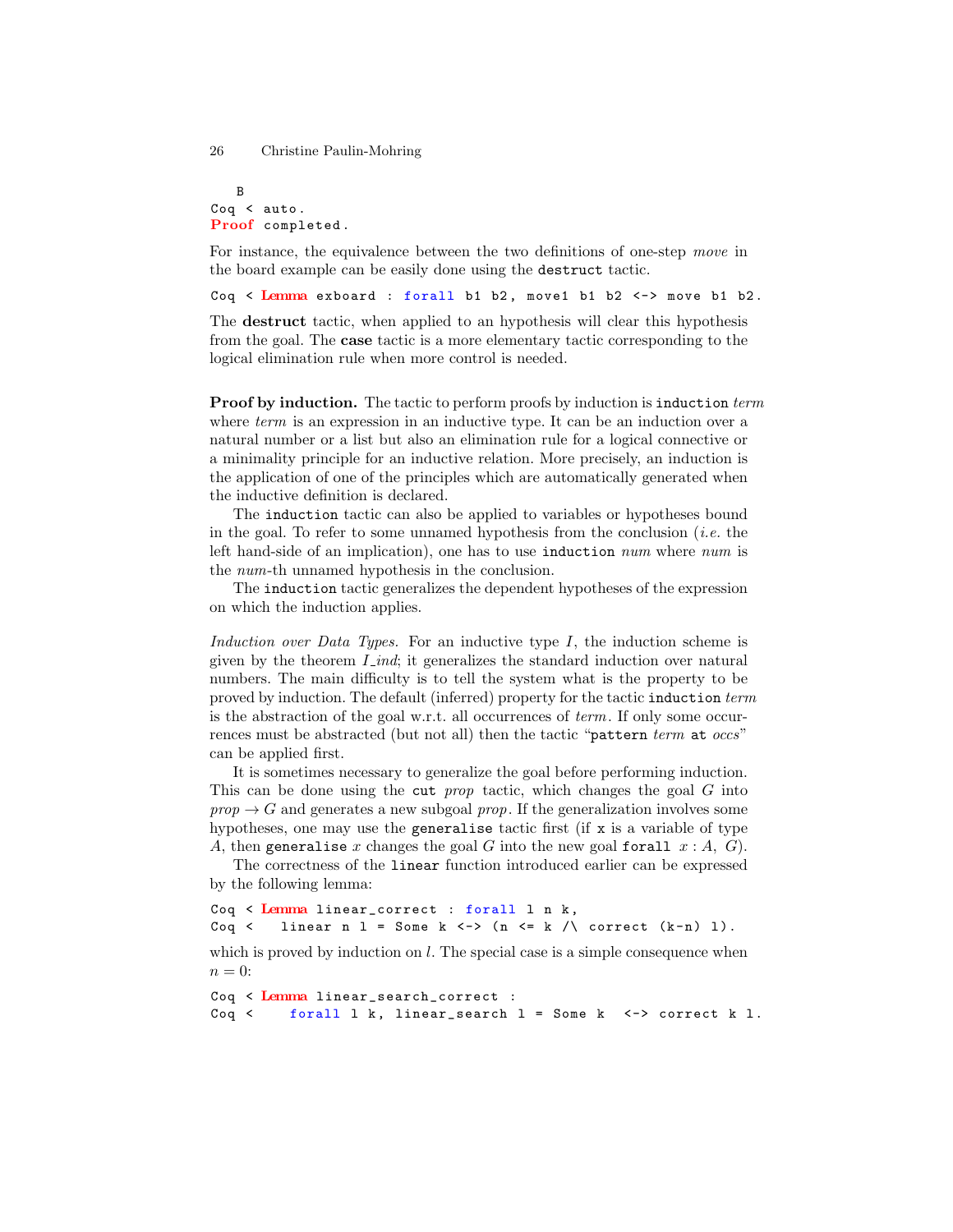Induction over Proofs. If term belongs to an inductive relation then the induction tactic corresponds to the use of the minimality principle for this relation. Generally speaking, the property to be proved is  $(I x_1 ... x_n) \Rightarrow G$  where I is the inductive relation. The goal G is abstracted w.r.t.  $x_1 \ldots x_n$  to build the relation used in the induction. It works well when  $x_1 \ldots x_n$  are either parameters of the inductive relation or variables. If some of the  $x_i$  are complex terms, the system may fail to find a well-typed abstraction or may infer a non-provable property.

If no recursion is necessary then the tactic inversion term is to be preferred (it exploits all informations in  $x_1 \ldots x_n$ ). If recursion is needed then one can try to first change the goal into the equivalent one (assuming  $x_i$  is a non-variable, non-parameter argument):

$$
\forall y, (I \ x_1 \dots y \dots x_n) \Rightarrow x_i = y \Rightarrow G
$$

and then do the induction on the proof of  $(I x_1 \ldots y \ldots x_n)$ .

For the board example, the transitivity of the moves relation (an arbitrary number of simple moves) is easily done by an induction on the proof of (moves  $b_2$   $b_3$ ).

```
Coq < Lemma moves_trans
Coq \leftarrow : forall \text{ (b1 b2 b3:board)},Coq < moves b1 b2 -> moves b2 b3 -> moves b1 b3.
Coq < induction 2.
```
A more complex proof will be to prove that there are no possible moves from the board start to the board with only white tokens (called wboard). So we have to prove:

```
Coq < Lemma not_reachable : " moves start wboard.
Coq < intro .
1 subgoal
  H : moves start wboard
  ============================
   False
```
After an introduction, we end up proving  $\perp$  from the assumption (moves start wboard). If we try an induction on this proof, the first goal will be to prove  $\perp$ without any assumption, this is hopeless. A solution is to find an appropriate invariant of the game and to derive a contradiction from the assumption that wboard satisfies this invariant. The hint is to look at the number of white tokens at the 4 corners.

#### 3.7 Advanced inductive definitions

The inductive definition mechanism of Coq is quite general and allows to model more than just algebraic data-types.

For instance, it is possible to represent trees with infinite branching, like in this type of ordinal notations.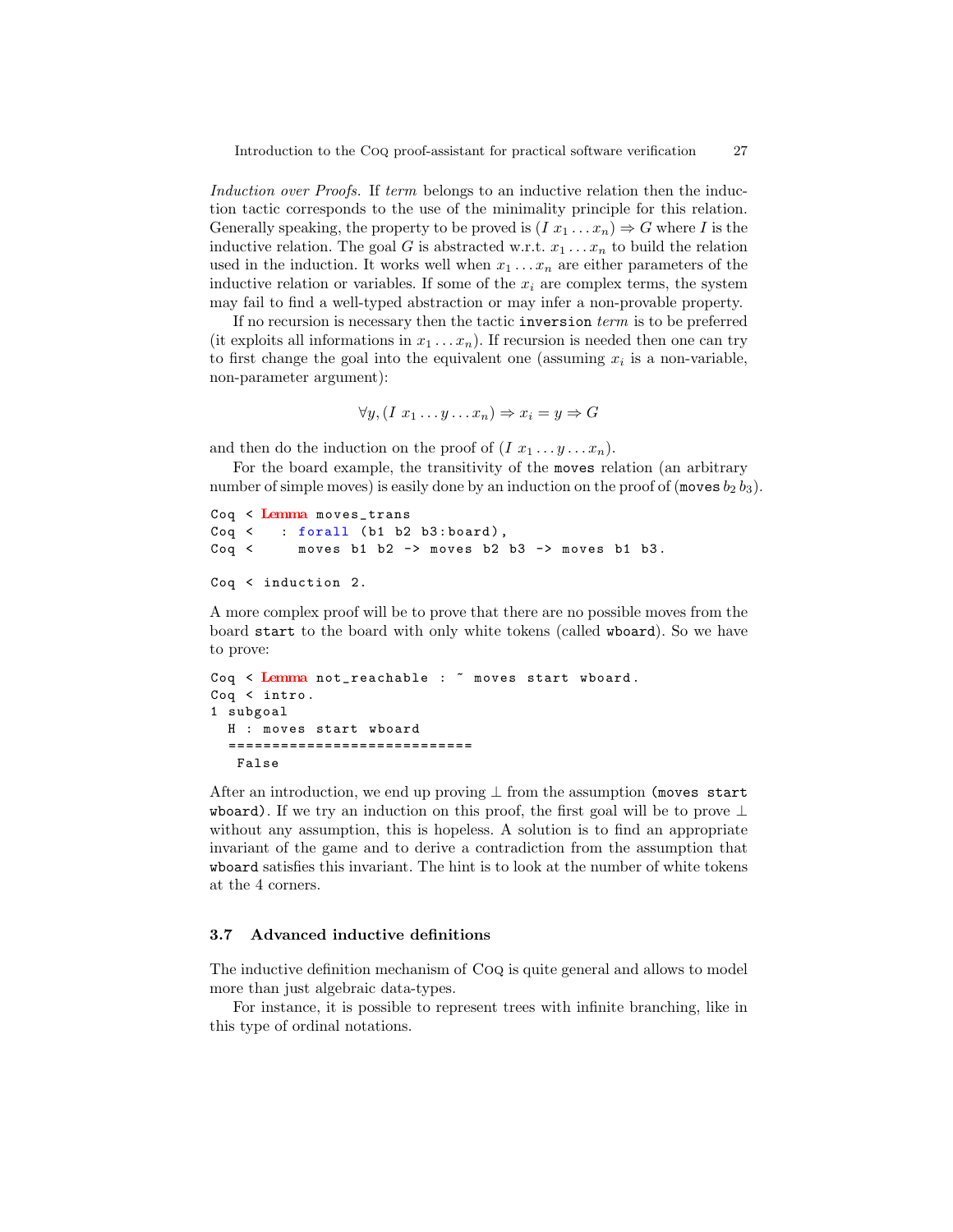```
Coq < Inductive ord := zero : ord | succ : ord -> ord
Coq \leq | lim : (nat -> ord) -> ord.
```
The constructor lim takes a function as argument, for each natural number, it gives a new object of type ord which is a subterm.

Another important inductive definition is the accessibility property. Given a binary relation R on a type A, an element  $x : A$  is accessible if there are no infinite chain  $(x_i)_{i\in\text{IN}}$  such that  $x_0 = x$  and  $\forall i, R(x_{i+1}, x_i)$ . Inductively, it is possible to define x to be accessible when all y such that  $R(x, y)$  are also accessible. This is captured in the following definition:

```
Coq < Print Acc .
Inductive Acc (A : Type) (R : A \rightarrow A \rightarrow Prop) (x : A) : Prop :=
    Acc\_intro : forall y : A, R y x -> Acc R y) -> Acc R x
```
This inductive definition is the key for the definition of general fixpoints (see section 4.2)

Dependent types. It is also possible to introduce types indexed by other objects (also called dependent types) like in the type of vectors of size  $n$ :

```
Coq < Inductive vect (A:Type) : nat -> Type :=
Coq < v0 : vect 0
Coq \langle | v1 : forall n, A -> vect n -> vect (S n).
```
This definition looks like the definition of lists but with an extra argument which will correspond to the size of the vector. Dependent types can also be defined in a recursive way:

Coq < Fixpoint prodn A  $(n : nat)$  : Type := Coq < match n with  $0 \Rightarrow A \mid S$  n => A \* prodn n end.

In that definition, the type (prodn 2) is convertible with the type  $A * (A * A)$ .

#### 3.8 Needham-Schroeder Public Key protocol

The formalization of Needham-Schroeder Public Key protocol in Coq was first experimented by D. Bolignano [11]. Inductive definitions are used to model the exchanges. We have three agents A, B, I for Alice, Bob and the Intruder.

```
Coq \leq Inductive agent : Set := A | B | I.
```
A nonce is a secret that is generated by one agent to be shared with another; in our formalization, nonces have two agents as parameters. The atomic messages are names of the agents, nonces, secret keys. A message can be encoded or combined with another.

```
Coq < Inductive message : Set :=
Coq < Name : agent -> message
Coq < | Nonce : agent * agent -> message
Coq < | SK : agent -> message
Coq < | Enc : message -> agent -> message
Coq < | P : message -> message -> message.
```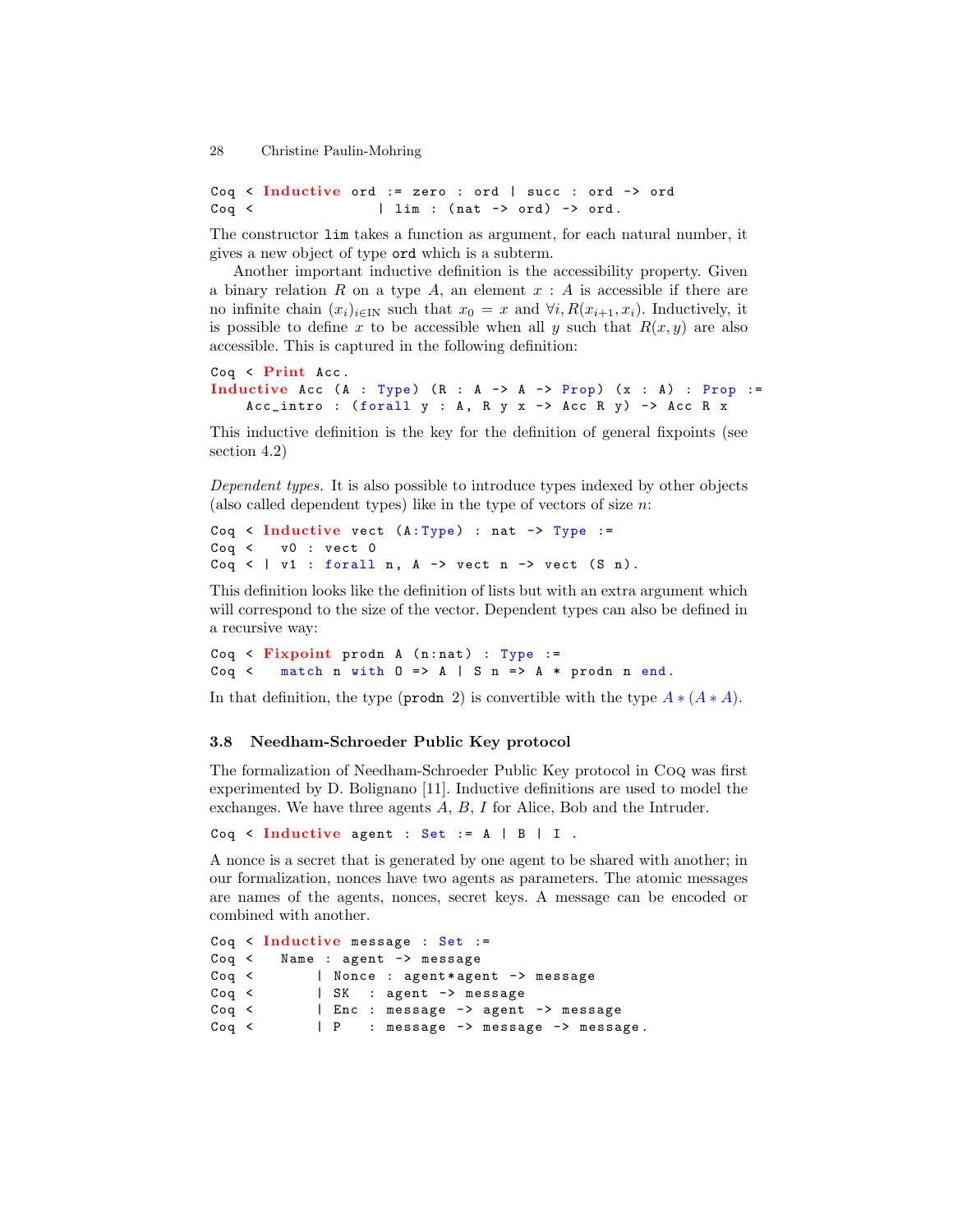The assumptions are that every message sent is received by everybody. Alice and Bob follow the protocol but the intruder can transform the messages (pairing, unpairing, encoding with public keys, decoding when he knows the secret key).

We define three mutually inductive definitions:

- send which takes an agent and a message and implements the protocol rules plus the intruder capabilities;
- receive which takes an agent and a message and just says that everybody receive everything;
- known which characterizes the knowledge of the intruder, some basic facts such as the name of the agents, his/her own secret key, plus the capability to eavesdrop the messages and massage them.

The protocol is parametrized by an agent X with which Alice starts the protocol.

```
Coq < Section Protocol .
Coq \leftarrow \textbf{Variable} \ X: agent.Coq < Inductive send : agent \rightarrow message \rightarrow Prop :=
Coq < init : send A (Enc (P (Nonce (A, X)) (Name A)) X)
Coq < | trans1 : forall d Y,
Coq < receive B ( Enc ( P ( Nonce d ) ( Name Y )) B )
Coq < \rightarrow send B (Enc (P (Nonce d) (Nonce (B, Y))) Y)
Coq \leq | trans2 : forall d,
Coq < Teceive A (Enc (P (Nonce (A, X)) (Nonce d)) A)
Coq \leq \longrightarrow send A (Enc (Nonce d) X)
Coq \lt | cheat : forall m, known m \gt send I m
Coq < with receive : agent -> message -> Prop :=
Coq < link : forall m Y Z, send Y m -> receive Z m
Coq < with known : message -> Prop :=
Coq < spy : forall m, receive I m \rightarrow known mCoq < | name : forall a, known (Name a)
Coq < | secret_KI : known (SK I)
Coq < | decomp_1 : forall m m', known (P m m') -> known m
Coq < | decomp_r : forall m m', known (P m m') -> known m'
Coq \lt | compose : forall m m',
Coq < known m -> known m' -> known (P m m')
Coq \langle | crypt : forall m a, known m \rightarrow known (Enc m a)
Coq < | decrypt : forall m a,
Coq < known (Enc m a) -> known (SK a) -> known m.
```
Coq < End Protocol.

The protocol is correct if the fact that Bob receives the acknowledgment (the nonce he generated for Alice) means that the protocol was initiated by Alice to talk with Bob. Also in that case, the nonces which are generated by Alice and Bob for each other should remain a shared secret. With this version, it is possible to prove that the protocol goes wrong, namely Alice starts the protocol with the intruder and Bob gets the acknowledgment.

```
Coq \leq Lemma flaw : receive I B (Enc (Nonce (B, A)) B).
Coq \leq Lemma flawB : known I (Nonce (B, A)).
```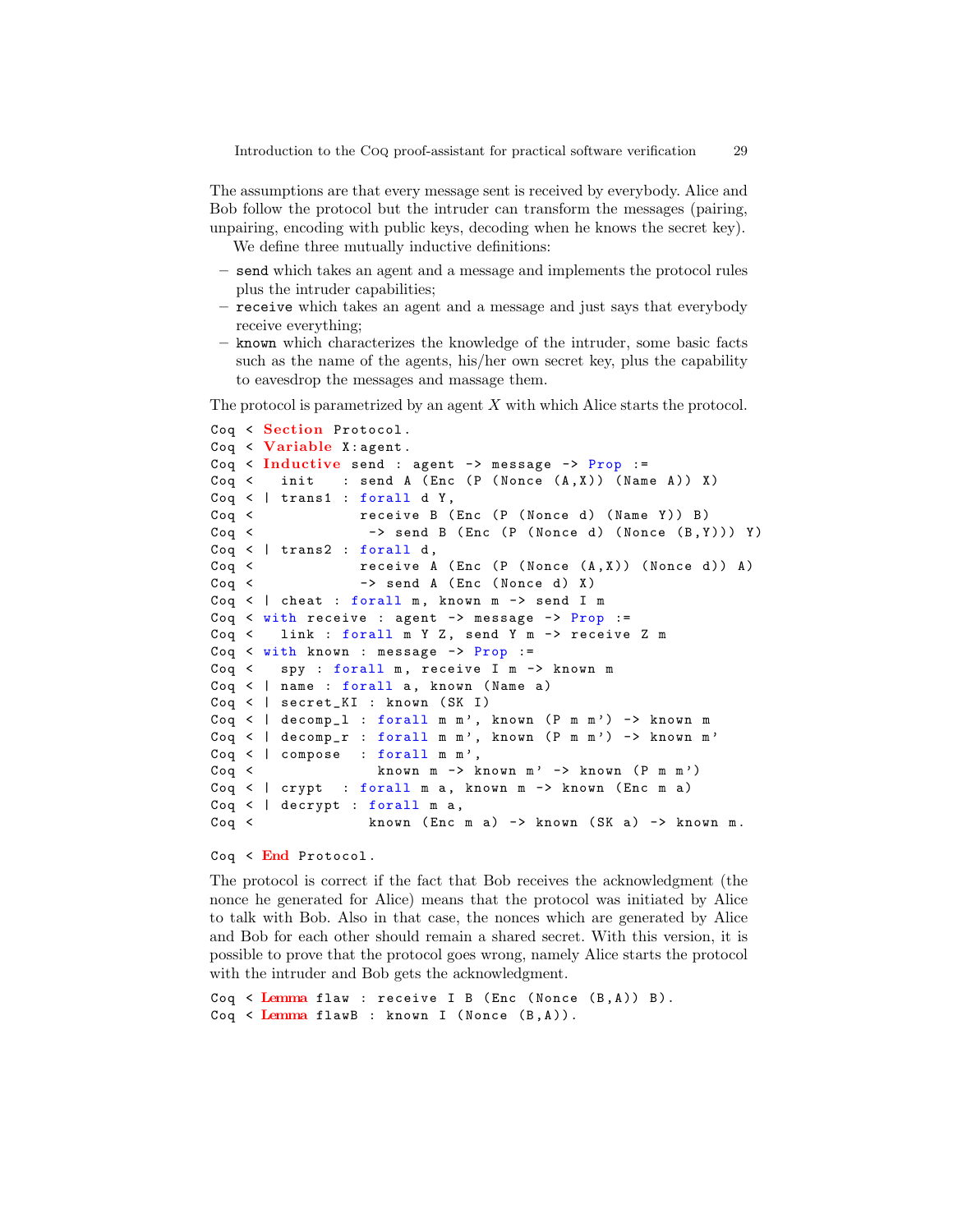## 4 Functional programming with Coq

In this section, we show how to represent in Coq programming constructions more elaborated than the "mathematical" functions we defined earlier.

#### 4.1 Partiality and dependent types

An object of type  $A \rightarrow B$  in Coq is a total function. Given a value of type A, the evaluation always terminates and gives a value of type  $B$ . If the function we want to implement is partial, there are several possibilities:

- choose an arbitrary value in  $B$  to extend the function. This solution does not work for polymorphic functions when  $B$  is a type variable because  $Coq$ types might be empty.
- use an option type to represent  $0$  or  $1$  value. The main drawback is that the function has now a type  $A \to \text{option } B$  so case analysis is needed when using this function. This can be partially hidden with monadic notations.
- Consider the function as a relation F of type  $A \rightarrow B \rightarrow$  Prop. We have then to prove the functionality of the relation (at most one output), each time we want to mention  $f(x)$ , we shall introduce a variable y and an hypothesis  $Fx y$ . The relation also does not carry a priori an algorithm to compute the value of the function.

Introducing Logic in Types. The Coq language allows to mix freely types and properties.

For instance, it is possible to add an explicit precondition to a function. Assuming our function  $f$  is only defined on a domain dom, we can define it as:

 $f : \forall x : A, \text{dom } x \to B$ 

Each call to f a requires a *proof*  $p$  of  $\text{dom } a$  and will be internally represented as:  $f \circ p$ . We can partially hide the proof in a subset type:  $f : \{x : A | \text{dom } x\} \to B$ . Internally, the call f a is represented by the term  $f(a, p)$ . The Coq definition of the subset type is:

```
Coq < Print sig.
Inductive sig (A : Type) (P : A \rightarrow Prop): Type :=
    exist : forall x : A, P x \rightarrow sig P
```
High-level tools like **Program** and type classes help separate programming from solving proof obligations. Such that the user notations will remain close to ordinary programming.

Using Subset Types for Specifications. A proposition can also be used to restrict the image of a function, like in:

$$
S: \texttt{nat} \to \{n: \texttt{nat}|0 < n\}
$$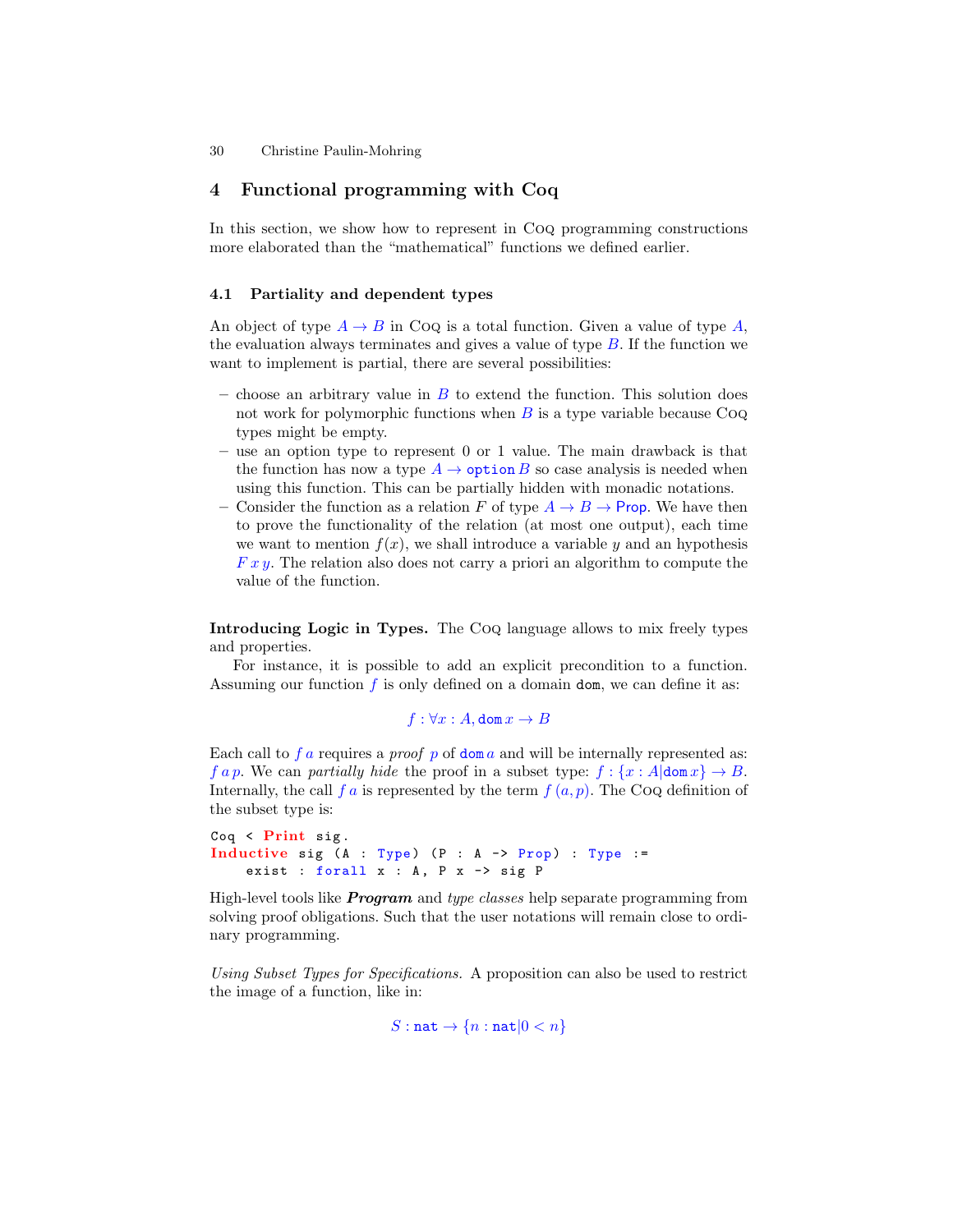Introduction to the Coq proof-assistant for practical software verification 31

The restriction can depend on the input:

 $next : \forall n : \texttt{nat}, \{m : \texttt{nat}|n < m\}$ 

Other useful dependent types are the constructive unions. Objects in sumbool are like booleans but a boolean value coming with the evidence that a property (A for true and B for false) is true.

```
Coq < Print sumbool.
Inductive sumbool (A \ B : Prop) : Set :=left : A \rightarrow {A} + {B} | right : B -> {A} + {B}
```
For instance the following property expresses the fact that the order on natural numbers is decidable:

Coq < Check forall n m:nat,  $\{n \le m\} + \{m \le n\}$ .

Objects in sumor are like option values with the None case being associated with a property. It is useful in programs which have an exceptional case where no value is computed but some information on the input is established. For instance the following property expresses the fact that for any natural numbers, one can find a smaller number or one can establish that the input is 0.

Coq < Check forall  $n$ ,  $\{ m \mid m \le n \}$ + $\{ n = 0 \}$ .

Annotated Programs. The advantage of annotated programs is that both program and proof are developed simultaneously. The specification is available each time the program is used. The drawback is that inside Coq, the program contains proof-terms: printing, checking equality, reduction can become awful. Coq currently misses a systematic proof-irrelevance mechanism that will remove internally the dependency of terms with respect to proofs. A system like PVS for instance completely ignore proof-terms. In HOL based systems, it is not possible to build dependent types. In Coq, the extraction mechanism [28] allows to remove the part in programs related to logical proofs and convert the resulting term in an equivalent Ocaml or Haskell program.

## 4.2 Well-founded induction and recursion

We have seen that primitive fixpoint definitions in Coq are only based on a simple structural recursion. So we need more sophisticated ways to define general algorithms. Typical examples are loops:

let  $f n =$  if  $p n$  then  $n$  else  $f (n + 1)$ 

or general well-founded fixpoints

$$
\det f x = t(x, f)
$$

where call to  $f y$  in t is such that  $y < x$  for a well-founded relation (no infinite decreasing sequence).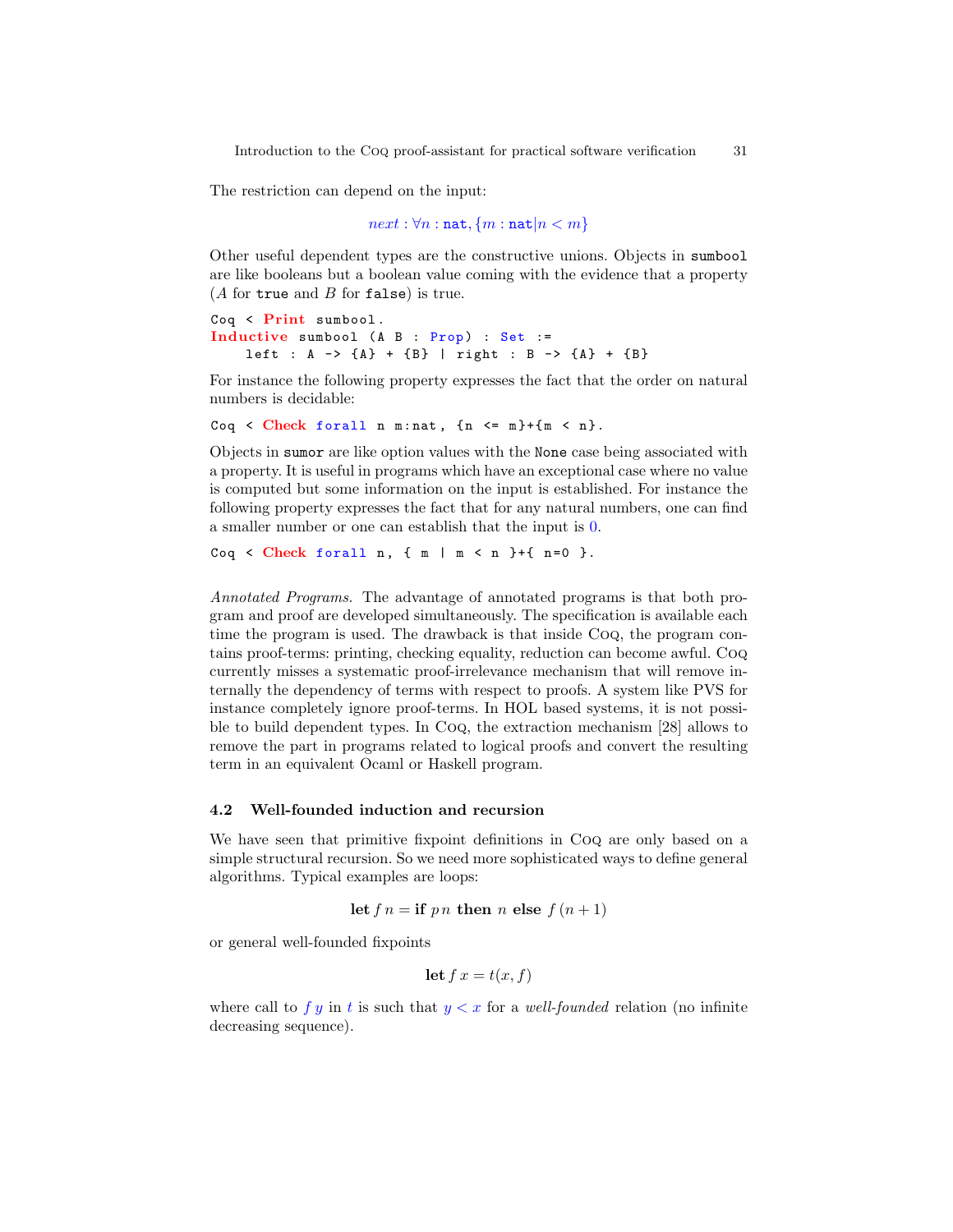The main trick is to introduce an inductive definition which captures the termination argument and to do the structural recursion on that argument.

For instance, the loop construction only terminates when there exists  $m \geq n$ such that  $pm = \text{true}$ . One can define inductively a predicate Event on natural numbers that captures the fact that  $P$  is true now or in the future.

```
Coq < Inductive Event P (n : nat) : Prop :=
Coq \leq Now : P n \rightarrow Event P nCoq \leftarrow | Fut : Event P (S \nvert) \rightarrow Event P n.
```
Now we can prove that if  $P$  is not true now at time  $n$ , then it will be true somewhere in the future of time  $n + 1$ .

```
Coq \leq Lemma Event_next P n : \degree P n -> Event P n -> Event P (S n).
```
This is done by case analysis on the proof p of Event P n. The first case  $p = Now q$ is eliminated by contradiction because we have both  $P n$  and  $\neg P n$ . The second case  $p =$  Fut q is trivial because q is a proof of Event  $P(S n)$ . We remark that the proof we obtain for Event  $P(S n)$  is a subterm of the original proof of Event  $P n$ .

```
Coq < Print Event_next .
Event\_next =
fun (P : nat \rightarrow Prop) n (notP : \tilde{P} n) (e : Event P n) =>
match e with
| Now H => match notP H return (Event P (S n)) with end
| Fut H => H
end
: forall (P : nat \rightarrow Prop) n, "P n -> Event P n -> Event P (S n)
```
To construct the loop function, we need the P predicate to be decidable. The following fixpoint construction is valid in Coq.

```
Coq \leq Fixpoint findP P (dec:forall n, {P n}+{\tilde{}P n}) n (e:Event P n):nat :=
Coq < match dec n with
Coq < left _ => n
Coq \leftarrow | right notPn => findP dec (n := S n) (Event_next notPn e)
Coq < end.
```
The extraction mechanism gives us back exactly the function we wanted to write.

```
Coq < Extraction findP .
(* val findP : (nat \rightarrow sumbool) -> nat -> nat *)
let rec findP pdec n =
  match pdec n with
  | Left -> n
  | Right -> findP pdec (S n)
```
A more general way to define a function using fixpoints is to rely on a wellfounded ordering. We want to introduce a function  $f : A \rightarrow B$  satisfying the equation:

$$
\mathbf{let}\,f\,x = t(x,f)
$$

and to ensure that recursive calls are done on smaller instances, we may require the term t to have type  $t : \forall x : A, (\forall y : A, y \leq x \rightarrow B) \rightarrow B$ . We may actually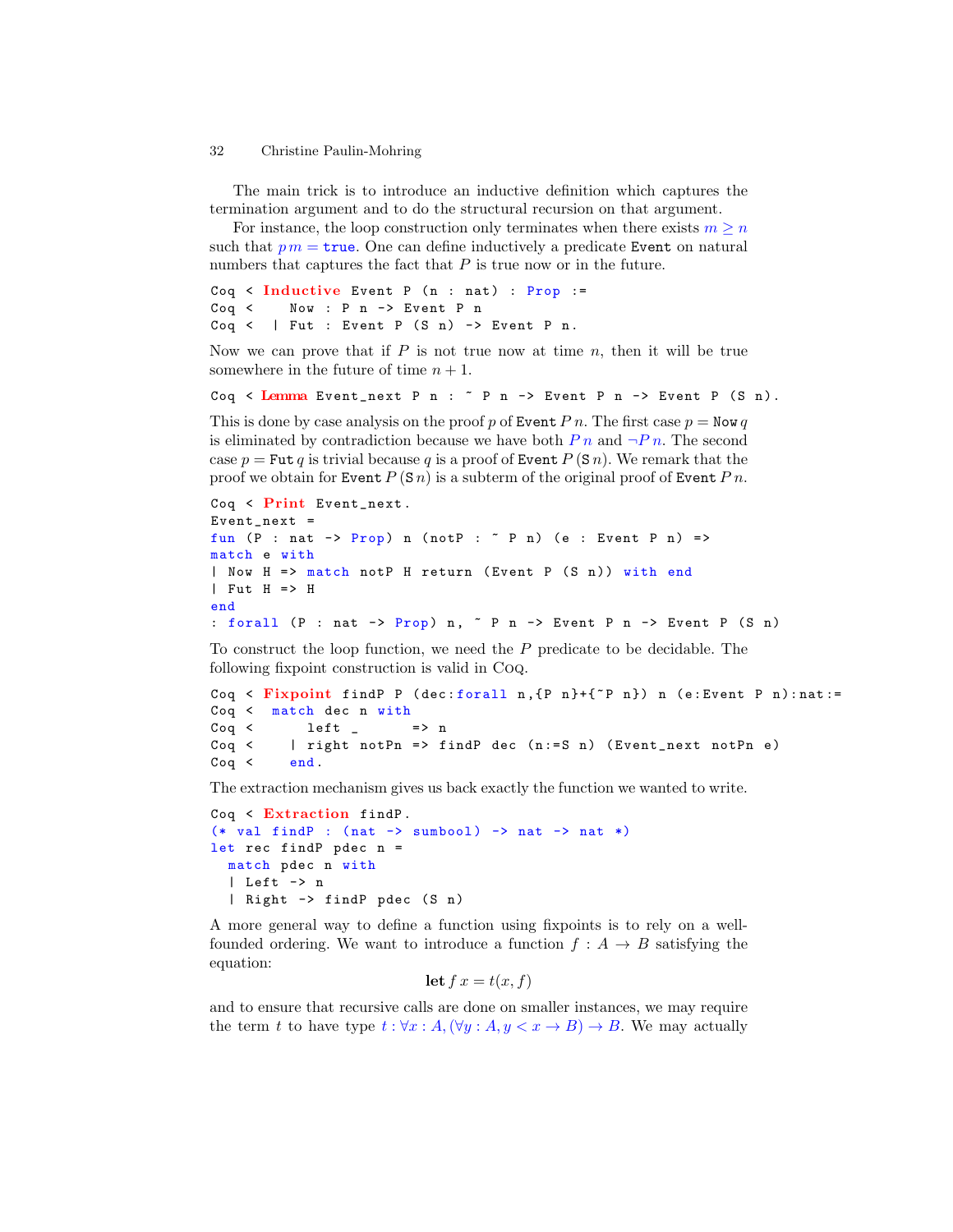generalize the type of f to cover dependent types and have  $f : \forall x : A, P(x)$ . The term t will have type:  $\forall x : A, (\forall y : A, y \leq x \rightarrow P(y)) \rightarrow P(x)$ . In Coq libraries, a combinator for well-founded fixpoint is predefined, and the fixpoint equation is proved.

```
Coq < Check Fix .
Fix
      : forall (A : Type) (R : A \rightarrow A \rightarrow Prop),
         well_founded R ->
         forall P : A -> Type ,
         (forall x : A, (forall y : A, R y x \rightarrow P y) \rightarrow P x) \rightarrowforall x : A, P x
```
Under the appropriate hypotheses, the fixpoint equation Fix eq states: forall x, Fix Rwf P F  $x = F x$  (fun (y : A) (\_ : R y x) => Fix Rwf P F y) The fixpoint is on the proof of well-foundness of the relation, which is itself a proof that every object in A is accessible for the relation R.

The Optimized Linear Search. In this problem the array has an extra property that successive elements do not decrease by more than one (but they may increase arbitrarily). Now the linear search can be changed to a sub-linear search: if the first element a of the list in non-zero then instead to consider the rest of the list, on can skip a elements.

First we can introduce an inductive definition for the limited decreasing property:

```
Coq < Inductive decrease : list nat -> Prop :=
Coq < decrease_nil : decrease nil
Coq < | decrease_cons : forall a b l,
Coq < decrease (b::1) \rightarrow a \leq S b -> decrease (a::b::1).
Coq < Hint Constructors decrease .
```
We shall use the function skipn from the List library which removes the first elements of a list. The definition we want looks like:

```
Coq \leq Fixpoint linear2 n (1:list nat) : option nat :=
Coq < match 1 with nil => None
Coq < | a :: m = > if zerop a then Some n
Coq < \leq else linear2 (a+n) (skipn (a-1) m)
Coq < end.
Error: Cannot guess decreasing argument of fix.
```
However, it is not accepted by Coq because there is no evident structural recursion. Actually this function terminates because the length of  $(\text{skipn}(a-1)$  m) is not greater than the one of  $m$  which is less than the one of  $l$ . So we have to move to a general recursion involving a well-founded ordering (a simple measure given by the length of the list in that case).

Coq provides special tools to write programs containing logical parts while solving these parts using tactics. This is the Program facility designed by M. Sozeau [35].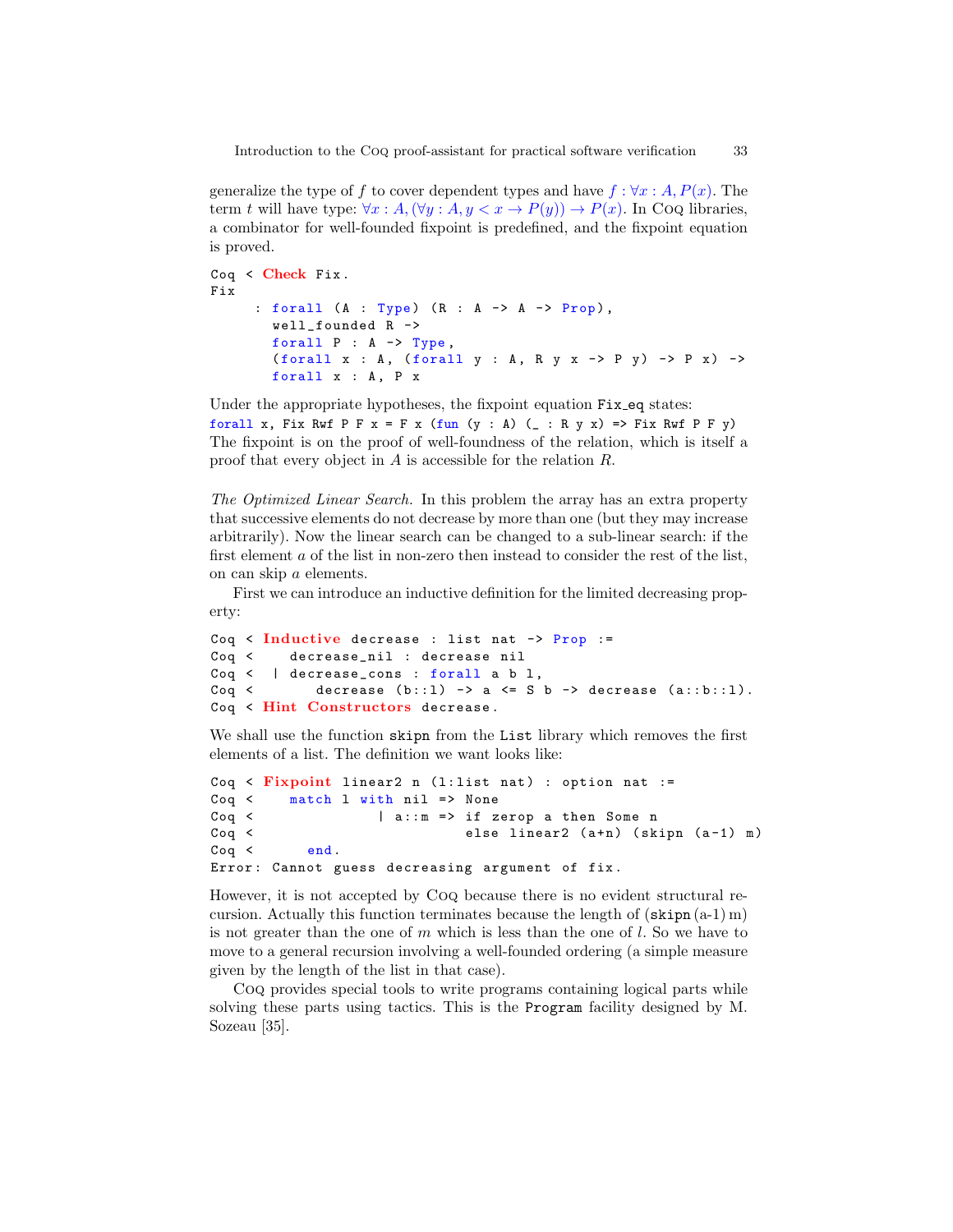```
34 Christine Paulin-Mohring
```

```
Coq < Require Export Program.
Coq < Program Fixpoint linear2 n (1:list nat) {measure (length 1)}
Coq < : option nat
Coq \leq := match 1 with nil => None
Coq < | a :: m = > if zerop a then Some n
Coq < else linear2 (a+n) (skipn (a-1) m)
Coq < end.
```
We have one obligation to solve in order to make sure the recursive call decreases the measure. This property comes from the following lemma proved by induction on l:

```
Coq < Check skip_length .
skip_length : forall A n (1:list A), length (skipn n 1) \leq length 1
```
We now solve the obligation:

```
Coq < Next Obligation .
1 subgoal
 n : nat
 a : nat
 m : list nat
 H : 0 < a
  linear2 : nat ->
            forall l : list nat, length l < length (a :: m)-> option nat
  ============================
   length (skip n (a - 1) m) < length (a :: m)
Coq < intros; apply le_lt_trans with (length m); simpl;
Coq < auto with arith .
Proof completed .
```
If we want to prove the correctness of this program, one can proceed as before except that we will have to follow the definition scheme of the function, namely a well-founded induction, then a pattern-matching on  $l$  then a case analysis on the head value.

It is more convenient to do the proof while building the function, and the Program environment will also help doing that. We enrich the return type of the function with the property we expect using the CoQ construction for  $\{x : A|P\}$ .

We shall need the following properties of decrease:

```
Coq < Lemma decrease_skip :
Coq < forall n 1, decrease 1 -> decrease (skipn n 1).
Coq < Lemma decrease_correct_skip :
Coq \leftarrow forall 1, decrease 1 ->
Coq \leq forall m n, n \leq hd 0 1 -> correct m (skipn n 1)
Coq \leftarrow \rightarrow correct (n+m) 1.Coq < Lemma skip_correct :
Coq < forall n 1, correct n 1 ->
Coq \leftarrow forall m, m \leftarrow n \rightarrow correct m (skipn (n-m) l).
```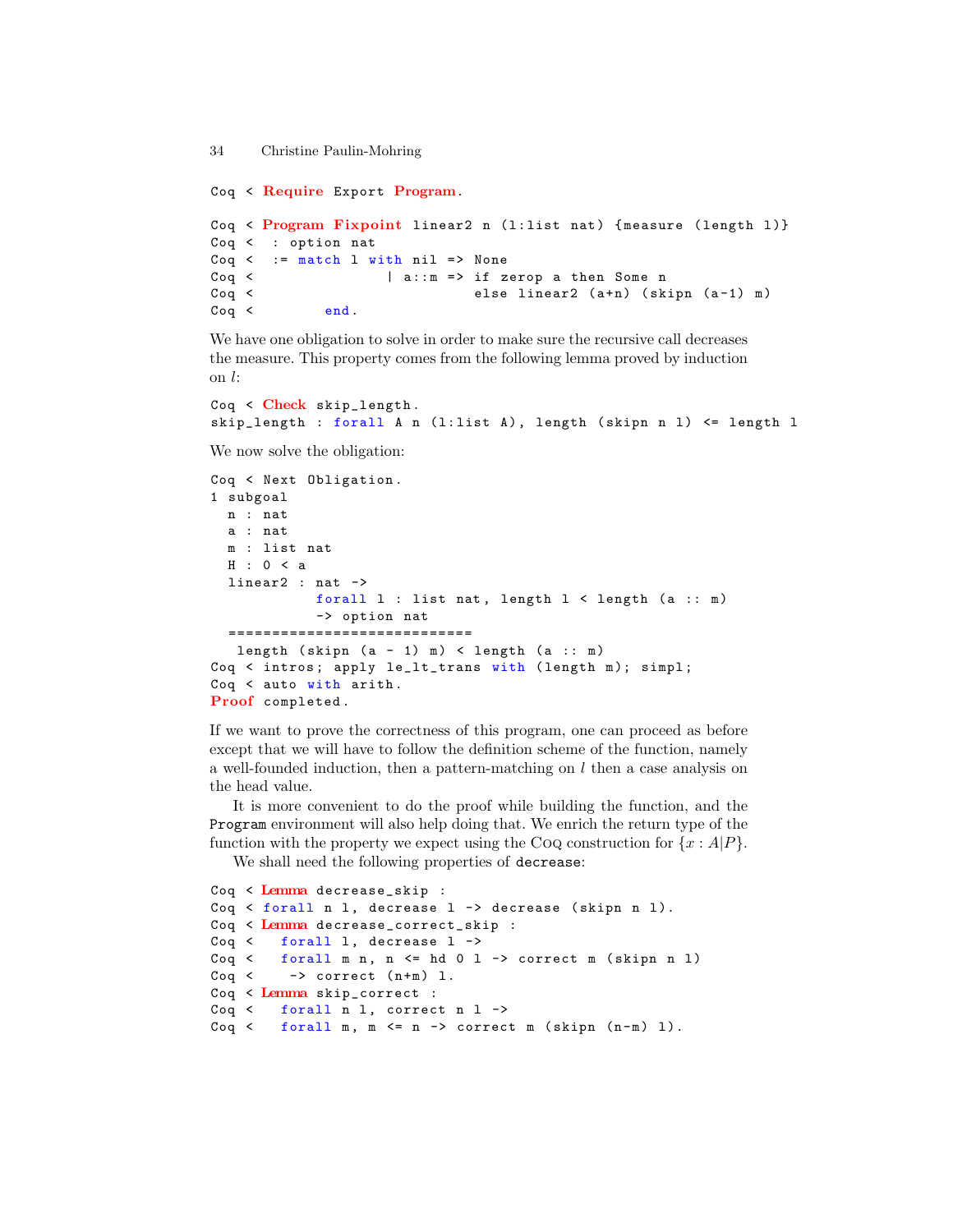Introduction to the Coq proof-assistant for practical software verification 35

The fixpoint definition looks now like:

```
Coq \leq Program Fixpoint linear3 n (1:list nat) {measure (length 1)} :
Coq < { res : option nat | decrease l ->
Coq < forall k, res=Some k <-> (n \le k / \sqrt{c} \cdot n) (k-n) 1)}
Coq \leq := match 1 with nil => None
Coq < | a :: m = > if zerop a then Some n
Coq < else linear3 (a+n) (skipn (a-1) m)
Coq < end.
```
It generates 4 proof obligations (correctness in the three branches and termination) that can be displayed using the command Obligations.

Other Examples. Direct functional programming in Coq has been used for the development of quite impressive programs including compilers, static analyzers, kernels of the Coq system itself or the SMT solver alt-ergo. . . All these examples are related to symbolic computation which is not surprising. The existence of primitive inductive definitions in Coq makes direct the definition of abstract syntax trees or the definition of language semantics using inference rules. These programs will be much more complicated to develop in more traditional programming languages using first-order logic.

## 4.3 Imperative Programming

Coq embed a pure functional language. However, it is possible to capture non functional behaviors using monadic constructions like in Haskell for instance. First, we introduce for each type  $A$ , a type comp  $A$  which represents computations leading eventually a value of type A. Then we need two standard functions return and bind. The function return (aka unit) has type  $A \rightarrow$  comp A and return  $v$  represents the value  $v$  seen as the result of a computation; the function bind has type comp  $A \to (A \to \text{comp } B) \to \text{comp } B$ , bind passes the result of the first computation to the second one. We shall use the syntax: " $p \le -e1$ ; e2" for bind  $e_1$  (fun  $p \Rightarrow e_2$ ). The monadic construction can be integrated in Coq using the type classes mechanism.

```
Coq < Class Monad ( comp : Type -> Type ) : Type :=
Coq \leftarrow \{ret : for all \{A\}, A \rightarrow comp A;Coq < bind : forall {A \ B},
Coq \leq comp A \rightarrow (A \rightarrow comp B) \rightarrow comp BCoq \leftarrow \}.
ret is defined
bind is defined
```
Given a type transformer comp, the type class Monad comp encapsulates the two operators return and bind. In general, there will be one instance of Monad for each different comp operator. The type classe mechanism is useful to share the same notations between different structures. Given the comp operator, the system will be looking automatically for an object in Monad comp.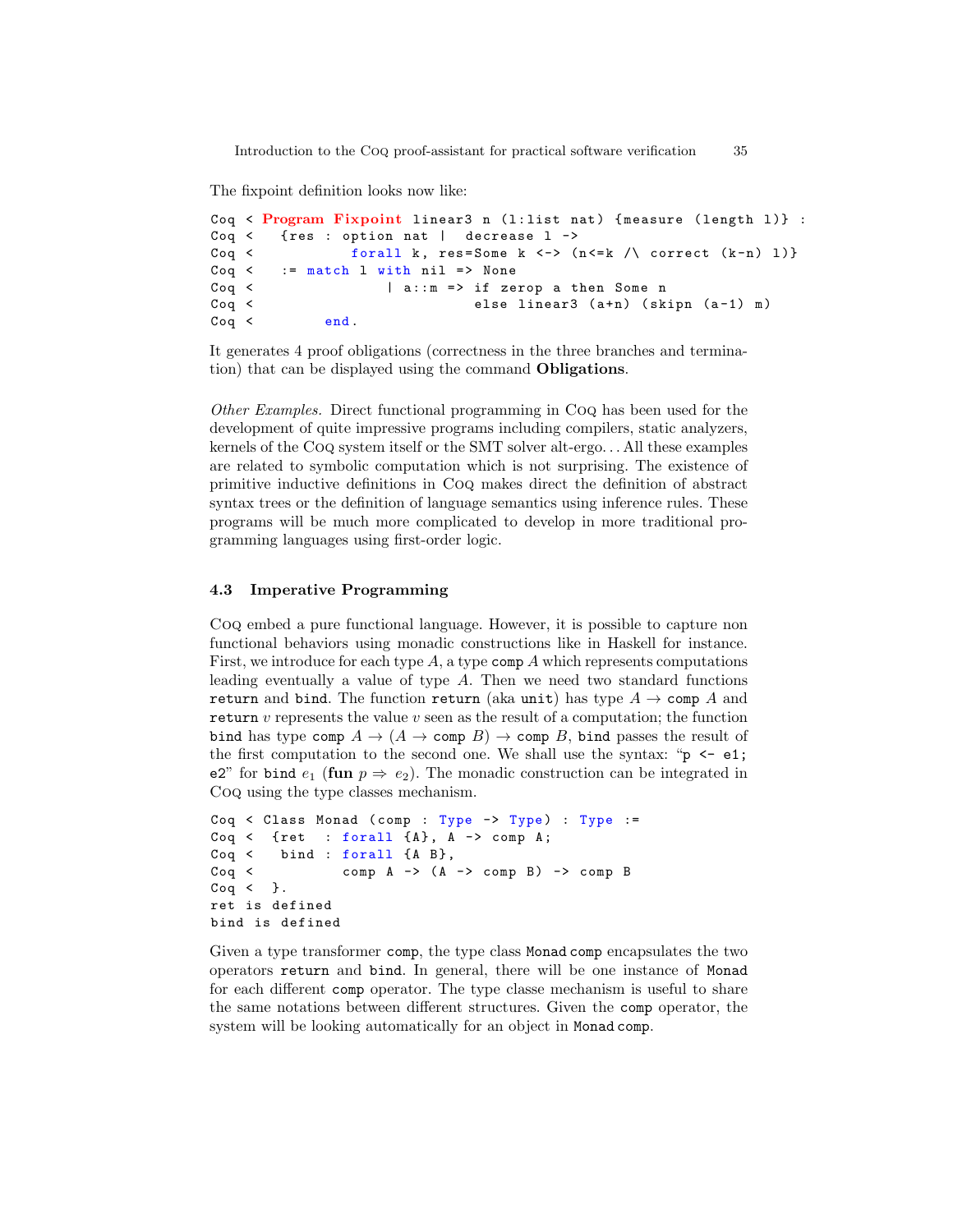```
Coq < Notation "X <- A ; B" := (bind A (fun X => B))
Coq < (at level 30, right associativity).
Coq < Notation "'return' t" := (ret t) (at level 1).
We can deduce the join operator of monads in a generic way:
Coq < Definition join comp { _: Monad comp} A (t: comp ( comp A))
Coq < : comp A := X <- t; X.
join is defined
The monad of errors can be defined using an option like type definition.
Coq < Inductive Error A := Raise: Error A | Val: A-> Error A.
Coq < Implicit Arguments Raise [[A]].
Coq < Definition bindError A B (a: Error A) (f : A \rightarrow Error B)
Coq \leq : Error B :=Coq \leq match a with | Raise => Raise | Val a => f a end.
Coq < Instance ErrMonad : Monad Error
Coq \leq := {ret := Val; bind := @bindError}.
On can use this monadic construction to define naturally a map function possibly
raising errors:
```

```
Coq < Fixpoint mape A B (f:A->Error B) 1 : Error (list B) :=
Coq < match 1 with | nil => return nil
Coq < | (a::m) => b <- f a; mb <- mape f m;
Coq \leq return (b::mb)Coq < end.
mape is recursively defined (decreasing on 4th argument)
```
Similarly, a state monad can be defined to simulate references.

```
Coq < Definition State st A := st \rightarrow A * st.
```
Similar approaches works for non-deterministic programs, probabilistic programs [4], and other constructions.

### 4.4 The Linked Lists Example

Memory Representation. The previous monadic approach for states does not consider aliases in programs. If we need to deal explicitly with possible sharing we can introduce a functional representation of memory and addresses.

This can be done to model linked lists. We can take  $Z$  for the set of addresses and add a special value for the null pointer. We define a node in a linked list as a record with a field for the value (here a natural number) and a next field with the address of the rest of the list. A record is a special case of inductive definition where there is only on constructor. The system derives automatically terms for the two projections value of type node  $\rightarrow$  nat and next of type node  $\rightarrow$  adr. Then the heap is a partial function from addresses to node which is represented as a total function from  $Z$  to option node.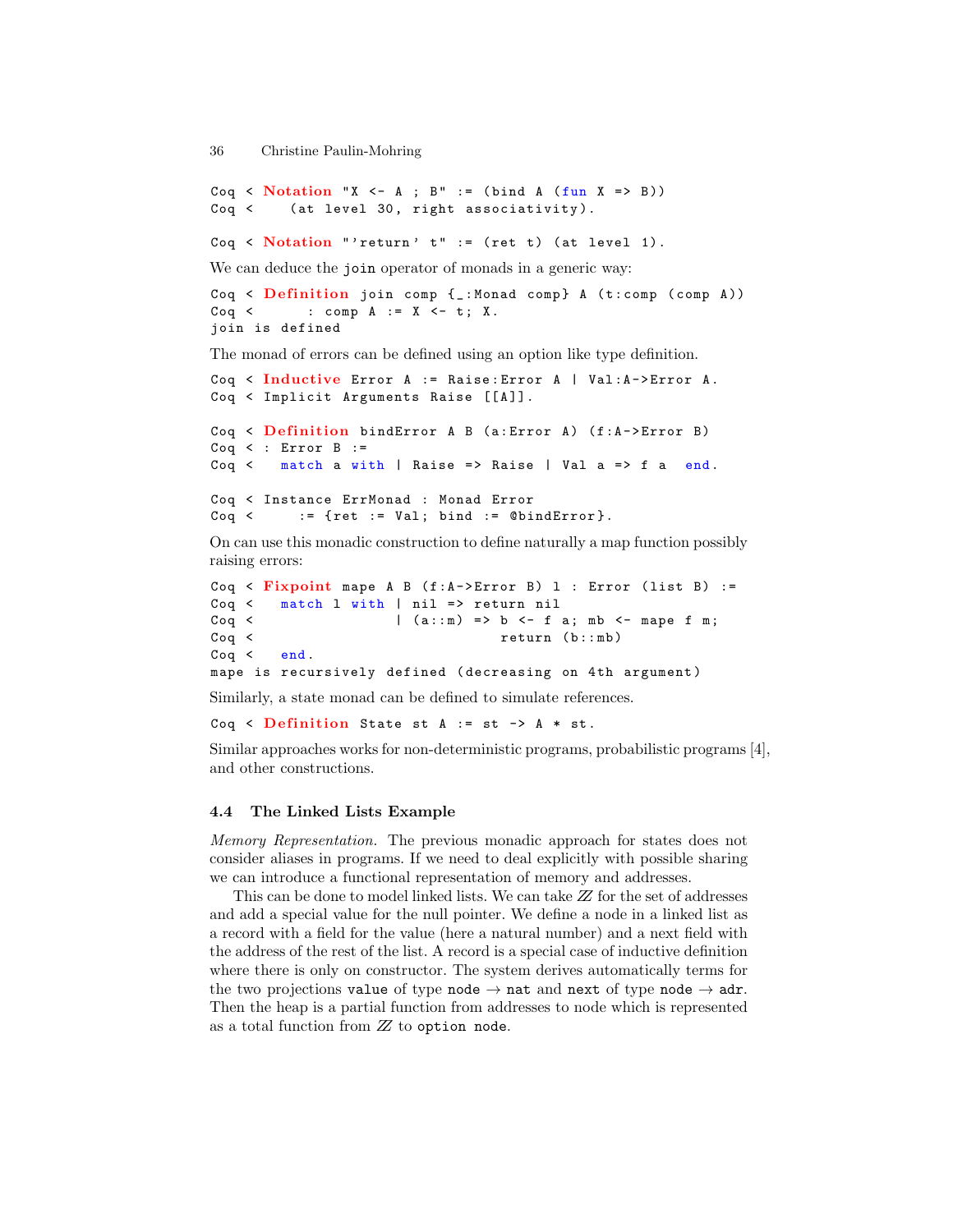Introduction to the Coq proof-assistant for practical software verification 37

```
Coq \leq Definition adr := option Z.
Coq \leq Definition null : adr := None.
Coq < Record node : Type := mknode { value : nat ; next : adr }.
value is defined
next is defined
Coq < Definition heap := Z \rightarrow option node.
Coq < Definition val (h : heap) (a : adr) : option node
Coq < := match a with None => None | Some z => h z end.
```
The state of the program will be the heap.

An alternative representation of memory would be to introduce more static separation (model à la Burstall-Bornat) by integrating the fact that the fields value and next will never be aliased, so we can consider that we have two different memories for each field, we keep separately a table h of allocated addresses. The state of the program consists of these three objects.

```
Coq < Definition value_m := Z \rightarrow nat.
Coq < Definition next_m := Z \rightarrow adr.
Coq < Definition val_m (h:Z->bool) (vm: value_m) (nm: next_m) (a: adr)
Coq \le: option node := match a with
Coq < | None => None
Coq < | Some z => if h z then Some (mknode (vm z) (nm z))
Coq < else None
Coq < end.
```
With any of these models, we can specify logically the validity of addresses, and absence of aliases. If needed, high-level rules such as the one of separation logic can be encoded. For instance the Ynot project (Morrisett, Harvard) is a Coq library to reason on imperative programs with separation logic.

Properties of linked lists. We define the property for an object in an option type to be different of None.

```
Coq \leq Definition alloc A (a: option A) : Prop
Coq < \cdot := match a with Some _ => True | None => False end.
```
It is equivalent to  $a \neq \mathbb{N}$  one but defined in a computational way: a proof of alloc a will reduce either to True or False. We define another partial function for access but instead to output an optional type, it takes an extra argument as input which ensures the value exists.

```
Coq < Definition access h (a:adr): alloc (val h a)->node
Coq < := match (val h a) as x return alloc x \rightarrow node
Co with None => fun (H:False) => False_rect _ H
Co | Some n => fun (H:True) => n
Coq < end.
```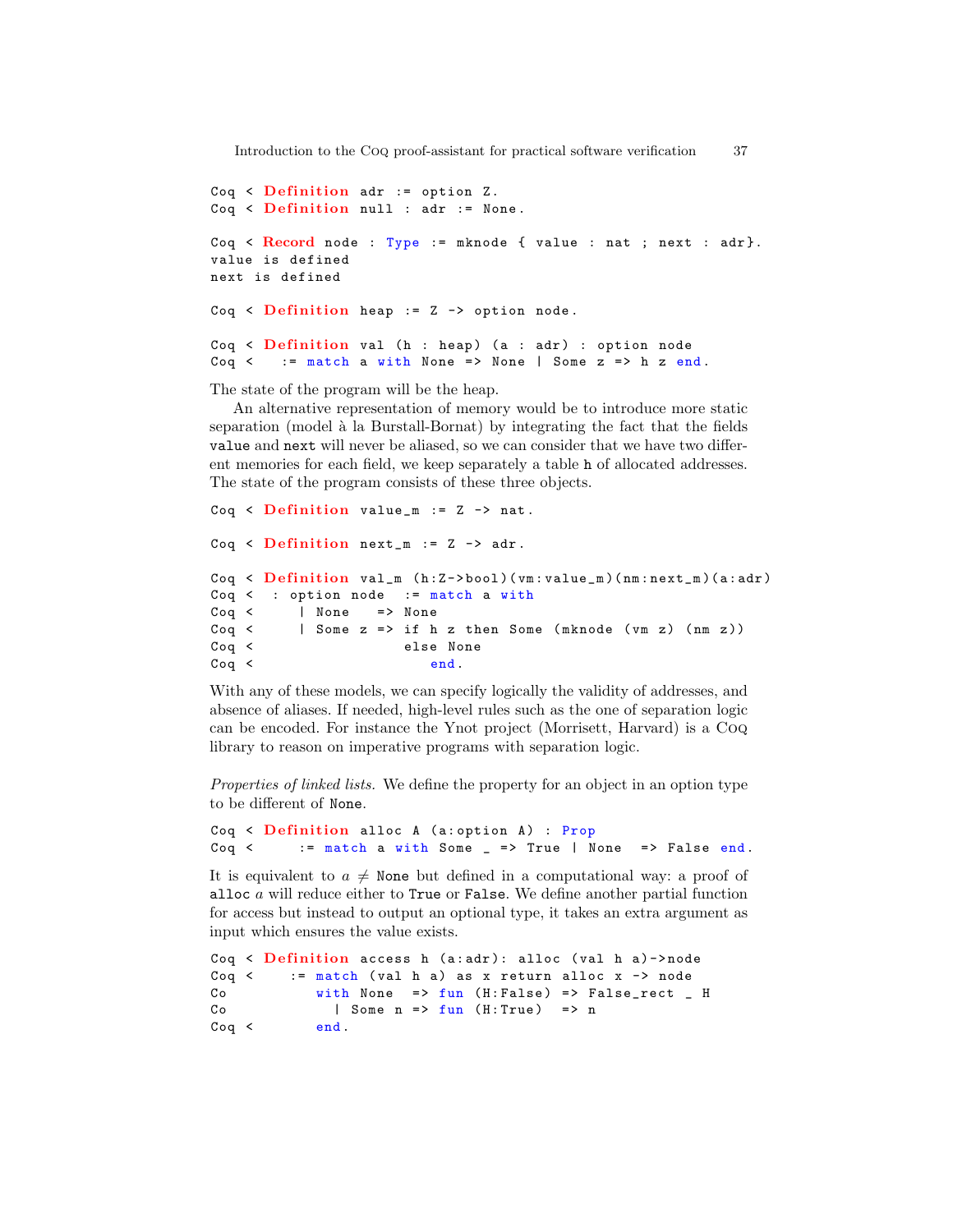We see here an example of dependent pattern matching:

match t as x return P with  $p_1 \Rightarrow c_1 | \dots p_n \Rightarrow c_n$  end

The type of the **match** expression is  $P[x \leftarrow t]$  and in each branch, x is substituted by the pattern.

In the first case we have to build an object in the type alloc None  $\rightarrow$ node but because alloc None is equivalent to False this branch will never be accessed, so we provide a dummy element built form the proof of False.

In Coq all functions have to be total and terminating. If a list is cyclic or at some point an address is not allocated then the program will go wrong. So we introduce a predicate depending on an address and a heap which captures that following the links we always find allocated addresses until we reach the null address.

```
Coq < Inductive LList (h : heap) (a:adr) : Prop :=
Coq < mkLL : forall (LLa : alloc a \rightarrow alloc (val h a)),
Coq \leftarrow (for all (p: alloc a), LList h (next (access h a (LLa p))))Coq < \rightarrow LList h a.
```
It says that  $(LList h a)$  if whenever a is not null, it is allocated in the heap and the next address is itself a well-formed list. The strange form comes from the fact that the access function depends on a proof that the value in not None.

We easily derive the expected properties:

Coq < Lemma LL\_null : forall h, LList h null.

 $Cog \leq$  Lemma LL\_cons : forall h a (q:alloc (val h a)), Coq < LList h (next (access h a q))  $\rightarrow$  LList h a.

We can also prove the other direction :

```
Coq < Lemma LL_alloc_val : forall h a,
Coq < LList h a \rightarrow alloc a \rightarrow alloc (val h a).
Coq < destruct 1; trivial .
Coq < Defined.
```

```
Coq \leq Lemma LL_next : forall h a (L:LList h a) (p:alloc a),
Coq < LList h (next (access h a (LL_alloc_val L p))).
Coq < unfold LL_alloc_val; destruct L; trivial.
Coq < Defined.
```
We use the keyword Defined instead of Qed. In CoQ a constant can be defined as Opaque and will never be unfolded or reduced, which is the expected behavior for most theorems. Or it can be declared as transparent. In this case, the proof of LList will be used inside Coq to control fixpoint definitions and need to be transparent, which is obtained with the Defined command.

Now, in order to build a function by following the links starting from an address a which corresponds to a well-formed list, we use a fixpoint that will be structurally decreasing on the proof of (LList h a).

We first introduce a program to test whether or not an address is null.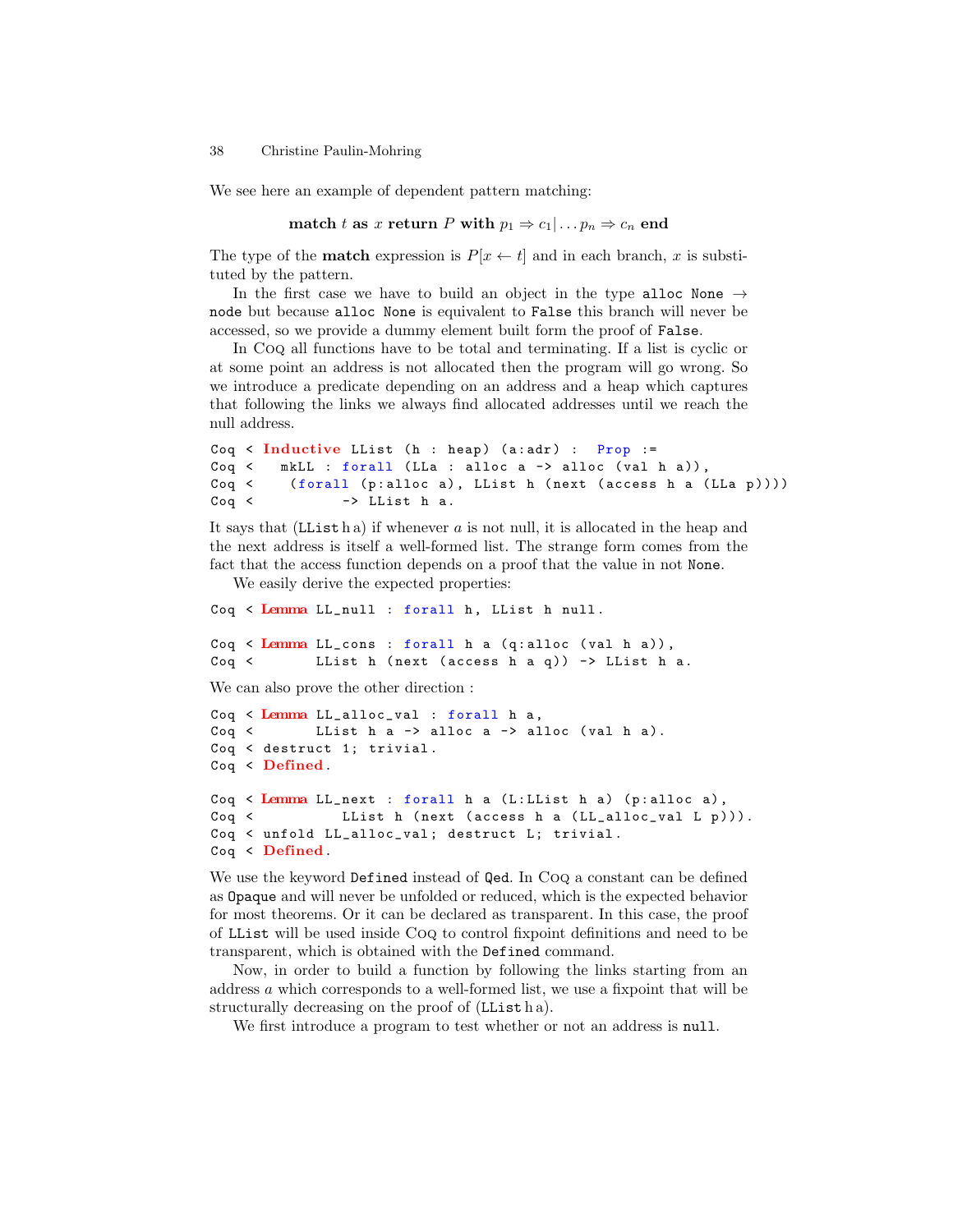Introduction to the Coq proof-assistant for practical software verification 39

```
Coq \leq Definition nullp (a:adr) : {a=null}+{alloc a}.
Coq < destruct a; simpl; auto.
Coq < Defined.
```
As a first example, we build a logical list from a well-formed linked list.

```
Coq < Variable h : heap.
Coq < Fixpoint LL_list (a:adr) (La: LList h a) : list nat :=
Coq < match nullp a with
Coq < left p => nil
Coq < | right p => value (access h a (LL_alloc_val La p))
Coq < :: LL_list (LL_next La p)
Coq < end.
LL_list is recursively defined (decreasing on 2nd argument)
```
If we want to prove the fixpoint equation, we need a case analysis in the proof of LList.

```
Coq < Lemma LL_list_eq : forall (a:adr) (La: LList h a),
Coq < LL_list La = match nullp a with
Coq \leq left p \Rightarrow nilCoq < | right p => value (access h a (LL_a1loc_val La p))
Coq < :: LL_list (LL_next La p)
Coq < end.
Coq < destruct La; trivial.
Coq < Qed.
```
Linear Search. Doing the naive linear search follows the same scheme:

```
Coq < Fixpoint LL_linear (a:adr) (La:LList h a) n : option nat :=
Coq < match nullp a with
Coq < left p => None
Coq \langle | right p => if zerop (value (access h a (LL_alloc_val La p)))
Coq < then Some n
Coq < else LL_linear (LL_next La p) (S n)
Coq < end.
LL_linear is recursively defined (decreasing on 2nd argument)
```
It is possible to specify this program using the same predicate correct as before:

```
Coq \langle Lemma linear_correct : forall a (La:LList h a) n k,
Coq < LL_linear La n = Some k
Coq < \langle \rangle <-> (n <= k /\ correct (k-n) (LL_list La)).
```
The proof goes by induction on the proof La of (LList ha) but because LList has type Prop, the induction principle automatically generated by Coq is not powerful enough.

```
Coq < Check LList_ind .
LList_ind : forall (h : heap) (P : adr -> Prop),
   (forall (a : adr) (LLa : alloc a \rightarrow alloc (val h a)),
           (forall p : alloc a, LList h (next (access h a (LLa p))))
```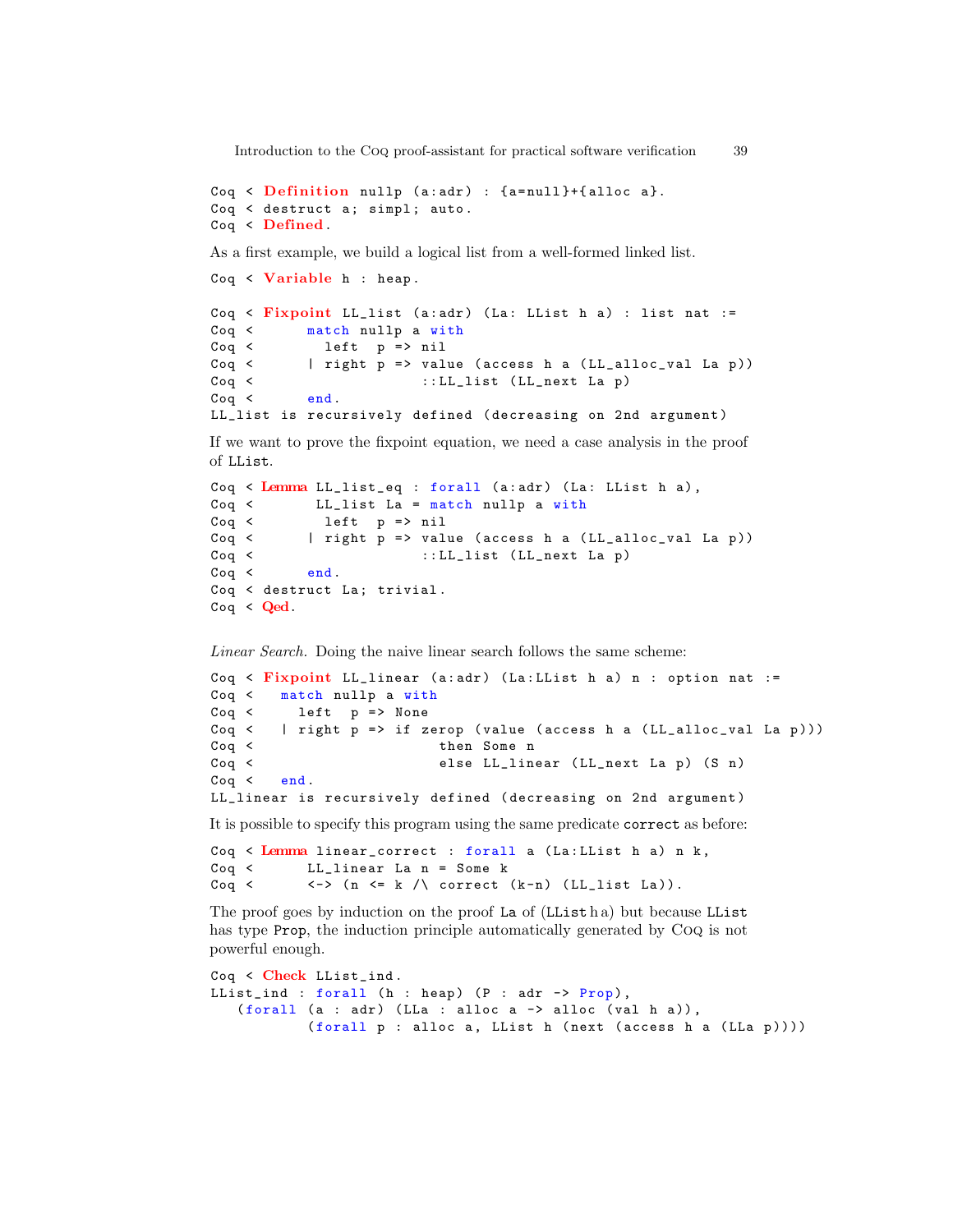```
-> (forall p : alloc a, P (next (access h a (LLa p))))
       \rightarrow P a)
-> forall a : adr , LList h a -> P a
```
We need a principle which allows to prove  $\forall a (La: \text{List } ha), P \ a \ La.$  With the property to be proved depending on the proof of  $(LList h a)$ . There is a special command to derive this more powerful principle:

```
Coq < Scheme LList_indd := Induction for LList Sort Prop .
LList_indd is recursively defined
```
Then the proof of the lemma starts with:

```
Coq < induction La using LList_indd; simpl; intros.
1 subgoal
  a : adr
 LLa : alloc a \rightarrow alloc (val h a)
  1 : forall p : alloc a, LList h (next (access h a (LLa p)))
  H : forall (p : alloc a) (n k : nat),
      LL_linear (1 p) n = Some k <->
      n \leq k / correct (k - n) (LL_list (1 p))
  n : nat
  k : nat
  ============================
   match nullp a with
   | in_left = > None
   | right p \Rightarrowif zerop (value (access h a (LLa p)))
       then Some n
       else LL_linear (1 p) (S n)end = Some k <->
   n \leq k / \lambdacorrect (k - n)match nullp a with
     | in_left = > []
     | right p \Rightarrow value (access h a (LLa p)):: LL_list (1 p)
     end
Coq < case (nullp a); intros.
2 subgoals
  a : adr
  LLa : alloc a \rightarrow alloc (val h a)
  1 : forall p : alloc a, LList h (next (access h a (LLa p)))
  H : forall (p : alloc a) (n k : nat),
      LL\_linear (1 p) n = Some k <->
      n \leq k /\ correct (k - n) (LL_list (1 p))
  n : nat
  k : nat
  e : a = null
  ============================
   None = Some k \leq -\geq n \leq k / correct (k - n) []
```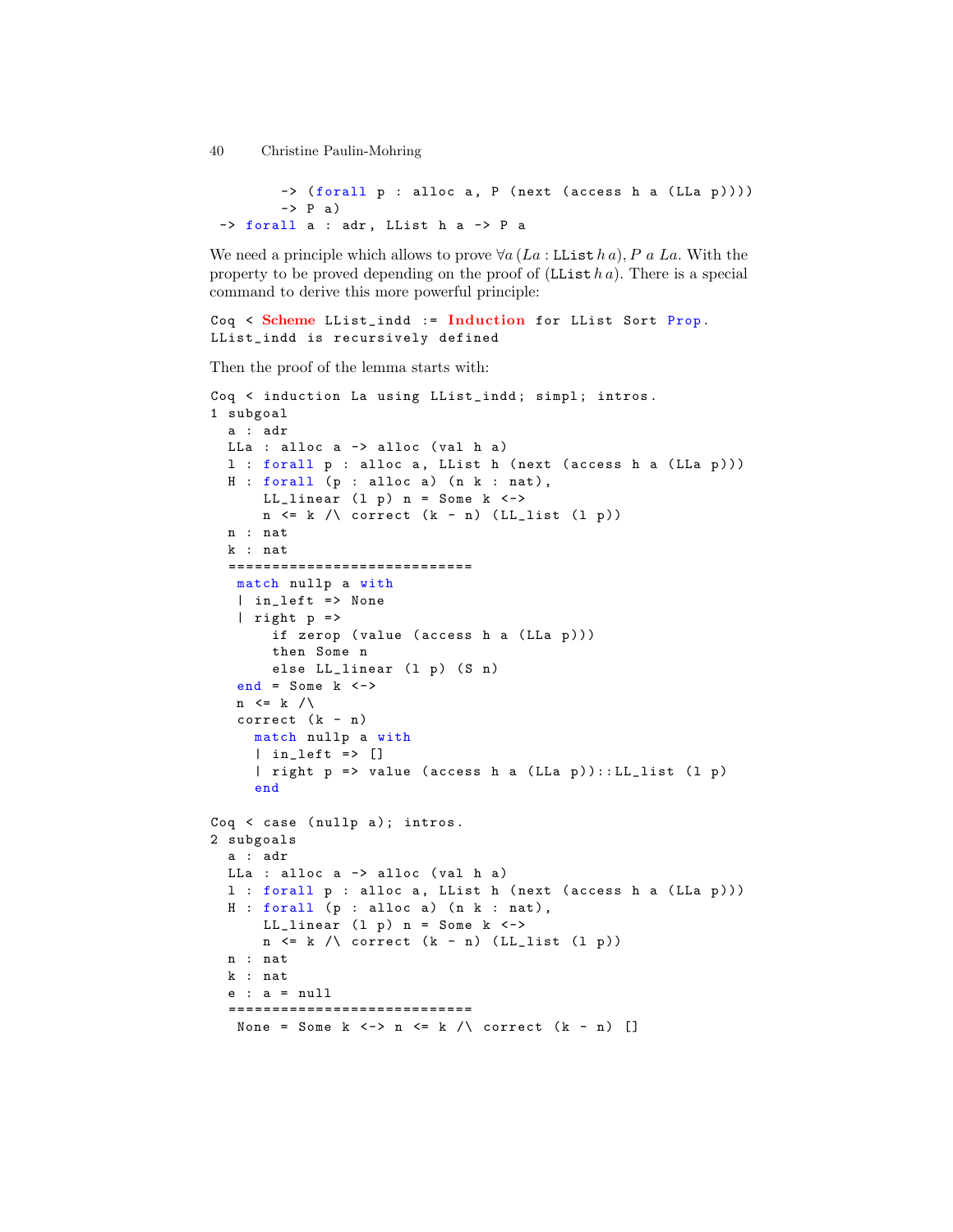Introduction to the Coq proof-assistant for practical software verification 41

```
subgoal 2 is :
 (if zerop (value (access h a (LLa a0)))
  then Some n else LL linear (1 a0) (S \n n)) = Some k
\langle - \ranglen <= k
 \sqrt{\arctan\left(k-n\right)} (value (access h a (LLa a0)):: LL_list (1 a0))
```
The rest of the proof is quite similar to the proof using logical lists.

## 5 Automating proofs

In this section, we give an overview of different ways to use automation in Coq including a brief overview of the tactic language Ltac and of proofs by reflection.

#### 5.1 Existing Automated Tactics.

We have already mentioned and used basic automated tactic in Coq. The auto and trivial tactics combine lemmas given by the user. Some tactics like tauto, firstorder and intuition deal with the propositional structure of propositions. There are generic tactics like ring and field to deal with algebraic manipulations in specific structures; the user can extend these tactics for new datatypes and operations. A tactic like omega implements a decision procedure for linear arithmetic. There are also more specialized tactics. gappa and interval (G. Melquiond) deal with floating point numbers and real numbers (using computation on floating point numbers to establish results on natural numbers). Psatz (F. Besson and E. Makarov) deals with arithmetic over ordered rings; Nsatz (L. Pottier) solves equalities in integral domains; ergo (S. Lescuyer) implements a small SMT solver. There is an integrated library implementing rewriting modulo Associativity-Commutativity developed (Th. Braibant, D. Pous). These tactics are fully integrated in Coq. Some other approaches use external tools as oracles producing traces. Early experiments were done with resolution (M. Bezem, D. Hendriks and H. de Nivelle). Several attempts are dealing with rewriting tools: first with Elan (C. Alvarado, P. Crégut) and with CiME and the corresponding Coq library coccinelle (E. Contejean, X. Urbain et al.) and also the color library (F. Blanqui). As mentioned earlier, there is ongoing work on integrating SAT/SMT solvers : MiniSat, VeriT (B. Grégoire, C. Keller et al.)

Some of the algorithms behind these tactics are quite involved. They are mainly developed at the Ocaml level. Coq has a plugin mechanism which allows to dynamically load new developments containing Ocaml code. So a new tactic can be developed independently of the system itself.

An important point is that the tactic will always provide a proof-term that is checked again by the Coq trusted kernel. So using third-party tactics will not lead to accept a false proposition as a theorem.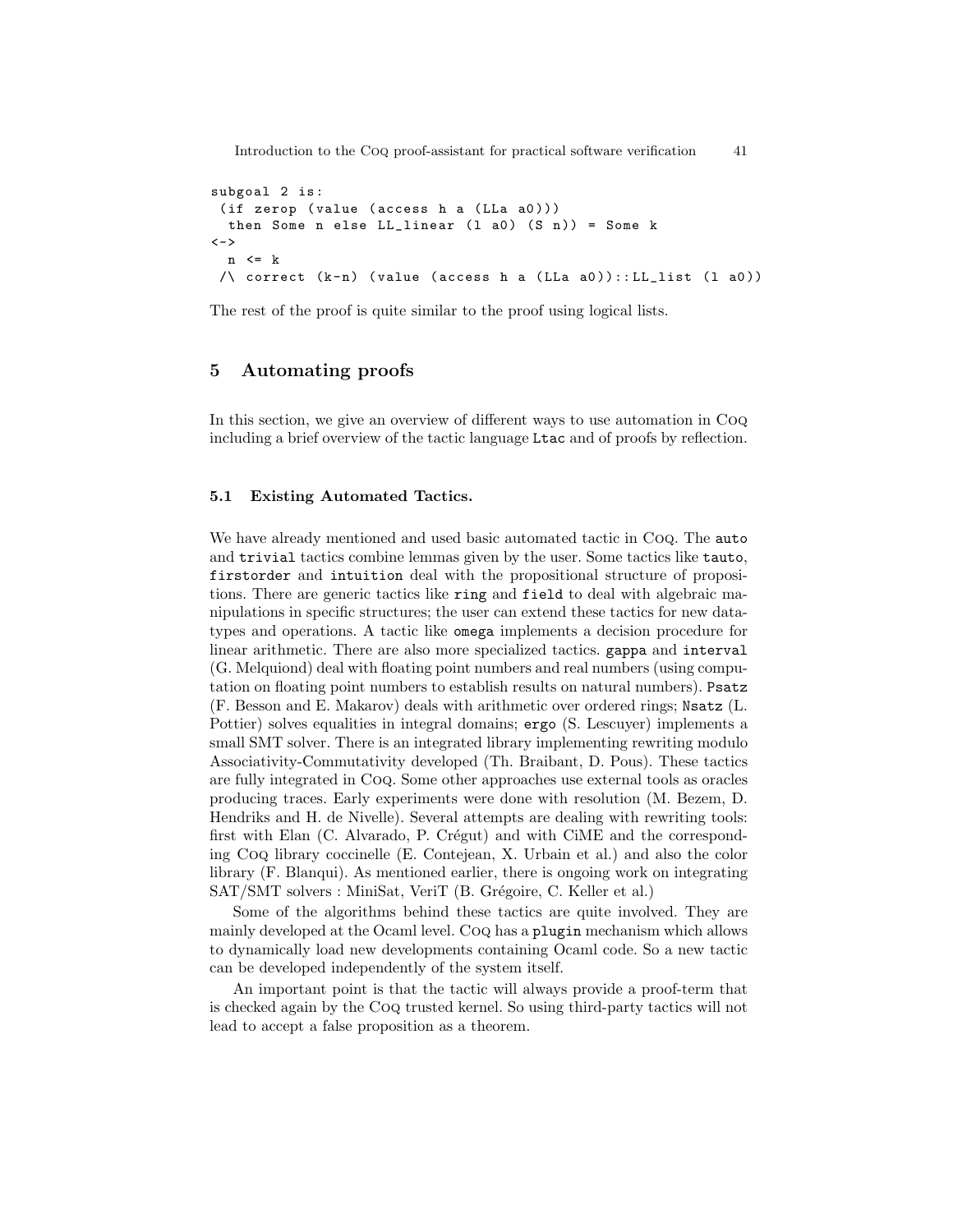#### 5.2 A Language for Writing Tactics.

Writing a powerful tactics like the ones mentioned before is a lot of work and requires to understand part of the internals of Coq. For many simple tasks, we can work at a higher level. The Ltac language designed by D. Delahaye [19] allows to write complex tactics without writing ML code. The language implements many useful schemes like (non-linear) pattern-matching on goals, generation of fresh names (fresh name), type-checking (type of term), and the programming capabilities of Coq can be used for integrating complex data-structures. Examples of pattern-matching constructs are:

```
match goal with
   id : ?A / \n\vee ?B | - ?A = > destruct id; trivial| = > idtac
end
match goal with | - context [ ?a + 0 ] => rewrite ... end
```
These constructions are tactics that can be used anonymously everywhere in a proof. It is also possible to declare tactics with arguments like in the following examples related to our board example.

```
Coq < Ltac triple_force tac t :=
Coq < let x := fresh "x" in
Coq < let y := fresh "y" in
Coq < let z := fresh "z" in
Coq < destruct t as (x, y, z); tac x; tac y; tac z.
triple_force is defined
```
The tactic triple force takes as argument a tactic tac and a term t. It will work when  $t$  has type  $t$ riple M. It destructs t generating three new names for each component and applies sequentially the tactic tac to these three new objects. Remember a board is a triple of triples of colors. Given a term t of type board, the tactic board force will generate a new color variable for each place in the board and apply tac to each of them.

```
Coq \leq Ltac board_force tac t :=
Coq \leq let tac1 := triple_force tac in triple_force tac1 t.
board_force is defined
```
These user defined tactics can now be used like other tactics.

#### 5.3 Reflexive Tactics

An important rule of the theory of Coq is the convertibility rule:

$$
\frac{\Gamma \vdash U : s \qquad \Gamma \vdash t : T \qquad T \equiv U}{\Gamma \vdash t : U}
$$

It says that a proof of a proposition  $T$  is also a proof of U when  $T$  and U are convertible (equal modulo computation). A consequence of that rule is that computation is part of proof verification (this is why termination is so important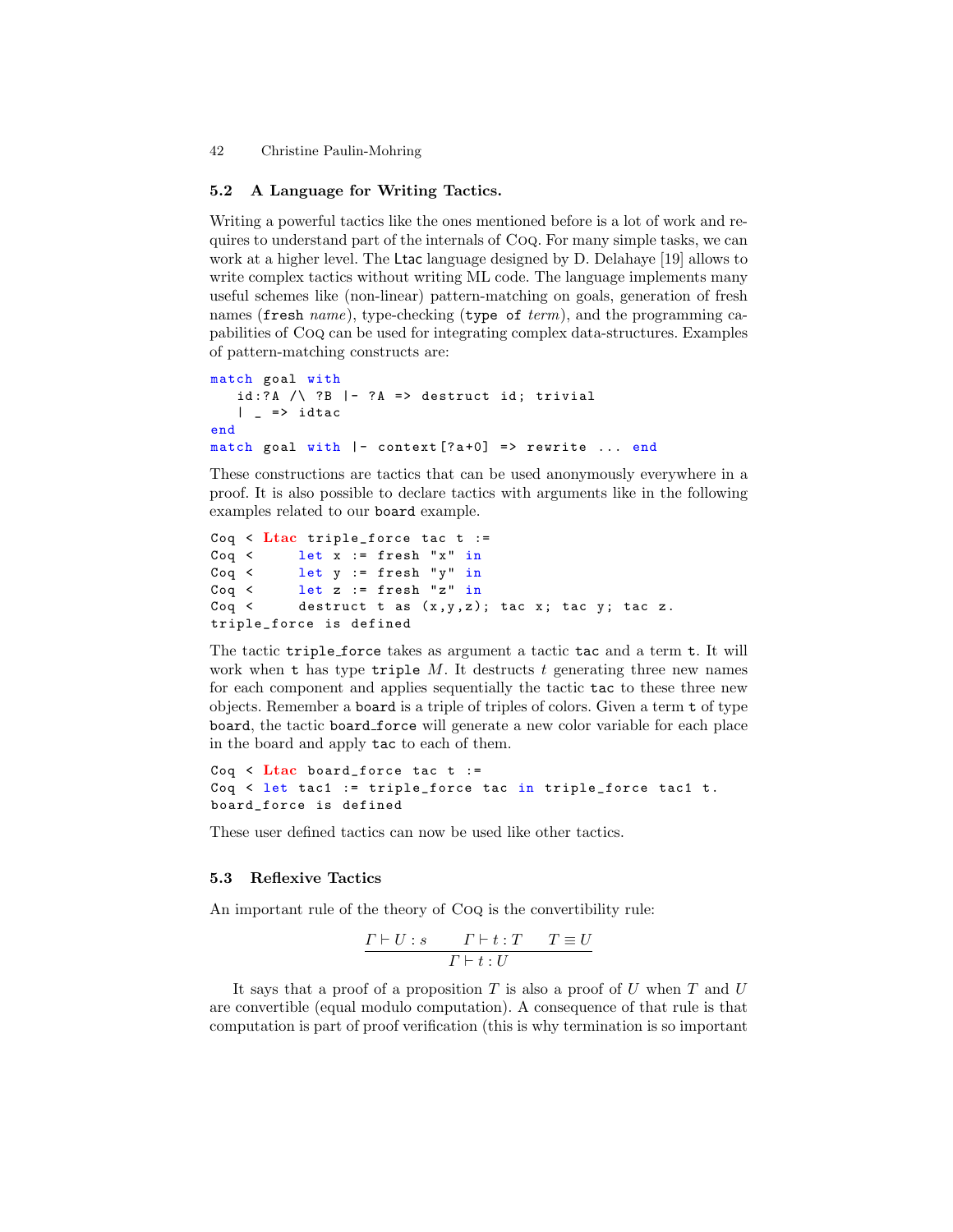to keep decidability of type-checking). All languages with possible computations inside formulas integrates this sort of rule. A specificity of Coq is that, the set of terms integrates a powerful programming language (functional kernel of CAML), so heavy computation can occur during type-checking. A good news is that this capability can be really helpful for conducting proofs. The four-color theorem heavily relies on this possibility and more and more tactics are developed directly in Coq thanks to this computational power. In the meantime, it was necessary to improve the efficiency of reduction techniques inside the kernel of Coq. B. Grégoire introduced byte-code compiling, and more recently there has been work for integrating machine integers and primitive arrays.

Principle of Reflexive Tactics. We illustrate the principle of reflexive tactics on a typical example.

We want to prove a property  $P$ . We know of a (complex) mechanical way to prove  $P$  depending on the structure of  $P$ . One could use Ltac to combine existing tactics and build the proof but it can be inefficient and create very large proof terms.

So another idea is to try to program the tactic inside Coq itself. One cannot directly reason inside Coq on the structure of the proposition but one can introduce a new concrete type  $A$  (for instance an abstract syntax tree for the formula) and the only thing we need is an interpretation  $r2P$  from A to Prop plus a specific element  $p : A$  such that  $(\text{r2P } p)$  is equivalent to the formula P we want to prove.

Now that we have a concrete type  $A$ , we can concentrate on implementing inside Coq whatever algorithm we like  $r2b$ , which should tell us for  $a : A$  whether the corresponding proposition  $r2P a$  is provable.

So we expect the algorithm r2b to be of type  $A \rightarrow$  bool and to satisfy the correctness property:

## $rcor : \forall a : A, r2b \, a = \text{true} \rightarrow r2P \, a$

An algorithm which always answers false will be correct but useless. However no completeness is required.

Combining the different results, the term  $\operatorname{rcor} p$  has type  $\operatorname{r2b} p = \operatorname{true} \to P$ so we are left to prove that our complex program evaluates to true. The good news is that this proof is just a computation as soon as  $p$  is a closed term (without free variable). When we compute a closed term of type bool we can only get the values true or false as a result and we can now use the computation rule:

$$
\texttt{refl_eq: true = true} \quad \texttt{r2b} \, p \equiv \texttt{true} \\ \texttt{refl_eq: r2b} \, p = \texttt{true}
$$

The proof term is completely trivial, all the proof checking is done by the computation as part of the equivalence-checking.

Finally, the term  $\operatorname{rcor} p$  (eq\_refl true) is well-typed of type P exactly when  $r2b p \equiv \text{true}.$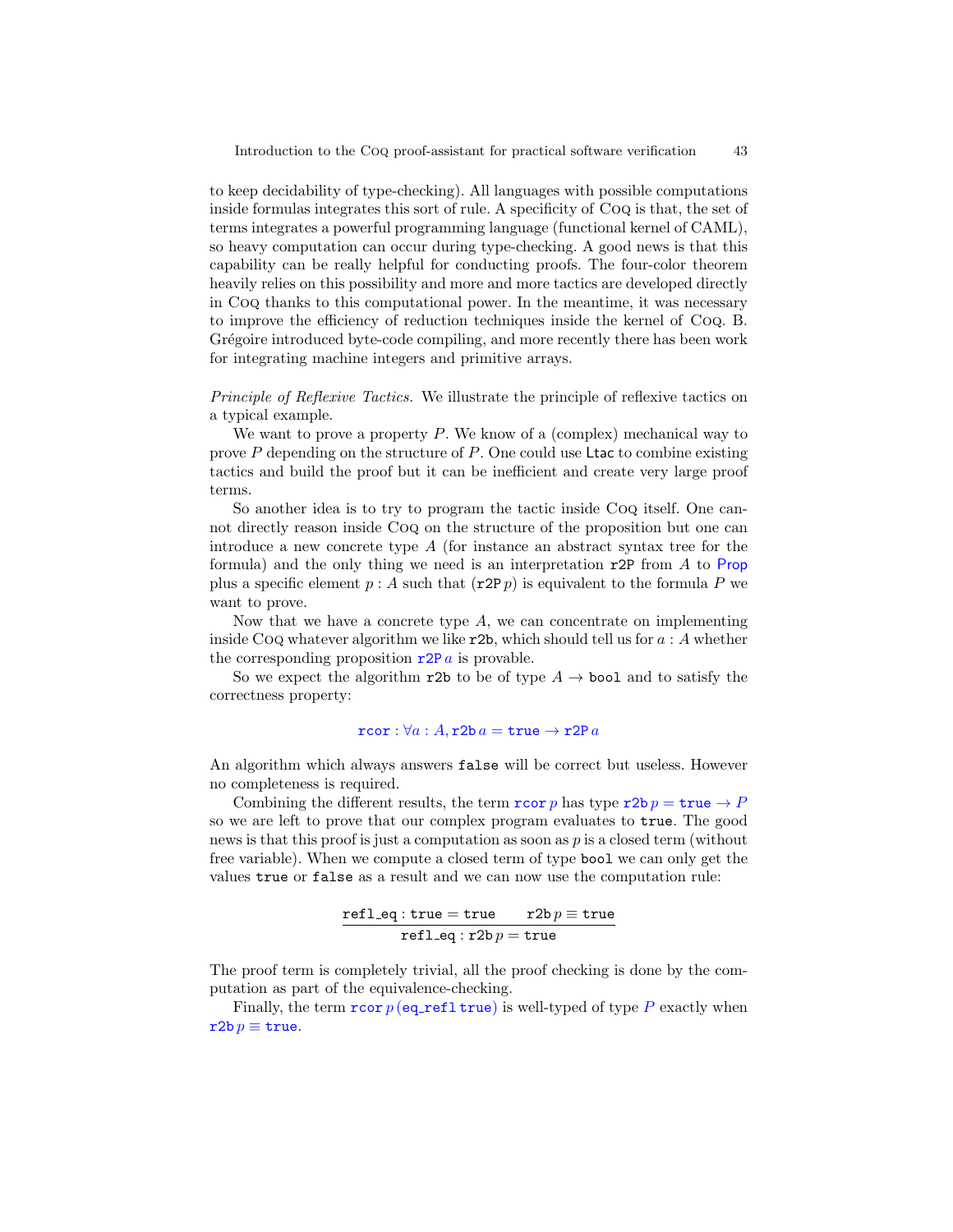The first difficulty in implementing this method is that, we need to find for each formula P to be proven, a closed term  $p : A$  such that  $\text{r2P } p \equiv \text{true}$ . This is the reification part, usually done by ad-hoc tactics working with the proposition P. The object  $p$  can also reflect the trace of a proof of  $P$  done by an external tool. The term  $\frac{r}{2b}p$  needs to reduce to a boolean value so p (or the part of p needed for computation) should be a closed term. The term  $p$  should preferably be small (otherwise the final proof term will be large). The main problems are that r2b needs to be proven correct and its reduction needs to be efficient.

This techniques is used in several Coq automated tactics like Ring, (R)Omega, Setoid Rewrite...and also in interfaces between CoQ and other systems using traces.

Example of Reification. We give an example of reification techniques with an attempt to capture the structure of propositions (just True and False propositions and the conjunction). The abstract syntax tree will contain a  $Var n$  term for each sub-proposition that cannot be interpreted and an environment (represented here by a list of propositions), will keep track of the proposition associated with each variable.

```
Coq < Inductive form : Set :=
Coq \leq T \mid F \mid Var : nat \rightarrow formCoq < | Conj : form -> form -> form.
Coq < Definition env := list Prop.
```
It is easy to define the interpretation of a formula (we first define the access function in the environment).

```
Coq \leq Fixpoint find_env (e:env) (n:nat) :=
Coq \lt match e with nil => True
Coq \leftarrow | \text{cons } a \text{ } l \RightarrowCoq < match n with 0 => a
Coq < | S p => find_env 1 p
Coq < end
Coq < end.
Coq \leq Fixpoint f2P e (f:form) {struct f} : Prop :=
Coq < match f with
Coq \lt T => True | F => False
Coq < | Conj p q => f2P e p \wedge f2P e q
Coq \leftarrow | Var n => find_env e n
Coq < end .
```
We can now run an example:

```
Coq \le Definition e := (True:: False::(0=0):: nil).
Coq < Eval compute in
Coq < (f2P e (Conj (Var 0) (Conj (Var 1) (Var 1)))).
= True \land 0 = 0 \land False : Prop
```
We show a more involved use of Ltac to do the reification automatically. Ltac is first used to compute from a Coq proposition, both an environment and the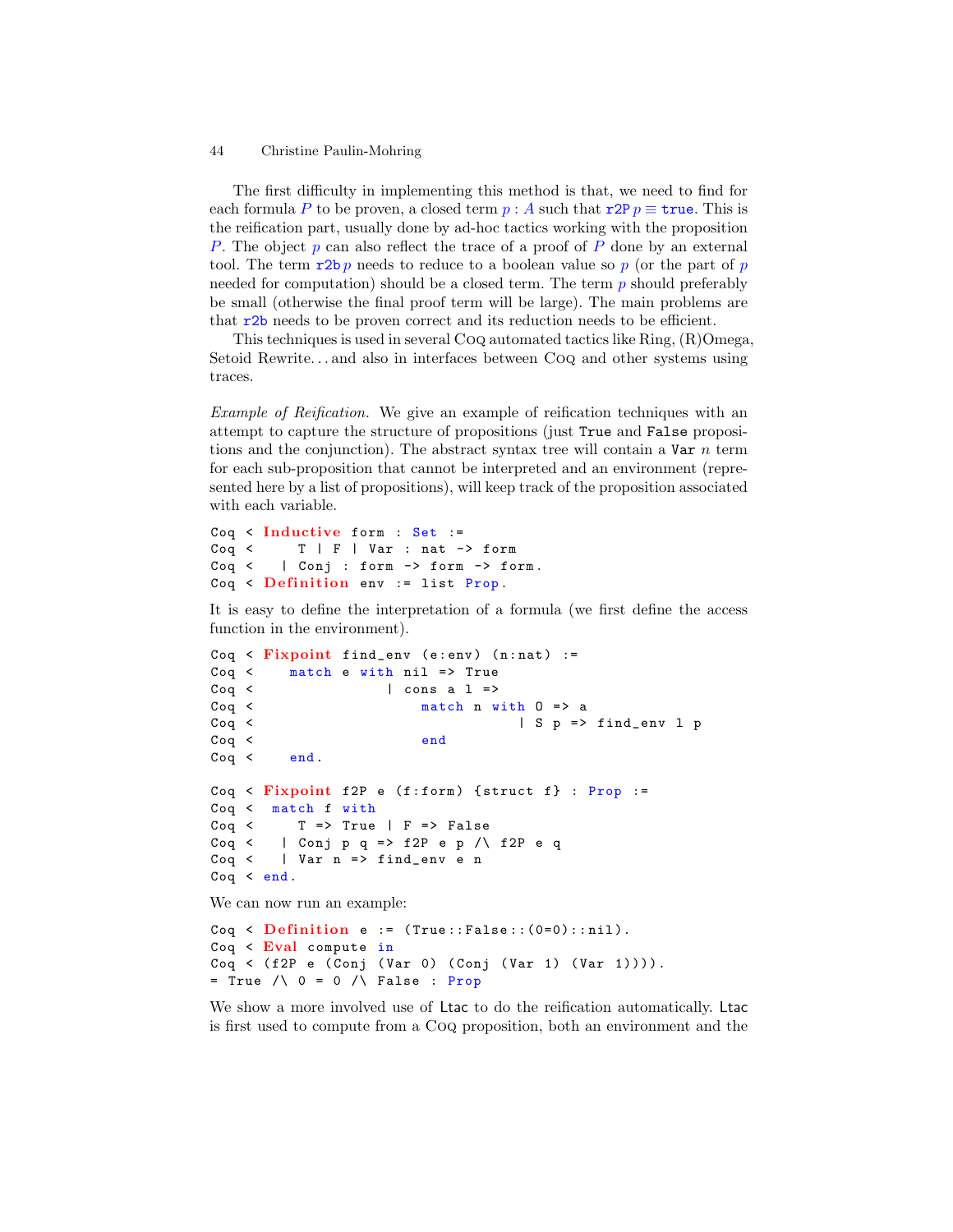corresponding formula which introduces variables each time the proposition is not True, False or a conjunction.

```
Coq < Ltac env_form l f := match f with
Cog \leftarrow True \Rightarrow constr:(1,T)Coq < | False => constr: (1, F)Coq < | ?A /\ ?B => match env_form 1 A with (?11, ?A1) =>
Coq < match env_form 11 B with (712, ?A2) =>
Coq < constr: (12, Conj A1 A2)
Coq < end
Coq < end
Coq \langle | ?A => let n := eval compute in (length 1)
Coq < in constr: (cons A 1, Var n)
Coq < end.
env_form is defined
```
Then the reification function computes the environment and the formula and applies the change tactic which will fail if the two expressions are not convertible.

```
Coq < Ltac reify := match goal with |- ?P =>
Coq < match (env_{f}orm (nil (A := Prop)) P) with ( ?1 , ?f) =>
Coq < let e := eval compute in (rev 1) in change (f2P e f) end
Coq < end .
```
Reification can be tested on a concrete example.

```
Coq < Lemma test1 : 0=0 / \left(\text{False -> False}\right) / 1=1 / (0=0).
Coq < reify.
1 subgoal
  ============================
   f2P ((0 = 0)::(False -> False)::(1 = 1)::(0 = 0)::nil)
     ( Conj ( Var 0) ( Conj ( Var 1) ( Conj ( Var 2) ( Var 3))))
```
We see on this example that the two instances of  $0=0$  are not shared, a more sophisticated reification techniques can be implemented to avoid this behavior. Using reflexive techniques, one could design a simple tautology checker on the type form or extending the method to do trivial simplifications in the formula.

Application to the Board. Because a board has only a finite (but large) number of possible states, it is possible to design a reflexive tactic for deciding  $\forall b$ : board,  $P(b)$  = true. The relation moves between two boards can also be decided by looking at the appropriate invariant on the boards and this strategy can easily be implemented using a reflexive tactic.

## 6 Conclusion

In this tutorial, we have presented the basic constructions of the Coq proof assistant and we illustrated them on examples of (small) software verification taken from different classes of problems. We did not cover all aspects of Coq (modules, coinductive definitions, coercions, the ssreflect proof language are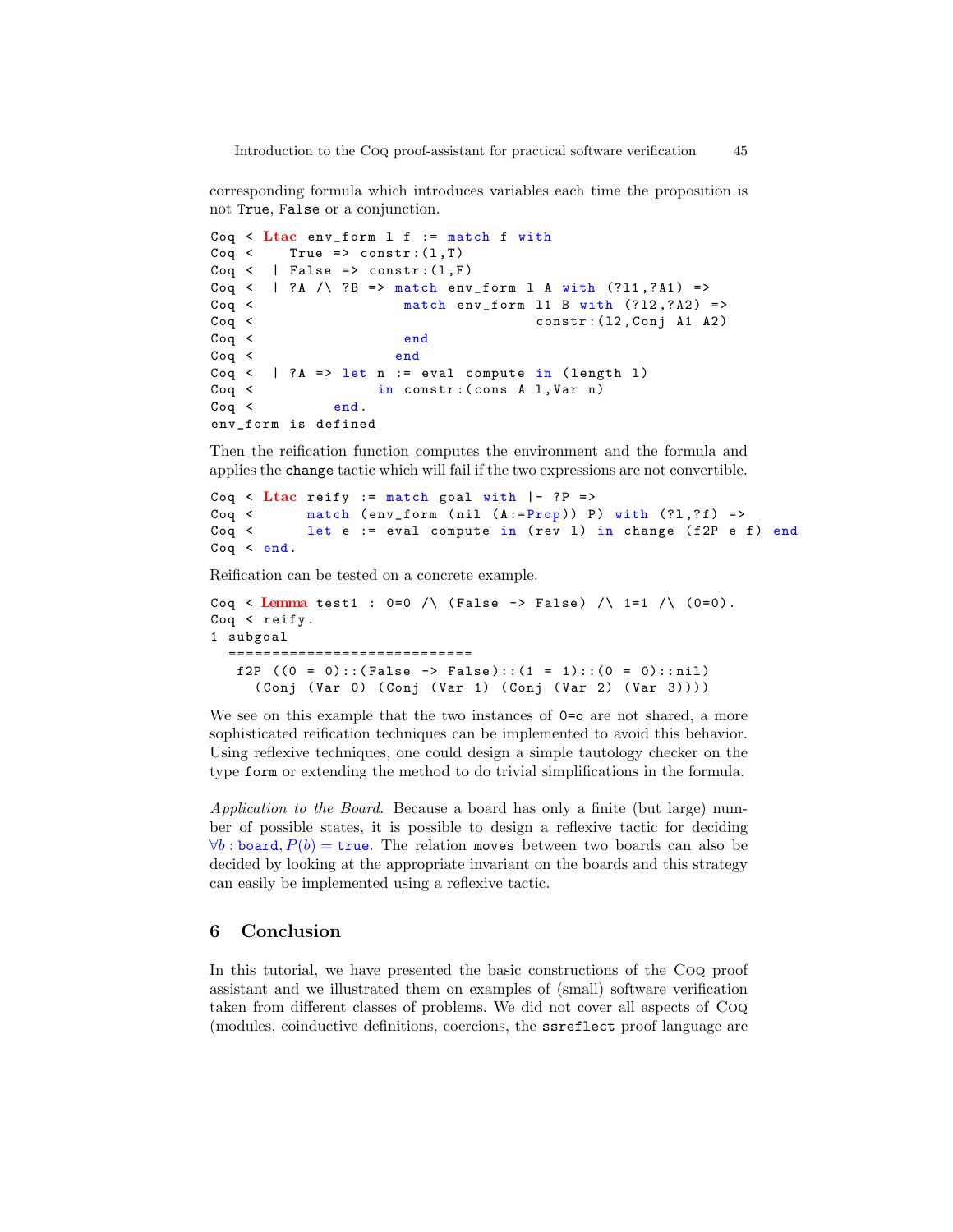important notions not covered here) and we just quickly mentioned other important features such as the tactic language, type classes. . . The interested user will need to use other material like the Coq reference manual [36] or other references mentioned in the introduction [7, 34, 13].

Our purpose was to illustrate some of the main features of Coq including inductive definitions, dependent types but also to give an overview of more elaborated libraries that can be reused and adapted to solve certain class of problems. A proof assistant is like a programming environment: you can use it because you like the language primitives or because it offers a good set of pre-developed libraries (efficient, easy to reuse) that will make your programming task easier.

Why and When should I use  $CoQ$ ?  $CoQ$  is not a direct tool to find bugs in C. Java, concurrent programs. But as a computer scientists specialized in formal methods and software verification, our job is mainly to design methods, tools to help others write correct programs!

Coq is helpful for developing complex mathematical proofs with high guaranty. This can be checking theorems in papers. During the last years, more and more community of researchers have questioned their ability to check the correctness of proofs in academic papers. It is the case in the area of theory of programming languages (see the POPLmark Challenge [31]), computational cryptography [5], computer arithmetic [26] and certain "computational" mathematical proofs like the Kepler's conjecture (see the Flyspeck project [24]).

Coq can also be used as a back-end for program verification (when program correctness has been reduced to logical propositions) and also to develop and prove pure functional programs which can be abstract representation of algorithms or tools fully developed in a functional style.

Coq is not a tool that will magically solve your equation or your problem, but it is a general purpose language in which you can learn how to program your own solution. The entry cost is a lot higher, and it is not easy but the possibility are much larger. If you are lucky, somebody has developed a similar application that you can reuse.

Using a Theorem Prover as a Back-End. Some software verification techniques reduce program correctness to logical statements. Then the problem is to make sure these logical statements are correct.

One solution is to use an automatic first-order theorem prover or a SMT tool. These tools are automatic and very powerful. However, they may fail to prove a correct statement in which case you will have to better understand the algorithms in order to help the tool solve your problem. When they succeed, there is the question of could you trust or not the result ? There is always a possibility of a bug in the program (these tools involve complex algorithms and optimization methods) but even without bugs in the tool, there is the possibility that the theory you introduced for modeling your problem is inconsistent.

If instead you use a proof assistant based on a higher-order logic, the proof will be mainly interactive. It requires more expertise and time but there are few theoretical limitations on the extend of proofs you can do. Also it is possible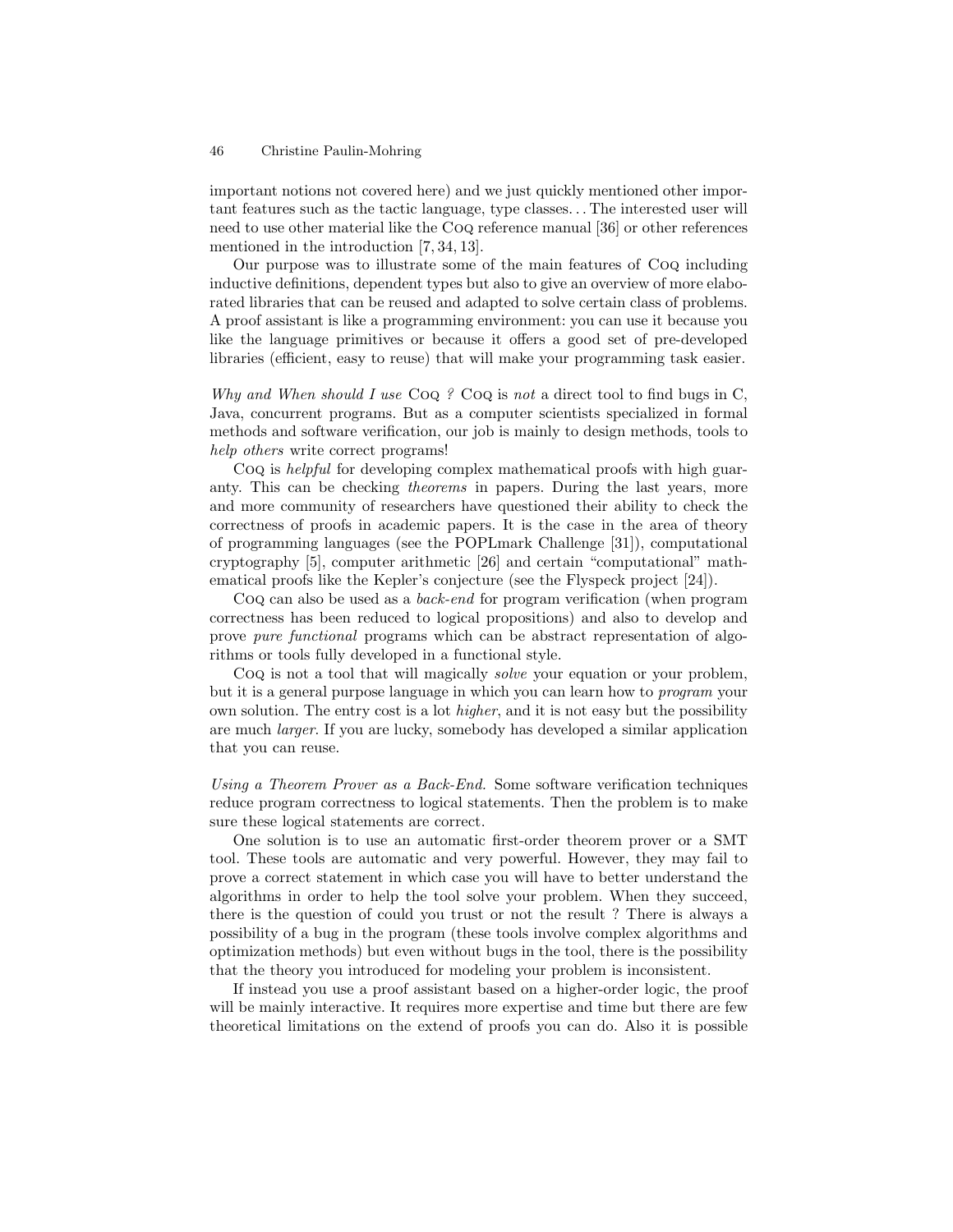to build models of the theory you are using that will avoid the pitfall of an inconsistent context, so the development in general will be much more reliable.

Where Automated Deduction Meets Proof Assistants. During the last years, there has been closer interactions between the two worlds: most first-order theorem provers produce traces that can be checked by an independent party. Proof assistants also provides automated strategies (either internal or external or with a combination of both). One question is: Do we have to choose ?

A tool like the WHY3 PLATFORM [8] gives the possibility to describe problems in a high-level language (polymorphic multi-sorted logic including functions, algebraic data-types, axioms, lemma, modules) and to translate them efficiently to multiple provers including proof assistants, SMT/TPTP solvers, or specialized tools like GAPPA for floating-point arithmetic [18]. The WHY3 PLATFORM is used as a back-end for other environments for software verification like the Frama-C platform for Static analysis tools for C programs (CEA LIST & INRIA, B. Monate, L. Correnson [20]). Using this platform, you can submit your set of logical problems to many different provers and be happy if at least one of them solve each goal. You can then focus on the one which are left and try them using interactive proofs in a proof assistant.

A frequent question is also Which proof assistant should I use? There is no clear answer, using Coq or Isabelle/HOL for instance can be compared to the question using Ocaml or Haskell ? The choice may depend on ideological reasons: do you prefer classical or intuitionistic logic ? which trust base are you ready to accept ? do you need dependent types ? Often the choice will be based on more practical reasons: it is used in my team/company, an expert seats next door, I learned it at school, the library I need exists in that proof assistant...

What is true is that great achievements have been obtained by great people in all proof assistants Coq, HOL, PVS . . . and that biodiversity is healthy!

## References

- 1. Michaël Armand, Germain Faure, Benjamin Grégoire, Chantal Keller, Laurent Théry, and Benjamin Werner. A Modular Integration of SAT/SMT Solvers to Coq through Proof Witnesses. In Jean-Pierre Jouannaud and Zhong Shao, editors, Certified Programs and Proofs, CPP 2011, Lecture Notes in Computer Science. Springer, 2011.
- 2. Andrea Asperti, Claudio Sacerdoti Coen, and al. Matita. http://matita.cs. unibo.it/.
- 3. David Aspinall. Proof general. http://proofgeneral.inf.ed.ac.uk/.
- 4. Philippe Audebaud and Christine Paulin-Mohring. Proofs of randomized algorithms in Coq. Science of Computer Programming, 74(8):568–589, 2009.
- 5. Gilles Barthe, Benjamin Grégoire, and Santiago Zanella Béguelin. Formal certification of code-based cryptographic proofs. In 36th ACM SIGPLAN-SIGACT Symposium on Principles of Programming Languages, POPL 2009, pages 90–101. ACM, 2009. See also: CertiCrypt http://www.msr-inria.inria.fr/projects/ sec/certicrypt.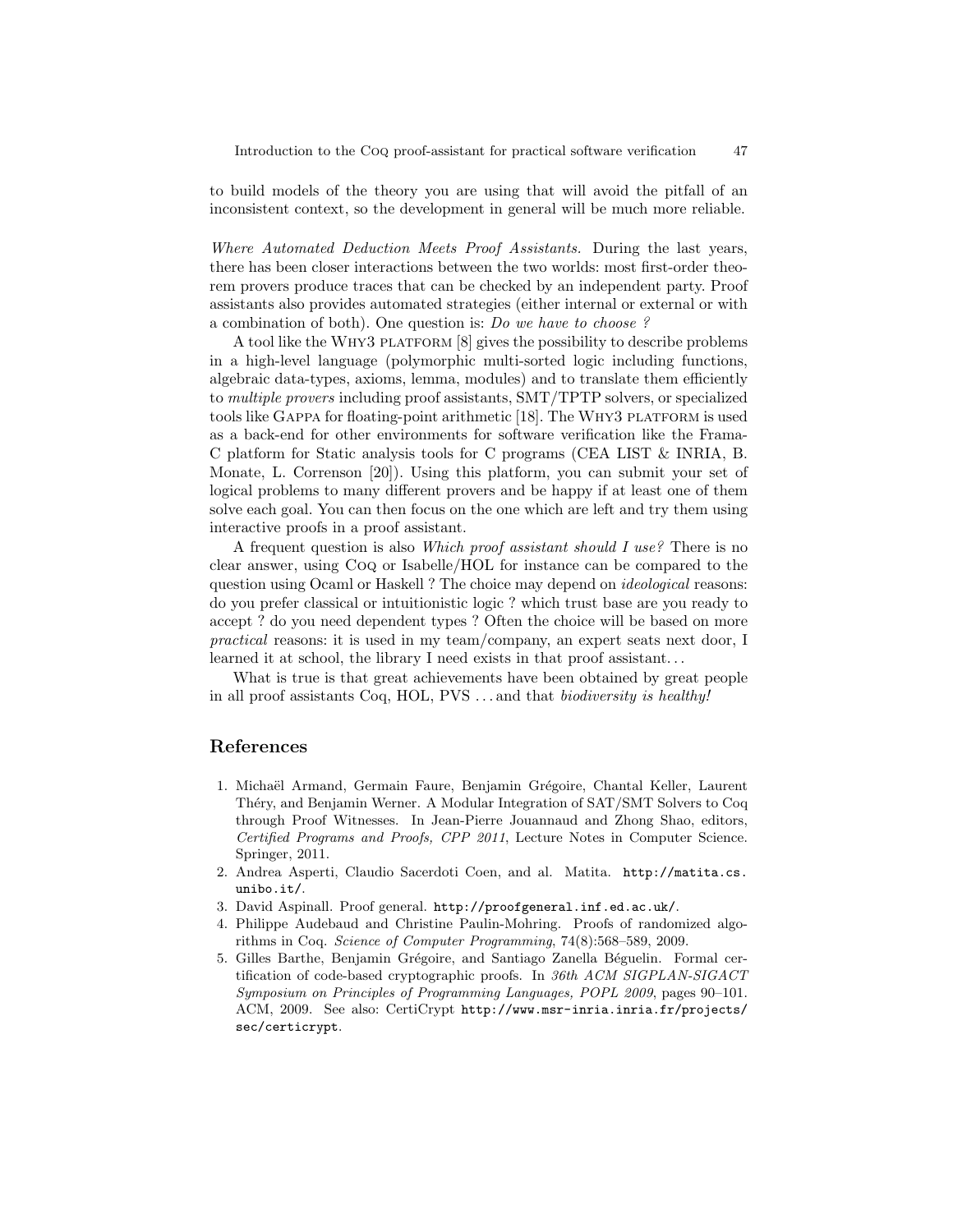- 48 Christine Paulin-Mohring
- 6. Yves Bertot. Coq in a Hurry. Technical report, MARELLE INRIA Sophia Antipolis, May 2010.
- 7. Yves Bertot and Pierre Castéran. Interactive Theorem Proving and Program Development. Coq'Art: The Calculus of Inductive Constructions. Springer, 2004. http://www.labri.fr/perso/casteran/CoqArt.
- 8. François Bobot, Jean-Christophe Filliâtre, Claude Marché, and Andrei Paskevich. Why3: Shepherd your herd of provers. In *Boogie 2011: First International Work*shop on Intermediate Verification Languages, Wrocław, Poland, August 2011.
- 9. Sylvie Boldo, François Clément, Jean-Christophe Filliâtre, Micaela Mayero, Guillaume Melquiond, and Pierre Weis. Formal Proof of a Wave Equation Resolution Scheme: the Method Error. In Matt Kaufmann and Lawrence C. Paulson, editors, Proceedings of the first Interactive Theorem Proving Conference, volume 6172 of LNCS, pages 147–162, Edinburgh, Scotland, July 2010. Springer. Extended version http://hal.inria.fr/hal-00649240/PDF/RR-7826.pdf.
- 10. Sylvie Boldo and Guillaume Melquiond. Flocq: A unified library for proving floating-point algorithms in Coq. In Elisardo Antelo, David Hough, and Paolo Ienne, editors, Proceedings of the 20th IEEE Symposium on Computer Arithmetic, pages 243–252, Tübingen, Germany, 2011. See also http://flocq.gforge.inria. fr/.
- 11. Dominique Bolignano. An approach to the formal verification of cryptographic protocols. In CCS '96 Proceedings of the 3rd ACM conference on Computer and communications security, 1996.
- 12. Boutheina Chetali and Quang-Huy Nguyen. About the world-first smart card certificate with EAL7 formal assurances. Slides 9th ICCC, Jeju, Korea, September 2008. www.commoncriteriaportal.org/iccc/9iccc/pdf/B2404.pdf.
- 13. Adam Chlipala. Certified Programming with Dependent Types. MIT Press, 2011. http://adam.chlipala.net/cpdt/.
- 14. Robert L. Constable, Joseph L. Bates, Christoph Kreitz, Robbert van Renesse, and al. Prl : Proof/program refinement logic. http://www.cs.cornell.edu/info/ projects/nuprl/.
- 15. Evelyne Contejean, Andrey Paskevich, Xavier Urbain, Pierre Courtieu, Olivier Pons, and Julien Forest. A3pat, an approach for certified automated termination proofs. In John P. Gallagher and Janis Voigtländer, editors, Proceedings of the 2010 ACM SIGPLAN Workshop on Partial Evaluation and Program Manipulation, PEPM 2010, pages 63–72. ACM, 2010.
- 16. Catarina Coquand, Thierry Coquand, Ulf Nurell, and al. Agda. http://wiki. portal.chalmers.se/agda.
- 17. Thierry Coquand and Gérard Huet. Constructions: a higher-order proof system for mechanizing mathematics. In Proc. EUROCAL 85, Linz, LNCS 203. Springer, April 1985.
- 18. Marc Daumas and Guillaume Melquiond. Certification of bounds on expressions involving rounded operators. Transactions on Mathematical Software, 37(1), 2010.
- 19. David Delahaye. A Proof Dedicated Meta-Language. In Frank Pfenning, editor, Logical Frameworks and Meta-Languages (LFM), volume 70(2) of Electronic Notes in Theoretical Computer Science (ENTCS), pages 96–109, Copenhagen (Denmark), July 2002. Elsevier.
- 20. The Frama-C platform for static analysis of C programs. http://www.frama-c. cea.fr/.
- 21. Herman Geuvers, Freek Wiedijk, and Jan Zwanenburg. A constructive proof of the fundamental theorem of algebra without using the rationals. In Paul Callaghan,